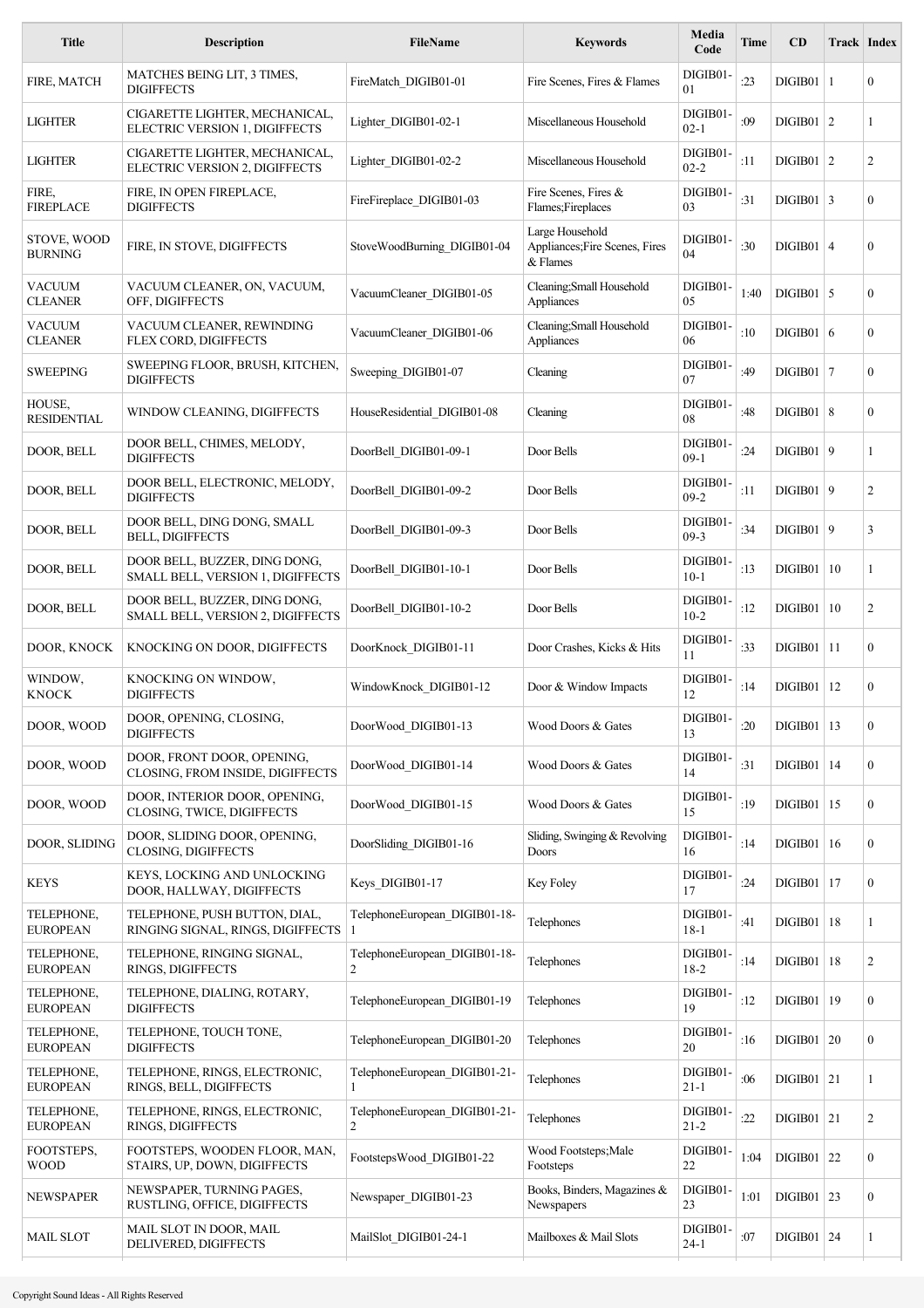| <b>MAIL SLOT</b>                 | MAIL SLOT IN DOOR, MAIL<br>DELIVERED VERSION 2, DIGIFFECTS                            | MailSlot DIGIB01-24-2         | Mailboxes & Mail Slots                                                                       | DIGIB01-<br>$24 - 2$ | :06  | $DIGIB01$   24 |                  | 2                |
|----------------------------------|---------------------------------------------------------------------------------------|-------------------------------|----------------------------------------------------------------------------------------------|----------------------|------|----------------|------------------|------------------|
| <b>MAIL BOX</b>                  | MAILBOX, POSTBOX, MAILMAN<br>DELIVERING MAIL, OUTDOORS,<br><b>DIGIFFECTS</b>          | MailBox DIGIB01-25            | Mailboxes & Mail Slots                                                                       | DIGIB01-<br>25       | :15  | $DIGIB01$   25 |                  | $\boldsymbol{0}$ |
| STOVE, GAS                       | GAS STOVE, ON, OFF, KITCHEN,<br><b>DIGIFFECTS</b>                                     | StoveGas DIGIB01-26           | Large Household Appliances                                                                   | DIGIB01-<br>26       | :28  | DIGIB01 26     |                  | $\overline{0}$   |
| STOVE, GAS                       | GAS OVEN, ON, OFF, KITCHEN,<br><b>DIGIFFECTS</b>                                      | StoveGas DIGIB01-27           | Large Household Appliances                                                                   | DIGIB01-<br>27       | :27  | $DIGIB01$   27 |                  | $\boldsymbol{0}$ |
| CAN OPENER,<br><b>MANUAL</b>     | CAN OPENER, MANUAL, ROTARY,<br>HAND-HELD, KITCHEN, DIGIFFECTS                         | CanOpenerManual DIGIB01-28    | Small Household Appliances                                                                   | DIGIB01<br>28        | :14  | DIGIB01   28   |                  | $\boldsymbol{0}$ |
| CAN OPENER,<br><b>MANUAL</b>     | CAN OPENER, WALL-MOUNTED,<br>KITCHEN, DIGIFFECTS                                      | CanOpenerManual DIGIB01-29    | Small Household Appliances                                                                   | DIGIB01-<br>29       | :15  | DIGIB01   29   |                  | $\boldsymbol{0}$ |
| CAN OPENER.<br><b>ELECTRIC</b>   | ELECTRIC CAN OPENER, ON, OFF,<br>KITCHEN, DIGIFFECTS                                  | CanOpenerElectric DIGIB01-30  | Small Household Appliances                                                                   | DIGIB01-<br>30       | :16  | DIGIB01        | $\vert 30 \vert$ | $\boldsymbol{0}$ |
| WATER,<br><b>BOILING</b>         | WATER BOILING, KITCHEN,<br><b>DIGIFFECTS</b>                                          | WaterBoiling DIGIB01-31       | Kitchen & Dining Room; Small<br>Household Appliances                                         | DIGIB01-<br>31       | :58  | $DIGIB01$ 31   |                  | $\boldsymbol{0}$ |
| FOOD, EGG                        | EGG FRYING, KITCHEN, DIGIFFECTS                                                       | FoodEgg DIGIB01-32            | Food                                                                                         | DIGIB01-<br>32       | 1:02 | $DIGIB01$ 32   |                  | $\boldsymbol{0}$ |
| FOOD,<br><b>HAMBURGER</b>        | HAMBURGER FRYING, KITCHEN,<br><b>DIGIFFECTS</b>                                       | FoodHamburger DIGIB01-33      | Food                                                                                         | DIGIB01-<br>33       | 1:17 | $DIGIB01$ 33   |                  | $\overline{0}$   |
| <b>POPCORN</b>                   | POPCORN POPPING, IN POT ON<br>STOVE, KITCHEN, DIGIFFECTS                              | Popcorn DIGIB01-34            | Kitchen & Dining Room; Food                                                                  | DIGIB01-<br>34       | :43  | $DIGIB01$ 34   |                  | $\overline{0}$   |
| <b>COFFEE MAKER</b>              | COFFEE BREWING, FILTERING,<br>KITCHEN, DIGIFFECTS                                     | CoffeeMaker DIGIB01-35        | Small Household<br>Appliances; Kitchen & Dining<br>Room                                      | DIGIB01-<br>35       | :51  | $DIGIB01$ 35   |                  | $\boldsymbol{0}$ |
| <b>COFFEE MAKER</b>              | COFFEE POT, AUTOMATIC COFFEE<br>MAKER, KITCHEN, DIGIFFECTS                            | CoffeeMaker DIGIB01-36        | Small Household<br>Appliances; Kitchen & Dining<br>Room                                      | DIGIB01-<br>36       | 1:26 | $DIGIB01$ 36   |                  | $\boldsymbol{0}$ |
| <b>GRINDER,</b><br><b>COFFEE</b> | COFFEE GRINDER, ELECTRIC, ON,<br>OFF, KITCHEN, DIGIFFECTS                             | GrinderCoffee_DIGIB01-37      | Kitchen & Dining<br>Room;Food;Small Household<br>Appliances                                  | DIGIB01-<br>37       | :32  | $DIGIB01$ 37   |                  | $\boldsymbol{0}$ |
| FOOD, CEREAL                     | CEREAL, RICE CRISPIES INTO BOWL,<br>MILK ADDED, CRISPY SOUND,<br>KITCHEN, DIGIFFECTS  | FoodCereal DIGIB01-38         | Food                                                                                         | DIGIB01-<br>38       | :33  | DIGIB01        | 38               | $\boldsymbol{0}$ |
| <b>FOOD, CEREAL</b>              | CEREAL, BEING EATEN, KITCHEN,<br>HUMAN, DIGIFFECTS                                    | FoodCereal DIGIB01-39         | Food, Eating, Drinking &<br>Gulping                                                          | DIGIB01<br>39        | :46  | DIGIB01   39   |                  | 0                |
| BOX,<br>CARDBOARD                | MILK, CONTAINER OPENED, POURED<br>INTO TALL GLASS, VERSION 1,<br>KITCHEN, DIGIFFECTS  | BoxCardboard DIGIB01-40-1     | Food;Cardboard Boxes &<br>Containers                                                         | DIGIB01-<br>$40 - 1$ | :14  | DIGIB01   40   |                  | 1                |
| BOX,<br><b>CARDBOARD</b>         | MILK, CONTAINER OPENED, POURED<br>INTO TALL GLASS, VERSION 2,<br>KITCHEN, DIGIFFECTS  | BoxCardboard_DIGIB01-40-2     | Food;Cardboard Boxes &<br>Containers                                                         | DIGIB01-<br>$40 - 2$ | :05  | DIGIB01   40   |                  | 2                |
| MIXER, FOOD<br><b>PROCESSOR</b>  | FOOD PROCESSOR, ELECTRIC, ON,<br>OFF, KITCHEN, DIGIFFECTS                             | MixerFoodProcessor_DIGIB01-41 | Small Household Appliances                                                                   | DIGIB01-<br>41       | :24  | $DIGIB01$ 41   |                  | $\boldsymbol{0}$ |
| <b>GARBURATOR</b>                | GARBAGE DISPOSAL, GRINDER, ON,<br>OFF, KITCHEN, DIGIFFECTS                            | Garburator_DIGIB01-42         | Kitchen & Dining Room;Small<br>Household Appliances                                          | DIGIB01-<br>42       | :18  | $DIGIB01$ 42   |                  | $\boldsymbol{0}$ |
| <b>TRASH</b><br><b>COMPACTOR</b> | TRASH COMPACTOR, KITCHEN,<br><b>DIGIFFECTS</b>                                        | TrashCompactor_DIGIB01-43     | Kitchen & Dining Room                                                                        | DIGIB01-<br>43       | :18  | $DIGIB01$ 43   |                  | $\boldsymbol{0}$ |
| CLOCK, ALARM                     | ALARM CLOCK, ELECTRIC, BEEP,<br>HIGH PITCHED BUZZING, VERSION 1,<br><b>DIGIFFECTS</b> | ClockAlarm DIGIB01-44-1       | Household<br>Furniture; Beeps; Buzzers; Comic<br>Noisemakers; Space Alarms &<br>Malfunctions | DIGIB01-<br>$44 - 1$ | :17  | $DIGIB01$   44 |                  | 1                |
| CLOCK, ALARM                     | ALARM CLOCK, ELECTRIC, BEEP,<br>HIGH PITCHED BUZZING, VERSION 2,<br><b>DIGIFFECTS</b> | ClockAlarm_DIGIB01-44-2       | Household<br>Furniture; Beeps; Buzzers; Comic<br>Noisemakers; Space Alarms &<br>Malfunctions | DIGIB01-<br>$44 - 2$ | :12  | $DIGIB01$   44 |                  | 2                |
| <b>TIMER</b>                     | EGG TIMER, TICKING AND RINGING,<br>KITCHEN, DIGIFFECTS                                | Timer_DIGIB01-45              | Kitchen & Dining Room                                                                        | DIGIB01-<br>45       | :28  | $DIGIB01$ 45   |                  | $\boldsymbol{0}$ |
| FOOD, SLICE                      | BREAD, BEING SLICED, THREE<br>VERSIONS, KITCHEN, DIGIFFECTS                           | FoodSlice DIGIB01-46          | Food                                                                                         | DIGIB01-<br>46       | :18  | $DIGIB01$ 46   |                  | $\boldsymbol{0}$ |
| <b>TOASTER</b>                   | TOASTER, KITCHEN, DIGIFFECTS                                                          | Toaster DIGIB01-47            | Small Household Appliances                                                                   | DIGIB01-<br>47       | :35  | $DIGIB01$   47 |                  | $\boldsymbol{0}$ |
| HUMAN, EAT                       | HARDTACK BREAD BEING SPREAD<br>AND EATEN, KITCHEN, HUMAN,<br><b>DIGIFFECTS</b>        | HumanEat DIGIB01-48           | Eating, Drinking &<br>Gulping;Food                                                           | DIGIB01-<br>48       | 1:13 | DIGIB01   48   |                  | $\boldsymbol{0}$ |
| <b>DISHES</b>                    | GLASS AND CHINA IN CUPBOARD,<br>OUT, IN, KITCHEN, DIGIFFECTS                          | Dishes DIGIB01-49             | Kitchen & Dining Room                                                                        | DIGIB01-<br>49       | :34  | $DIGIB01$ 49   |                  | $\boldsymbol{0}$ |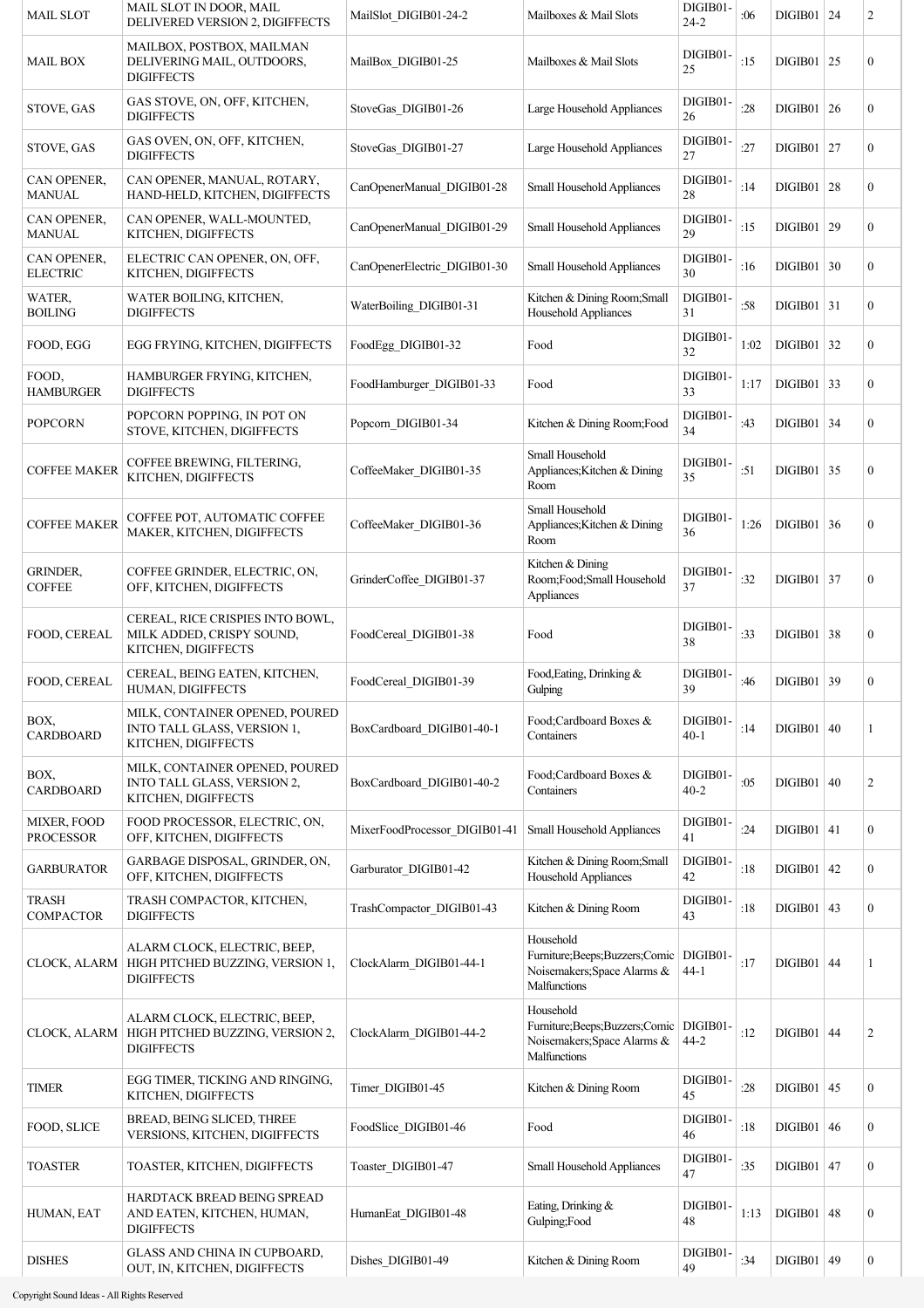| <b>DISHES</b>                          | KITCHEN TABLE BEING SET,<br>KITCHEN, DIGIFFECTS                                     | Dishes DIGIB01-50                         | Kitchen & Dining Room                                                                         | DIGIB01-<br>50       | :57  | $DIGIB01$ 50   |    | 0                |
|----------------------------------------|-------------------------------------------------------------------------------------|-------------------------------------------|-----------------------------------------------------------------------------------------------|----------------------|------|----------------|----|------------------|
| DISHES, WASH                           | KITCHEN ENVIRONMENT,<br>AMBIENCE, DOING DISHES BY HAND,<br>KITCHEN, DIGIFFECTS      | DishesWash DIGIB01-51                     | Kitchen & Dining<br>Room;Cleaning                                                             | DIGIB01-<br>51       | 2:12 | $DIGIB01$   51 |    | 0                |
| <b>DISHWASHER</b>                      | DISHWASHER, BEING LOADED,<br>WASHING, KITCHEN, DIGIFFECTS                           | Dishwasher DIGIB01-52-1                   | Large Household Appliances                                                                    | DIGIB01-<br>$52 - 1$ | :45  | $DIGIB01$ 52   |    | 1                |
| <b>DISHWASHER</b>                      | DISHWASHER, RUNNING -WASHING,<br>KITCHEN, DIGIFFECTS                                | Dishwasher DIGIB01-52-2                   | Large Household Appliances                                                                    | DIGIB01-<br>$52 - 2$ | :41  | DIGIB01        | 52 | 2                |
| <b>MIXER, FOOD</b><br><b>PROCESSOR</b> | WHIPPING CREAM, ELECTRIC MIXER,<br>KITCHEN, DIGIFFECTS                              | MixerFoodProcessor_DIGIB01-53             | Small Household Appliances                                                                    | DIGIB01-<br>53       | :32  | $DIGIB01$ 53   |    | 0                |
| MIXER,<br><b>MANUAL</b>                | WHIPPING CREAM, MANUALLY,<br>METAL WHISK, KITCHEN,<br><b>DIGIFFECTS</b>             | MixerManual DIGIB01-54                    | Small Household Appliances                                                                    | DIGIB01-<br>54       | 1:25 | $DIGIB01$   54 |    | $\boldsymbol{0}$ |
| <b>BOTTLE, SOFT</b><br><b>DRINK</b>    | SOFT DRINK, BOTTLE, OPENING,<br>POURING, KITCHEN, DIGIFFECTS                        | BottleSoftDrink DIGIB01-55                | Food; Glass Bottles & Jars                                                                    | DIGIB01-<br>55       | :23  | DIGIB01        | 55 | $\boldsymbol{0}$ |
| <b>BOTTLE, BEER</b>                    | POURING BEER, KITCHEN,<br><b>DIGIFFECTS</b>                                         | BottleBeer DIGIB01-56                     | Food                                                                                          | DIGIB01-<br>56       | :13  | $DIGIB01$ 56   |    | $\boldsymbol{0}$ |
| <b>ICE MAKER</b>                       | ICE MACHINE, KITCHEN, DIGIFFECTS                                                    | IceMaker DIGIB01-57                       | Large Household<br>Appliances; Kitchen & Dining<br>Room                                       | DIGIB01-<br>57       | :20  | $DIGIB01$ 57   |    | $\mathbf{0}$     |
| ICE, GLASS                             | ICE CUBE, DROPPING INTO GLASS,<br>KITCHEN, DIGIFFECTS                               | IceGlass DIGIB01-58                       | Glass & Plastic Foley; Kitchen<br>& Dining Room                                               | DIGIB01-<br>58       | :09  | $DIGIB01$ 58   |    | 0                |
| <b>BOTTLE, CORK</b>                    | BOTTLE UNCORKED, BY HAND,<br>KITCHEN, DIGIFFECTS                                    | BottleCork DIGIB01-59-1                   | Glass Bottles & Jars                                                                          | DIGIB01-<br>$59-1$   | :21  | $DIGIB01$ 59   |    | 1                |
| <b>BOTTLE, CORK</b>                    | <b>BOTTLE UNCORKED, ELECTRIC</b><br>OPENER, KITCHEN, DIGIFFECTS                     | BottleCork DIGIB01-59-2                   | Glass Bottles & Jars                                                                          | DIGIB01-<br>$59 - 2$ | :08  | $DIGIB01$      | 59 | 2                |
| <b>GRINDER,</b><br><b>PEPPER</b>       | PEPPER MILL, KITCHEN, DIGIFFECTS                                                    | GrinderPepper DIGIB01-60                  | Food; Kitchen & Dining Room                                                                   | DIGIB01-<br>60       | :26  | DIGIB01        | 60 | 0                |
| FOOD,<br><b>VEGETABLES</b>             | <b>GRATER, VEGETABLES BEING</b><br><b>GRATED, KITCHEN, DIGIFFECTS</b>               | FoodVegetables DIGIB01-61-1               | Food                                                                                          | DIGIB01-<br>$61 - 1$ | :15  | DIGIB01        | 61 | 1                |
| FOOD, PEEL                             | <b>POTATOES BEING PEELED</b><br>MANUALLY, KITCHEN, DIGIFFECTS                       | FoodPeel DIGIB01-61-2                     | Food                                                                                          | DIGIB01-<br>$61 - 2$ | :41  | $DIGIB01$      | 61 | $\overline{c}$   |
| FOOD, LEEKS                            | GRATER, LEEKS BEING SLICED,<br>KITCHEN, DIGIFFECTS                                  | FoodLeeks DIGIB01-61-3                    | Food                                                                                          | DIGIB01-<br>$61 - 3$ | :43  | DIGIB01        | 61 | 3                |
| FOOD, ONION                            | GRATER, ONIONS BEING SLICED,<br>KITCHEN, DIGIFFECTS                                 | FoodOnion DIGIB01-61-4                    | Food                                                                                          | DIGIB01-<br>$61-4$   | :41  | DIGIB01   61   |    | $\overline{4}$   |
| KNIFE,<br><b>SHARPENER</b>             | KNIFE SHARPENER, ELECTRIC,<br><b>TOOLS, DIGIFFECTS</b>                              | KnifeSharpener DIGIB01-62                 | <b>Small Household Appliances</b>                                                             | DIGIB01-<br>62       | :57  | DIGIB01        | 62 | $\boldsymbol{0}$ |
| REFRIGERATOR,<br><b>COMPRESSOR</b>     | REFRIGERATOR, MOTOR, ON, OFF,<br>KITCHEN, DIGIFFECTS                                | RefrigeratorCompressor_DIGIB01-<br>$63-1$ | Large Household Appliances                                                                    | DIGIB01-<br>$63 - 1$ | :22  | DIGIB01   63   |    | 1                |
| REFRIGERATOR,<br><b>DOOR</b>           | REFRIGERATOR, REFRIGERATOR AND<br>FREEZER, OPENING, CLOSING,<br>KITCHEN, DIGIFFECTS | RefrigeratorDoor DIGIB01-63-2             | Large Household Appliances                                                                    | DIGIB01-<br>$63 - 2$ | :26  | DIGIB01   63   |    | 2                |
| <b>MICROWAVE</b><br><b>OVEN</b>        | MICROWAVE OVEN, PUSH BUTTON,<br>ON, OFF, KITCHEN, DIGIFFECTS                        | MicrowaveOven DIGIB01-64                  | Small Household Appliances                                                                    | DIGIB01-<br>64       | :39  | DIGIB01   64   |    | 0                |
| FAN, EXHAUST                           | EXHAUST FAN, ON, OFF, KITCHEN,<br><b>DIGIFFECTS</b>                                 | FanExhaust DIGIB01-65                     | Kitchen & Dining Room                                                                         | DIGIB01-<br>65       | 1:01 | DIGIB01        | 65 | $\boldsymbol{0}$ |
| HUMAN, BRUSH                           | BRUSHING TEETH AND GARGLING,<br>BATHROOM, DIGIFFECTS                                | HumanBrush DIGIB01-66                     | Bathroom                                                                                      | DIGIB01-<br>66       | 1:11 | DIGIB01        | 66 | $\boldsymbol{0}$ |
| HUMAN, SHAVE                           | SHAVING, BY HAND, AEROSOL<br>SPRAY, SHAVING CREAM,<br>BATHROOM, DIGIFFECTS          | HumanShave DIGIB01-67                     | Cleaning; Bathroom                                                                            | DIGIB01-<br>67       | 1:09 | $DIGIB01$ 67   |    | $\boldsymbol{0}$ |
| HUMAN, SHAVE                           | SHAVING, ELECTRIC RAZOR,<br>BATHROOM, DIGIFFECTS                                    | HumanShave DIGIB01-68                     | Cleaning; Bathroom                                                                            | DIGIB01-<br>68       | :45  | DIGIB01        | 68 | $\boldsymbol{0}$ |
| HUMAN, SHAVE                           | SHAVING, ELECTRIC RAZOR, PHILIPS,<br>BATHROOM, DIGIFFECTS                           | HumanShave_DIGIB01-69                     | Cleaning; Bathroom                                                                            | DIGIB01-<br>69       | :44  | DIGIB01        | 69 | $\boldsymbol{0}$ |
| WATER, SINK                            | WATER RUNNING, DRIPPING, SINK,<br>KITCHEN, DIGIFFECTS                               | WaterSink DIGIB01-70                      | Pouring Liquid, Sloshing &<br>Flowing; Bubbles, Drips &<br>Splashes; Kitchen & Dining<br>Room | DIGIB01-<br>70       | :23  | DIGIB01        | 70 | $\mathbf{0}$     |
| <b>SHOWER</b>                          | SHOWER, PERSON SHOWERING,<br>SHOWER CURTAIN, BATHROOM,<br><b>DIGIFFECTS</b>         | Shower DIGIB01-71                         | Bathroom                                                                                      | DIGIB01-<br>71       | 1:01 | $DIGIB01$   71 |    | $\boldsymbol{0}$ |
| <b>BATHTUB</b>                         | BATHTUB, FILLING, WATER,<br>BATHROOM, DIGIFFECTS                                    | Bathtub DIGIB01-72-1                      | Bathroom; Pouring Liquid,<br>Sloshing & Flowing                                               | DIGIB01-<br>$72 - 1$ | 1:09 | $DIGIB01$ 72   |    | 1                |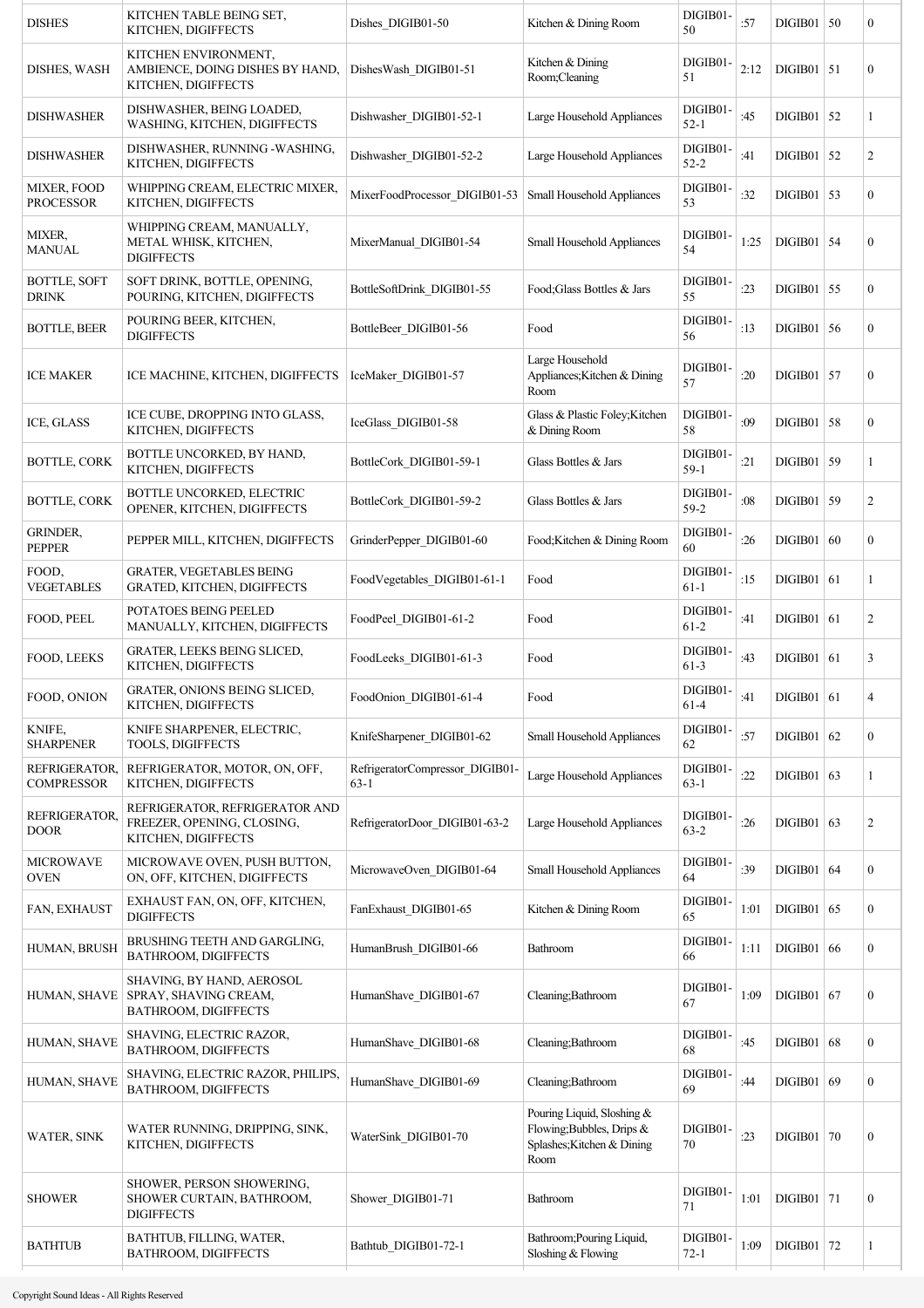| <b>BATHTUB</b>                  | BATHTUB, SPLASHING-WATER,<br>BATHROOM, DIGIFFECTS                          | Bathtub DIGIB01-72-2       | Bathroom; Bubbles, Drips &<br><b>Splashes</b>                                              | DIGIB01-<br>$72 - 2$ | :27  | DIGIB01      | 72         | $\overline{c}$   |
|---------------------------------|----------------------------------------------------------------------------|----------------------------|--------------------------------------------------------------------------------------------|----------------------|------|--------------|------------|------------------|
| <b>BATHTUB</b>                  | BATHTUB, EMPTYING, WATER,<br>BATHROOM, DIGIFFECTS                          | Bathtub DIGIB01-72-3       | Bathroom; Pouring Liquid,<br>Sloshing & Flowing                                            | DIGIB01-<br>$72 - 3$ | :47  | DIGIB01      | 72         | 3                |
| <b>VACUUM</b><br><b>CLEANER</b> | TOILET, VACUUM, BATHROOM,<br><b>DIGIFFECTS</b>                             | VacuumCleaner_DIGIB01-73-1 | Cleaning; Small Household<br>Appliances                                                    | DIGIB01-<br>$73 - 1$ | :06  | DIGIB01      | 73         | 1                |
| <b>TOILET</b>                   | TOILET, FLUSHING, BATHROOM,<br><b>DIGIFFECTS</b>                           | Toilet DIGIB01-73-2        | Bathroom                                                                                   | DIGIB01-<br>$73 - 2$ | :43  | DIGIB01      | 73         | 2                |
| PAPER, TEAR                     | TOILET, PAPER TEARING,<br>BATHROOM, DIGIFFECTS                             | PaperTear DIGIB01-73-3     | Bathroom; Wood, Paper &<br>Cardboard Foley; Cut, Tear &<br><b>Rip Foley</b>                | DIGIB01-<br>$73 - 3$ | :11  | DIGIB01      | 73         | 3                |
| <b>SCALE, WEIGHT</b>            | BATHROOM SCALES, STEPPING ON,<br>OFF, DIGIFFECTS                           | ScaleWeight DIGIB01-74     | Bathroom                                                                                   | DIGIB01-<br>74       | :09  | DIGIB01      | 74         | $\boldsymbol{0}$ |
| <b>HAIR DRYER</b>               | HAIR DRYER, HAND HELD, ON, OFF,<br>BATHROOM, DIGIFFECTS                    | HairDryer DIGIB01-75       | Bathroom; Small Household<br>Appliances                                                    | DIGIB01-<br>75       | 1:08 | DIGIB01      | 75         | $\boldsymbol{0}$ |
| HUMAN, BRUSH                    | HAIR, BRUSHING, BATHROOM,<br><b>DIGIFFECTS</b>                             | HumanBrush DIGIB01-76      | Bathroom                                                                                   | DIGIB01-<br>76       | 1:04 | DIGIB01      | 76         | $\boldsymbol{0}$ |
| BLINDS,<br><b>VENETIAN</b>      | VENETIAN BLINDS, DOWN,<br>ADJUSTING, UP, DIGIFFECTS                        | BlindsVenetian DIGIB01-77  | <b>Venetian Blinds</b>                                                                     | DIGIB01-<br>77       | :18  | DIGIB01      | 77         | $\mathbf{0}$     |
| <b>DRAPES</b>                   | DRAPES, CURTAINS, CLOSING,<br>OPENING, DIGIFFECTS                          | Drapes DIGIB01-78          | Curtains & Drapes                                                                          | DIGIB01-<br>78       | :15  | DIGIB01      | 78         | $\overline{0}$   |
| BLINDS,<br><b>ROLLER</b>        | ROLLER BLIND, DOWN, UP,<br><b>DIGIFFECTS</b>                               | BlindsRoller DIGIB01-79    | <b>Venetian Blinds</b>                                                                     | DIGIB01-<br>79       | :16  | DIGIB01      | 79         | $\overline{0}$   |
| CLOCK,<br><b>ANTIQUE</b>        | CLOCK, WALL CLOCK, OLD,<br>WINDING, TICKS, CHIMES 12,<br><b>DIGIFFECTS</b> | ClockAntique DIGIB01-80    | Household Furniture; Bells                                                                 | DIGIB01-<br>80       | 1:08 | DIGIB01      | 80         | $\mathbf{0}$     |
| <b>AQUARIUM</b>                 | AQUARIUM, BUBBLES PUMP,<br>VERSION 1, DIGIFFECTS                           | Aquarium DIGIB01-81-1      | Bubbles, Drips &<br>Splashes; Miscellaneous<br>Household                                   | DIGIB01-<br>$81 - 1$ | :26  | DIGIB01      | 81         | 1                |
| <b>AQUARIUM</b>                 | AQUARIUM, BUBBLES PUMP,<br>VERSION 2, DIGIFFECTS                           | Aquarium DIGIB01-81-2      | Bubbles, Drips &<br>Splashes; Miscellaneous<br>Household                                   | DIGIB01-<br>$81 - 2$ | :25  | DIGIB01      | 81         | $\overline{c}$   |
| <b>ZIPPER</b>                   | ZIPPER, UP, DOWN, 2 VERSIONS,<br><b>DIGIFFECTS</b>                         | Zipper DIGIB01-82          | Zippers                                                                                    | DIGIB01-<br>82       | :29  | DIGIB01      | 82         | $\mathbf{0}$     |
| SWITCH, LIGHT                   | LIGHT SWITCH, ON, OFF, 2<br><b>VERSIONS, DIGIFFECTS</b>                    | SwitchLight DIGIB01-83     | Light & Breaker Switches                                                                   | DIGIB01-<br>83       | :08  | DIGIB01      | 83         | $\boldsymbol{0}$ |
| LIGHT BULB                      | LIGHT BULB, REMOVED, INSERTED,<br>SCREW-TYPE, DIGIFFECTS                   | LightBulb DIGIB01-84       | Miscellaneous Foley<br>Objects; Miscellaneous Foley<br>Actions; Miscellaneous<br>Household | DIGIB01-<br>84       | :23  | DIGIB01   84 |            | $\boldsymbol{0}$ |
| PANEL,<br><b>ELECTRICAL</b>     | FUSE BEING CHANGED, SCREW TYPE,<br><b>DIGIFFECTS</b>                       | PanelElectrical_DIGIB01-85 | Metal Containers, Lids &<br>Grates                                                         | DIGIB01-<br>85       | :13  | DIGIB01      | 85         | $\boldsymbol{0}$ |
| <b>IRONING</b>                  | STEAM IRON, SPRAYING, IRONING,<br>VERSION 1, DIGIFFECTS                    | Ironing DIGIB01-86-1       | <b>Small Household Appliances</b>                                                          | DIGIB01-<br>$86 - 1$ | 1:01 | DIGIB01      | 86         | 1                |
| <b>IRONING</b>                  | STEAM IRON, SPRAYING, IRONING,<br>VERSION 2, DIGIFFECTS                    | Ironing DIGIB01-86-2       | Small Household Appliances                                                                 | DIGIB01-<br>$86 - 2$ | 1:01 | DIGIB01      | 86         | $\overline{c}$   |
| WASHING<br><b>MACHINE</b>       | WASHING MACHINE, AUTOMATIC,<br>CONTINUOUS, DIGIFFECTS                      | WashingMachine DIGIB01-87  | Large Household Appliances                                                                 | DIGIB01-<br>87       | 1:00 | DIGIB01      | 87         | $\mathbf{0}$     |
| CLOTHES,<br><b>DRYER</b>        | CLOTHES DRYER, LOAD, START,<br>BUZZER, STOP, DIGIFFECTS                    | ClothesDryer_DIGIB01-88    | Large Household Appliances                                                                 | DIGIB01-<br>88       | 1:03 | DIGIB01      | 88         | $\boldsymbol{0}$ |
| <b>FABRIC, RIP</b>              | CLOTH BEING TORN, BEING CUT,<br><b>DIGIFFECTS</b>                          | FabricRip DIGIB01-89-1     | Cut, Tear & Rip Foley; Cloth,<br>Clothing, Fabric & Leather<br>Foley                       | DIGIB01-<br>$89-1$   | :14  | DIGIB01      | 89         | 1                |
| <b>FABRIC, RIP</b>              | CLOTH BEING TORN, BEING CUT,<br><b>DIGIFFECTS</b>                          | FabricRip_DIGIB01-89-2     | Cut, Tear & Rip Foley; Cloth,<br>Clothing, Fabric & Leather<br>Foley                       | DIGIB01-<br>$89 - 2$ | :22  | DIGIB01      | 89         | $\overline{c}$   |
| <b>SEWING</b><br><b>MACHINE</b> | SEWING MACHINE, VERSION 1,<br>TOOLS, DIGIFFECTS                            | SewingMachine DIGIB01-90-1 | Miscellaneous Industry,<br>Machinery & Tools                                               | DIGIB01<br>$90 - 1$  | :59  | $DIGIB01$    | $\vert$ 90 | 1                |
| <b>SEWING</b><br><b>MACHINE</b> | SEWING MACHINE, VERSION 2,<br>TOOLS, DIGIFFECTS                            | SewingMachine DIGIB01-90-2 | Miscellaneous Industry,<br>Machinery & Tools                                               | DIGIB01-<br>$90 - 2$ | :55  | DIGIB01      | $\vert$ 90 | 2                |
| CHIMNEY, FLUE                   | FLUE, DAMPER, IN CHIMNEY,<br>OPENING, CLOSING, DIGIFFECTS                  | ChimneyFlue DIGIB01-91     | Miscellaneous Opens & Closes                                                               | DIGIB01<br>91        | :07  | DIGIB01      | 91         | $\boldsymbol{0}$ |
| <b>BOTTLE, SPRAY</b>            | SPRAYING PLANTS, KITCHEN,<br><b>DIGIFFECTS</b>                             | BottleSpray DIGIB01-92     | Outdoor Household &<br>Gardening                                                           | DIGIB01-<br>92       | :25  | DIGIB01      | 92         | $\boldsymbol{0}$ |
| CAN, SPRAY                      | AEROSOL SPRAY CAN, KITCHEN,<br><b>DIGIFFECTS</b>                           | CanSpray DIGIB01-93        | Cleaning; Kitchen & Dining<br>Room                                                         | DIGIB01-<br>93       | :17  | DIGIB01      | 93         | $\boldsymbol{0}$ |
|                                 |                                                                            |                            |                                                                                            |                      |      |              |            |                  |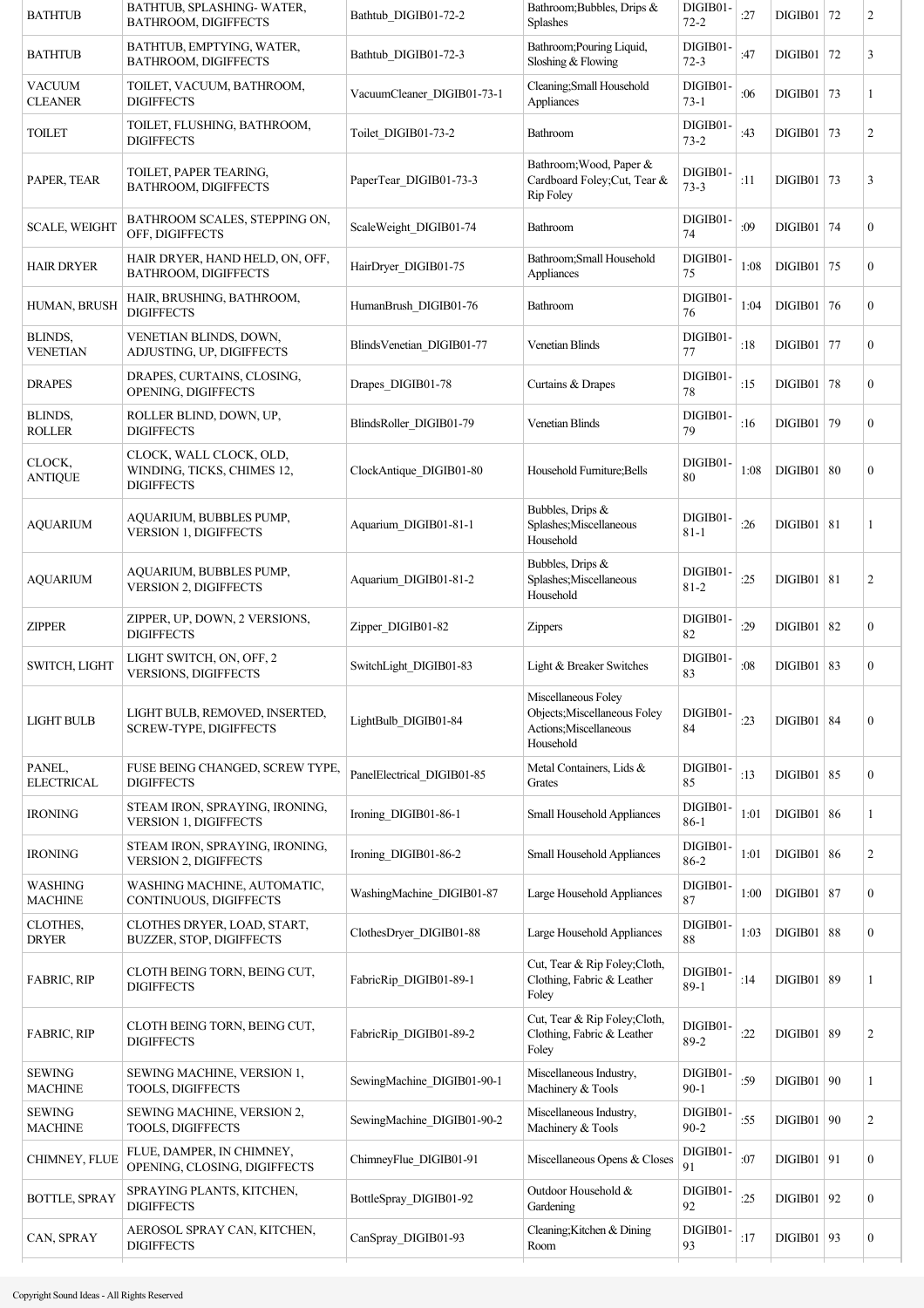| DESK, ROLL<br><b>TOP</b>        | BUREAU, ROLL TOP, OPENING,<br>WRITING, CLOSING, OFFICE,<br><b>DIGIFFECTS</b>  | DeskRollTop DIGIB01-94        | Desks and Desk Drawers                                      | DIGIB01-<br>94       | :58  | DIGIB01   94   |    | 0                |
|---------------------------------|-------------------------------------------------------------------------------|-------------------------------|-------------------------------------------------------------|----------------------|------|----------------|----|------------------|
| DOOR, GLASS                     | GLASS DOORS, OPENING, CLOSING,<br><b>DIGIFFECTS</b>                           | DoorGlass DIGIB01-95          | <b>Glass Doors</b>                                          | DIGIB01-<br>95       | :20  | DIGIB01 95     |    | $\boldsymbol{0}$ |
| <b>GARBAGE CAN</b>              | TRASH CAN, TAKING GARBAGE TO<br>TRASH CAN, OUTDOORS, DIGIFFECTS               | GarbageCan DIGIB01-96         | Metal Containers, Lids &<br>Grates; Kitchen & Dining Room   | DIGIB01-<br>96       | :23  | DIGIB01        | 96 | $\boldsymbol{0}$ |
| DOOR, GARAGE                    | GARAGE DOOR, UP AND OVER,<br>OPENING, CLOSING, DIGIFFECTS                     | DoorGarage DIGIB01-97-1       | Garage Doors                                                | DIGIB01-<br>$97 - 1$ | :30  | DIGIB01        | 97 | 1                |
| DOOR, GARAGE                    | GARAGE DOOR, ELECTRIC, OPENING,<br>CLOSING, DIGIFFECTS                        | DoorGarage DIGIB01-97-2       | Garage Doors                                                | DIGIB01-<br>$97 - 2$ | :30  | DIGIB01        | 97 | 2                |
| <b>WINDOW</b>                   | WINDOW, OPENING, CLOSING,<br>EXTERIOR SOUNDS, VERSION 1,<br><b>DIGIFFECTS</b> | Window DIGIB01-98-1           | Wood Windows                                                | DIGIB01-<br>$98 - 1$ | :31  | DIGIB01        | 98 | 1                |
| <b>WINDOW</b>                   | WINDOW, OPENING, CLOSING,<br>EXTERIOR SOUNDS, VERSION 2,<br><b>DIGIFFECTS</b> | Window DIGIB01-98-2           | Wood Windows                                                | DIGIB01-<br>98-2     | :24  | DIGIB01        | 98 | 2                |
| DOOR, BELL                      | DOOR BELL, ELECTRONIC, MELODY,<br><b>DIGIFFECTS</b>                           | DoorBell DIGIB02-01           | Door Bells                                                  | DIGIB02-<br>01       | :04  | $DIGIB02$   1  |    | $\boldsymbol{0}$ |
| DOOR, BELL                      | DOOR BELL, PIPES MELODY,<br><b>DIGIFFECTS</b>                                 | DoorBell DIGIB02-02           | Door Bells                                                  | DIGIB02-<br>02       | :35  | $DIGIB02$   2  |    | 0                |
| DOOR, WOOD                      | DOOR, FRONT DOOR, OPENING,<br>CLOSING, DIGIFFECTS                             | DoorWood DIGIB02-03           | Wood Doors & Gates                                          | DIGIB02-<br>03       | :12  | $DIGIB02$ 3    |    | 0                |
| DOOR, SLIDING                   | DOOR, SLIDING DOOR, OPENING,<br>CLOSING, DIGIFFECTS                           | DoorSliding DIGIB02-04        | Sliding, Swinging & Revolving<br>Doors                      | DIGIB02-<br>04       | :13  | $DIGIB02$   4  |    | $\boldsymbol{0}$ |
| DOOR, WOOD                      | DOOR, INTERIOR DOOR, OPENING,<br>CLOSING, VERSION 1, DIGIFFECTS               | DoorWood DIGIB02-05-1         | Wood Doors & Gates                                          | DIGIB02-<br>$05 - 1$ | :08  | $DIGIB02$ 5    |    | 1                |
| DOOR, WOOD                      | DOOR, INTERIOR DOOR, OPENING,<br>CLOSING, VERSION 2, DIGIFFECTS               | DoorWood DIGIB02-05-2         | Wood Doors & Gates                                          | DIGIB02-<br>$05 - 2$ | :07  | $DIGIB02$ 5    |    | 2                |
| DOOR, WOOD                      | DOOR, INTERIOR DOOR, OPENING,<br>CLOSING, VERSION 3, DIGIFFECTS               | DoorWood DIGIB02-05-3         | Wood Doors & Gates                                          | DIGIB02-<br>$05 - 3$ | :06  | $DIGIB02$   5  |    | 3                |
| DOOR, WOOD                      | DOOR, CLOSET DOOR OPENING,<br>CLOSING, VERSION 1, DIGIFFECTS                  | DoorWood DIGIB02-06-1         | Wood Doors & Gates                                          | DIGIB02-<br>$06-1$   | :04  | DIGIB02 6      |    | 1                |
| DOOR, WOOD                      | DOOR, CLOSET DOOR OPENING,<br>CLOSING, VERSION 2, DIGIFFECTS                  | DoorWood DIGIB02-06-2         | Wood Doors & Gates                                          | DIGIB02-<br>$06 - 2$ | :08  | DIGIB02 6      |    | 2                |
| DOOR, WOOD                      | DOOR, CLOSET DOOR OPENING,<br>CLOSING, VERSION 3, DIGIFFECTS                  | DoorWood DIGIB02-06-3         | Wood Doors & Gates                                          | DIGIB02-<br>$06 - 3$ | :05  | DIGIB02   6    |    | 3                |
| DOOR, WOOD                      | DOOR, CELLAR DOOR, OPENING,<br>CLOSING, DIGIFFECTS                            | DoorWood_DIGIB02-07           | Wood Doors & Gates                                          | DIGIB02-<br>07       | :06  | $DIGIB02$   7  |    | 0                |
| <b>WINDOW</b>                   | WINDOW, SLIDING GLASS WINDOW,<br>OPENING, CLOSING, DIGIFFECTS                 | Window_DIGIB02-08             | Wood Windows                                                | DIGIB02-<br>08       | :16  | DIGIB02   8    |    | $\mathbf{0}$     |
| <b>WINDOW</b>                   | WINDOW, OPENING, CLOSING,<br>VERSION 1, DIGIFFECTS                            | Window DIGIB02-09-1           | Wood Windows                                                | DIGIB02-<br>$09-1$   | :09  | $DIGIB02$   9  |    | 1                |
| <b>WINDOW</b>                   | WINDOW, OPENING, CLOSING,<br><b>VERSION 2, DIGIFFECTS</b>                     | Window_DIGIB02-09-2           | Wood Windows                                                | DIGIB02-<br>$09 - 2$ | :20  | $DIGIB02$   9  |    | $\overline{c}$   |
| BLINDS,<br><b>VENETIAN</b>      | VENETIAN BLINDS, UP AND DOWN<br>ADJUST, DIGIFFECTS                            | BlindsVenetian DIGIB02-10-1   | Venetian Blinds                                             | DIGIB02-<br>$10-1$   | :07  | DIGIB02   10   |    | 1                |
| BLINDS,<br><b>VENETIAN</b>      | VENETIAN BLINDS, ADJUST,<br><b>DIGIFFECTS</b>                                 | BlindsVenetian_DIGIB02-10-2   | <b>Venetian Blinds</b>                                      | DIGIB02-<br>$10-2$   | :13  | DIGIB02   10   |    | $\overline{c}$   |
| HOUSE,<br><b>RESIDENTIAL</b>    | WINDOW CLEANING, DIGIFFECTS                                                   | HouseResidential DIGIB02-11   | Cleaning                                                    | DIGIB02-<br>11       | 1:23 | $DIGIB02$   11 |    | $\boldsymbol{0}$ |
| <b>KETTLE</b>                   | WHISTLING TEA KETTLE, KITCHEN,<br><b>DIGIFFECTS</b>                           | Kettle_DIGIB02-12             | Small Household Appliances                                  | DIGIB02-<br>12       | :54  | $DIGIB02$   12 |    | $\boldsymbol{0}$ |
| POT, COOKING                    | PRESSURE COOKER, KITCHEN,<br><b>DIGIFFECTS</b>                                | PotCooking_DIGIB02-13         | Kitchen & Dining Room; Food                                 | DIGIB02-<br>13       | 2:47 | $DIGIB02$   13 |    | 0                |
| MIXER, FOOD<br><b>PROCESSOR</b> | FOOD PROCESSOR, ELECTRIC, ON,<br>OFF, KITCHEN, DIGIFFECTS                     | MixerFoodProcessor_DIGIB02-14 | Small Household Appliances                                  | DIGIB02-<br>14       | :32  | $DIGIB02$   14 |    | 0                |
| FOOD, FRYING                    | FRYING PAN WITH SPATULA,<br>KITCHEN, DIGIFFECTS                               | FoodFrying_DIGIB02-15         | Food                                                        | DIGIB02-<br>15       | 1:49 | $DIGIB02$   15 |    | 0                |
| <b>JUICER</b>                   | JUICE MAKER, ELECTRIC, ON, OFF,<br>KITCHEN, DIGIFFECTS                        | Juicer_DIGIB02-16             | Small Household Appliances                                  | DIGIB02-<br>16       | :50  | DIGIB02   16   |    | $\boldsymbol{0}$ |
| CAN OPENER,<br><b>ELECTRIC</b>  | CAN OPENER, ELECTRIC, ON, OFF,<br>KITCHEN, DIGIFFECTS                         | CanOpenerElectric_DIGIB02-17  | Small Household Appliances                                  | DIGIB02-<br>17       | :19  | $DIGIB02$   17 |    | 0                |
| GRINDER,<br><b>COFFEE</b>       | COFFEE GRINDER, MANUAL,<br>KITCHEN, DIGIFFECTS                                | GrinderCoffee DIGIB02-18      | Kitchen & Dining<br>Room;Food;Small Household<br>Appliances | DIGIB02-<br>18       | 1:41 | $DIGIB02$   18 |    | $\boldsymbol{0}$ |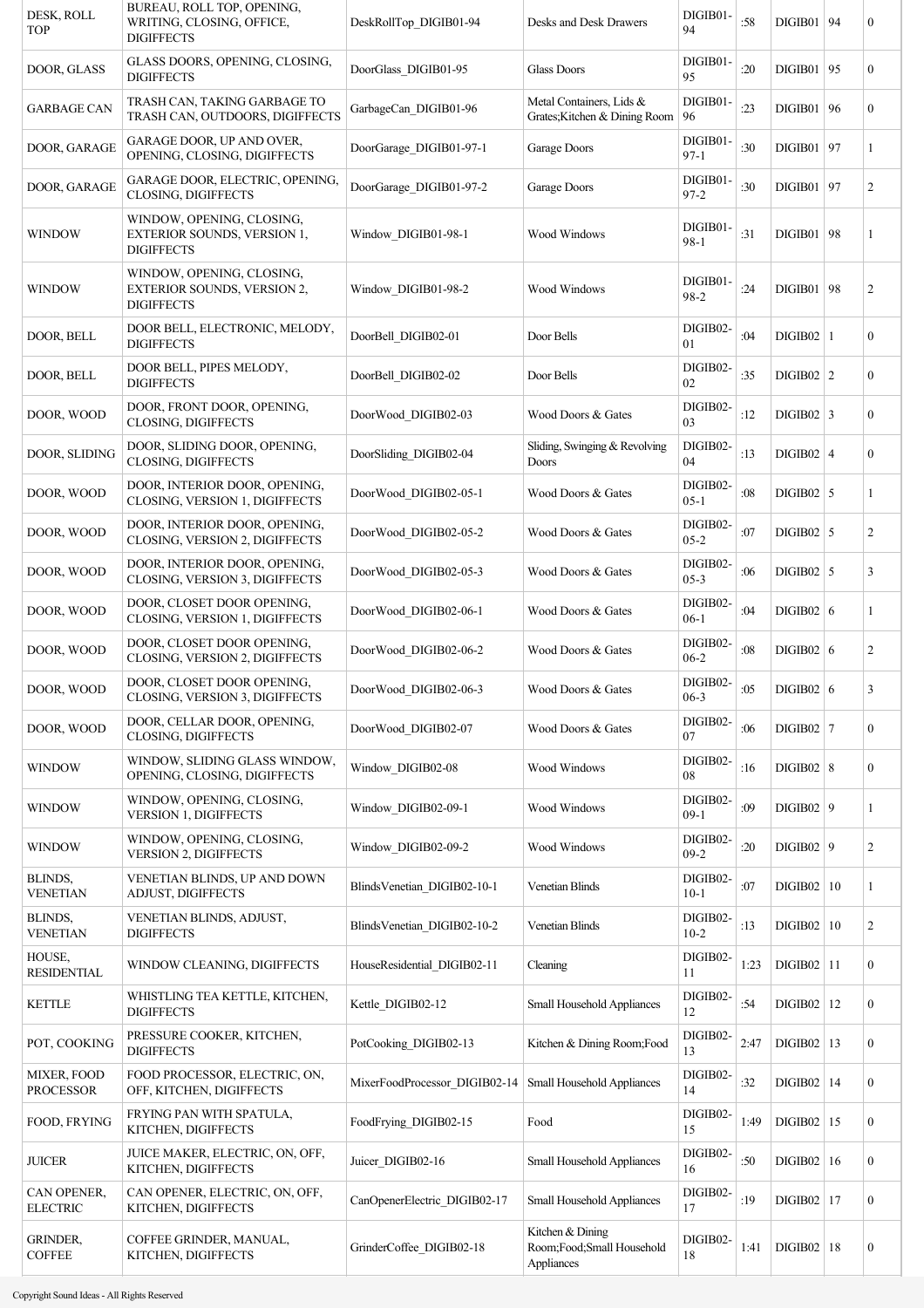| <b>GRINDER,</b><br><b>COFFEE</b>    | COFFEE GRINDER, ELECTRIC, ON,<br>OFF, KITCHEN, DIGIFFECTS                        | GrinderCoffee DIGIB02-19    | Kitchen & Dining<br>Room;Food;Small Household<br>Appliances         | DIGIB02-<br>19       | 1:32 | DIGIB02   19   | $\overline{0}$   |
|-------------------------------------|----------------------------------------------------------------------------------|-----------------------------|---------------------------------------------------------------------|----------------------|------|----------------|------------------|
| <b>POPCORN</b>                      | POPCORN POPPER, POPCORN<br>MACHINE, KITCHEN, DIGIFFECTS                          | Popcorn DIGIB02-20          | Kitchen & Dining Room; Food                                         | DIGIB02-<br>20       | 2:36 | DIGIB02   20   | $\overline{0}$   |
| <b>MORTAR AND</b><br><b>PESTLE</b>  | MORTAR AND PESTLE, KITCHEN,<br><b>DIGIFFECTS</b>                                 | MortarAndPestle DIGIB02-21  | Kitchen & Dining Room                                               | DIGIB02-<br>21       | :54  | $DIGIB02$   21 | $\overline{0}$   |
| FOOD, EGG                           | EGG, RAW EGG CRACKED BY HAND,<br>KITCHEN, DIGIFFECTS                             | FoodEgg DIGIB02-22          | Food                                                                | DIGIB02-<br>22       | :17  | DIGIB02   22   | $\overline{0}$   |
| FOOD, EGG                           | EGG, RAW EGG CRACKED WITH<br>KNIFE, KITCHEN, DIGIFFECTS                          | FoodEgg DIGIB02-23          | Food                                                                | DIGIB02-<br>23       | :19  | $DIGIB02$   23 | $\overline{0}$   |
| FOOD, EGG                           | EGG, RAW EGG DROPPED ON FLOOR,<br>KITCHEN, DIGIFFECTS                            | FoodEgg DIGIB02-24          | Food                                                                | DIGIB02-<br>24       | :05  | $DIGIB02$   24 | $\overline{0}$   |
| FOOD, SLICE                         | ONION DICER, MANUAL, KITCHEN,<br><b>DIGIFFECTS</b>                               | FoodSlice DIGIB02-25        | Food                                                                | DIGIB02-<br>25       | : 23 | $DIGIB02$   25 | $\mathbf{0}$     |
| FOOD,<br><b>OATMEAL</b>             | COOKING OATMEAL, KITCHEN,<br><b>DIGIFFECTS</b>                                   | FoodOatmeal DIGIB02-26      | Food                                                                | DIGIB02-<br>26       | 1:28 | $DIGIB02$ 26   | $\mathbf{0}$     |
| FOOD,<br><b>KETCHUP</b>             | KETCHUP SQUIRT, KITCHEN,<br><b>DIGIFFECTS</b>                                    | FoodKetchup DIGIB02-27      | Food                                                                | DIGIB02-<br>27       | :05  | DIGIB02   27   | $\mathbf{0}$     |
| <b>BOTTLE, SOFT</b><br><b>DRINK</b> | TAB PULLED OFF SOFT DRINK<br>BOTTLE, POURING, KITCHEN,<br><b>DIGIFFECTS</b>      | BottleSoftDrink DIGIB02-28  | Food; Glass Bottles & Jars                                          | DIGIB02-<br>28       | :24  | DIGIB02 28     | $\mathbf{0}$     |
| <b>ANTACID</b><br><b>TABLETS</b>    | FIZZING ALKA SELTZER, KITCHEN,<br><b>DIGIFFECTS</b>                              | AntacidTablets DIGIB02-29   | Bathroom                                                            | DIGIB02-<br>29       | :50  | DIGIB02   29   | $\overline{0}$   |
| <b>GARBURATOR</b>                   | GARBAGE DISPOSAL, GRINDER,<br>KITCHEN, DIGIFFECTS                                | Garburator DIGIB02-30       | Kitchen & Dining Room; Small<br>Household Appliances                | DIGIB02-<br>30       | :25  | $DIGIB02$ 30   | $\mathbf{0}$     |
| <b>DISHES, SMASH</b>                | PLATES DROPPED ON FLOOR,<br>KITCHEN, DIGIFFECTS                                  | DishesSmash DIGIB02-31      | Dish, Pot & Pan Crashes                                             | DIGIB02-<br>31       | :04  | $DIGIB02$ 31   | $\overline{0}$   |
| <b>DISHES, SMASH</b>                | PLATES DROPPED ON FLOOR,<br>KITCHEN, DIGIFFECTS                                  | DishesSmash DIGIB02-32      | Dish, Pot & Pan Crashes                                             | DIGIB02-<br>32       | :06  | DIGIB02 32     | $\overline{0}$   |
| <b>VACUUM</b><br><b>CLEANER</b>     | DUSTBUSTER VACUUM CLEANER,<br>ON, OFF, DIGIFFECTS                                | VacuumCleaner_DIGIB02-33    | Cleaning; Small Household<br>Appliances                             | DIGIB02-<br>33       | :47  | $DIGIB02$ 33   | $\mathbf{0}$     |
| <b>VACUUM</b><br><b>CLEANER</b>     | VACUUM CLEANER, OLD, ON, OFF,<br><b>DIGIFFECTS</b>                               | VacuumCleaner_DIGIB02-34    | Cleaning; Small Household<br>Appliances                             | DIGIB02-<br>34       | 1:14 | $DIGIB02$ 34   | $\boldsymbol{0}$ |
| <b>BRUSH, SCRUB</b>                 | SCRUBBING FLOOR, KITCHEN,<br><b>DIGIFFECTS</b>                                   | BrushScrub DIGIB02-35       | Cleaning; Kitchen & Dining<br>Room                                  | DIGIB02-<br>35       | :41  | $DIGIB02$ 35   | $\boldsymbol{0}$ |
| <b>DISHES, WASH</b>                 | WRINGING OUT RAG, WATER,<br>KITCHEN. DIGIFFECTS                                  | DishesWash DIGIB02-36       | Kitchen & Dining<br>Room;Cleaning                                   | DIGIB02-<br>36       | :25  | $DIGIB02$ 36   | $\overline{0}$   |
| HOUSE,<br><b>RESIDENTIAL</b>        | DUSTING, MOVING THINGS AROUND,<br><b>DIGIFFECTS</b>                              | HouseResidential DIGIB02-37 | Cleaning                                                            | DIGIB02-<br>37       | :37  | DIGIB02 37     | $\boldsymbol{0}$ |
| <b>BATHTUB</b>                      | BATHTUB, FILLING, WATER,<br>BATHROOM, DIGIFFECTS                                 | Bathtub DIGIB02-38          | Bathroom; Pouring Liquid,<br>Sloshing & Flowing                     | DIGIB02-<br>38       | 1:56 | $DIGIB02$ 38   | $\overline{0}$   |
| HUMAN, WASH                         | TAKING A BATH, WASHING,<br>BATHROOM, DIGIFFECTS                                  | HumanWash DIGIB02-39        | Bathroom;Cleaning                                                   | DIGIB02-<br>39       | 2:32 | $DIGIB02$ 39   | $\overline{0}$   |
| HUMAN, WASH                         | TOWELING OFF, KITCHEN,<br>BATHROOM, DIGIFFECTS                                   | HumanWash DIGIB02-40        | Kitchen & Dining Room;Cloth,<br>Clothing, Fabric & Leather<br>Foley | DIGIB02-<br>40       | :42  | DIGIB02   40   | $\overline{0}$   |
| <b>BATHTUB</b>                      | BATHTUB, EMPTYING, BATHROOM,<br><b>WATER, DIGIFFECTS</b>                         | Bathtub DIGIB02-41          | Bathroom; Pouring Liquid,<br>Sloshing & Flowing                     | DIGIB02-<br>41       | 1:31 | $DIGIB02$ 41   | $\boldsymbol{0}$ |
| FAN, EXHAUST                        | BATHROOM FAN, ON, OFF,<br><b>DIGIFFECTS</b>                                      | FanExhaust DIGIB02-42       | Bathroom                                                            | DIGIB02-<br>42       | 1:17 | $DIGIB02$ 42   | $\overline{0}$   |
| <b>SHOWER</b>                       | SHOWER, PERSON SHOWERING,<br>BATHROOM, DIGIFFECTS                                | Shower DIGIB02-43           | Bathroom                                                            | DIGIB02-<br>43       | 1:09 | $DIGIB02$   43 | $\overline{0}$   |
| <b>HOT TUB</b>                      | WHIRLPOOL, JACUZZI, BATHROOM<br>ENVIRONMENT AND BATHING,<br>DIGIFFECTS, AMBIENCE | HotTub DIGIB02-44-1         | Bathroom                                                            | DIGIB02-<br>$44-1$   | :58  | $DIGIB02$ 44   | 1                |
| <b>HOT TUB</b>                      | WHIRLPOOL, JACUZZI, BATHROOM,<br>PERSON ENTERING, DIGIFFECTS                     | HotTub DIGIB02-44-2         | Bathroom                                                            | DIGIB02-<br>$44 - 2$ | 1:03 | $DIGIB02$ 44   | 2                |
| <b>HOT TUB</b>                      | WHIRLPOOL, JACUZZI, BATHROOM,<br>PERSON GETTING OUT, DIGIFFECTS                  | HotTub DIGIB02-44-3         | Bathroom                                                            | DIGIB02-<br>$44 - 3$ | :28  | $DIGIB02$ 44   | 3                |
| <b>TOILET</b>                       | TOILET, FLUSHING-BATHROOM,<br>USA, DIGIFFECTS                                    | Toilet DIGIB02-45           | Bathroom                                                            | DIGIB02-<br>45       | :42  | $DIGIB02$ 45   | $\overline{0}$   |
| HUMAN, WASH                         | WASHING HANDS, KITCHEN,<br><b>DIGIFFECTS</b>                                     | HumanWash DIGIB02-46        | Cleaning; Kitchen & Dining<br>Room                                  | DIGIB02-<br>46       | :35  | $DIGIB02$ 46   | $\overline{0}$   |
| HUMAN, WASH                         | WASHING UP IN SINK, KITCHEN,<br><b>DIGIFFECTS</b>                                | HumanWash DIGIB02-47        | Cleaning; Kitchen & Dining<br>Room                                  | DIGIB02-<br>47       | 1:37 | $DIGIB02$ 47   | $\boldsymbol{0}$ |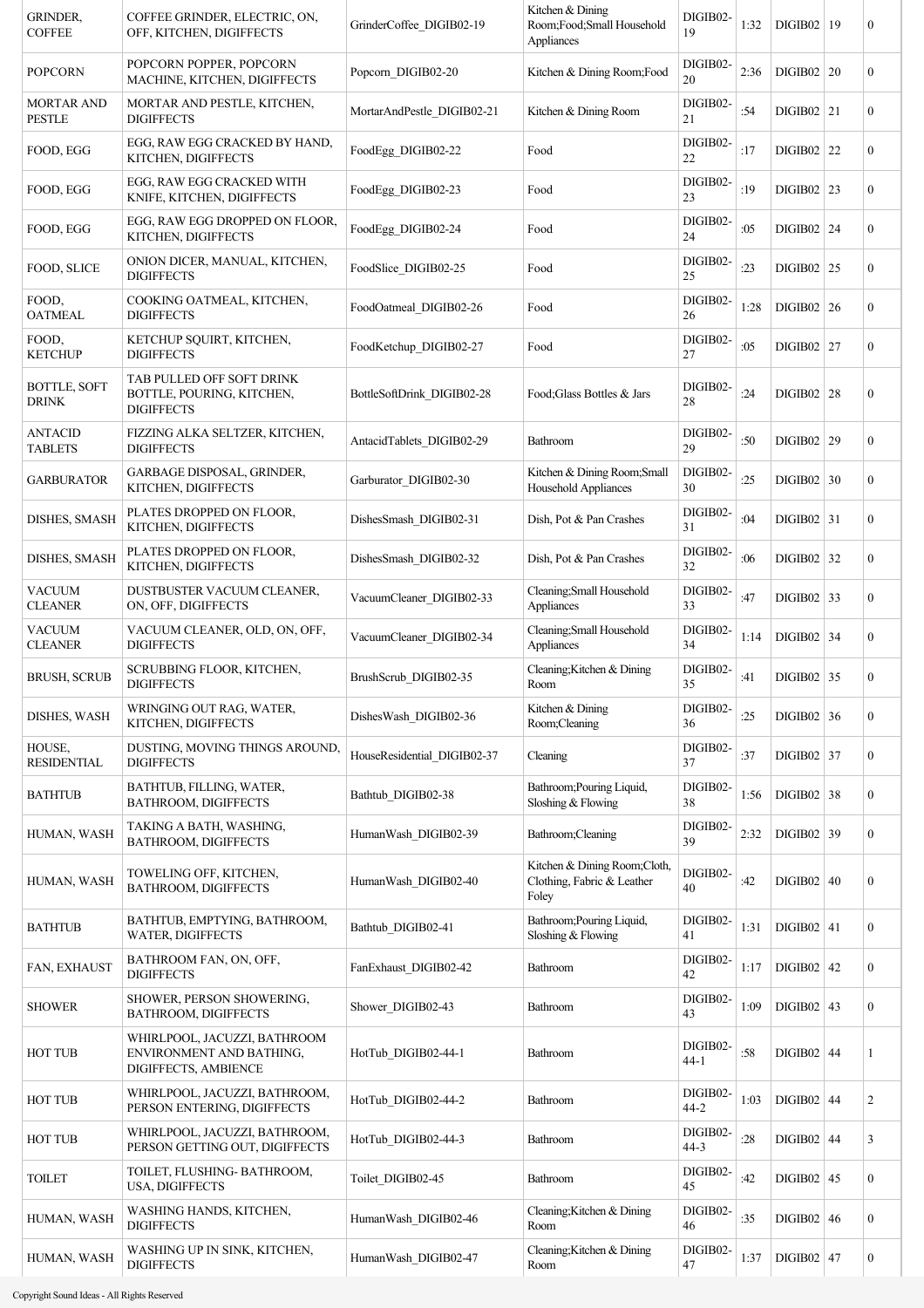| HUMAN, WASH                  | WASHING HAIR, RINSING AFTER 0:49,<br><b>DIGIFFECTS</b>                               | HumanWash DIGIB02-48        | Bathroom; Cleaning                                   | DIGIB02-<br>48       | 1:58 | DIGIB02   48   | $\boldsymbol{0}$ |
|------------------------------|--------------------------------------------------------------------------------------|-----------------------------|------------------------------------------------------|----------------------|------|----------------|------------------|
| <b>NAIL CLIPPERS</b>         | CLIPPING NAILS, BATHROOM,<br><b>DIGIFFECTS</b>                                       | NailClippers_DIGIB02-49     | Bathroom                                             | DIGIB02-<br>49       | :18  | $DIGIB02$ 49   | $\boldsymbol{0}$ |
| NAIL, FILE                   | FILING NAILS, BATHROOM,<br><b>DIGIFFECTS</b>                                         | NailFile_DIGIB02-50         | Bathroom                                             | DIGIB02-<br>50       | 1:21 | DIGIB02   50   | $\boldsymbol{0}$ |
| HUMAN, BRUSH                 | BRUSHING TEETH, ELECTRIC,<br>BATHROOM, DIGIFFECTS                                    | HumanBrush DIGIB02-51       | Bathroom                                             | DIGIB02-<br>51       | 1:06 | $DIGIB02$ 51   | $\boldsymbol{0}$ |
| CLOCK,<br><b>CUCKOO</b>      | WINDING UP CUCKOO CLOCK.<br><b>DIGIFFECTS</b>                                        | ClockCuckoo DIGIB02-52      | Household Furniture                                  | DIGIB02-<br>52       | :23  | $DIGIB02$ 52   | $\boldsymbol{0}$ |
| CLOCK,<br><b>CUCKOO</b>      | CUCKOO CLOCK TICKING,<br><b>DIGIFFECTS</b>                                           | ClockCuckoo_DIGIB02-53-1    | Household Furniture                                  | DIGIB02-<br>$53 - 1$ | :53  | $DIGIB02$ 53   | 1                |
| CLOCK,<br><b>CUCKOO</b>      | CUCKOO CLOCK, SOUNDING 12<br>TIMES, DIGIFFECTS                                       | ClockCuckoo DIGIB02-53-2    | Household Furniture                                  | DIGIB02-<br>$53 - 2$ | :21  | $DIGIB02$   53 | 2                |
| <b>CLOCK</b>                 | WINDING WALL CLOCK, DIGIFFECTS                                                       | Clock DIGIB02-54            | Household Furniture                                  | DIGIB02-<br>54       | :43  | DIGIB02 54     | $\overline{0}$   |
| <b>CLOCK</b>                 | CLOCK, CHIMES 12 TIMES, TICKING,<br><b>DIGIFFECTS</b>                                | Clock DIGIB02-55            | Household Furniture; Bells                           | DIGIB02-<br>55       | :59  | $DIGIB02$ 55   | $\boldsymbol{0}$ |
| CLOCK, ALARM                 | ALARM CLOCK TICKING,<br>MECHANICAL, DIGIFFECTS                                       | ClockAlarm DIGIB02-56       | Household Furniture; Bells                           | DIGIB02-<br>56       | 1:03 | $DIGIB02$ 56   | $\boldsymbol{0}$ |
| CLOCK, ALARM                 | ALARM CLOCK TICKING AND<br>RINGING, MECHANICAL, RINGING<br>AFTER 0:58, DIGIFFECTS    | ClockAlarm DIGIB02-57-1     | Household Furniture; Bells                           | DIGIB02-<br>$57-1$   | 1:00 | $DIGIB02$ 57   | 1                |
| CLOCK, ALARM                 | ALARM CLOCK RINGING,<br>MECHANICAL, DIGIFFECTS                                       | ClockAlarm DIGIB02-57-2     | Household Furniture; Bells                           | DIGIB02-<br>$57 - 2$ | :30  | $DIGIB02$ 57   | 2                |
| CLOCK, ALARM                 | ALARM CLOCK TICKING,<br>MECHANICAL, RING AFTER 0:59, HITS<br>FLOOR, DIGIFFECTS       | ClockAlarm DIGIB02-58-1     | Household Furniture; Bells                           | DIGIB02-<br>$58 - 1$ | :58  | $DIGIB02$ 58   | 1                |
| CLOCK, ALARM                 | ALARM CLOCK RINGING,<br>MECHANICAL, DIGIFFECTS                                       | ClockAlarm DIGIB02-58-2     | Household Furniture; Bells                           | DIGIB02-<br>58-2     | :32  | $DIGIB02$ 58   | 2                |
| HOUSE,<br><b>RESIDENTIAL</b> | SITTING AND BOUNCING IN BED,<br><b>DIGIFFECTS</b>                                    | HouseResidential DIGIB02-59 | Miscellaneous Household                              | DIGIB02-<br>59       | :26  | DIGIB02 59     | $\boldsymbol{0}$ |
| <b>DRAPES</b>                | DRAPES, OPENING, CLOSING,<br><b>DIGIFFECTS</b>                                       | Drapes DIGIB02-60           | Curtains & Drapes                                    | DIGIB02-<br>60       | :09  | DIGIB02   60   | $\boldsymbol{0}$ |
| <b>UMBRELLA</b>              | UMBRELLA, OPENING, CLOSING,<br><b>DIGIFFECTS</b>                                     | Umbrella DIGIB02-61         | Umbrellas                                            | DIGIB02-<br>61       | :20  | $DIGIB02$ 61   | $\boldsymbol{0}$ |
| HUMAN,<br><b>CLOTHES</b>     | PERSON PUTTING ON COAT AND<br>LEAVING, DIGIFFECTS                                    | HumanClothes DIGIB02-62     | Cloth, Clothing, Fabric &<br>Leather Foley           | DIGIB02-<br>62       | :48  | $DIGIB02$ 62   | $\boldsymbol{0}$ |
| HUMAN,<br><b>CLOTHES</b>     | PERSON ARRIVING AND TAKING OFF<br>COAT, DIGIFFECTS                                   | HumanClothes_DIGIB02-63     | Cloth, Clothing, Fabric &<br>Leather Foley           | DIGIB02-<br>63       | :40  | DIGIB02   63   | $\boldsymbol{0}$ |
| HUMAN,<br><b>CLOTHES</b>     | BRUSHING PANTS, DIGIFFECTS                                                           | HumanClothes DIGIB02-64     | Cloth, Clothing, Fabric &<br>Leather Foley           | DIGIB02-<br>64       | :27  | $DIGIB02$ 64   | $\boldsymbol{0}$ |
| HUMAN,<br><b>CLOTHES</b>     | BRUSHING CLOTHES, DIGIFFECTS                                                         | HumanClothes DIGIB02-65     | Cloth, Clothing, Fabric &<br>Leather Foley           | DIGIB02-<br>65       | :24  | DIGIB02   65   | $\boldsymbol{0}$ |
| <b>ZIPPER</b>                | ZIPPER, UP, DOWN, DIGIFFECTS                                                         | Zipper DIGIB02-66           | <b>Zippers</b>                                       | DIGIB02-<br>66       | :05  | DIGIB02   66   | $\boldsymbol{0}$ |
| <b>ZIPPER</b>                | ZIPPER, UP, DOWN, DIGIFFECTS                                                         | Zipper DIGIB02-67           | Zippers                                              | DIGIB02-<br>67       | :10  | DIGIB02   67   | $\boldsymbol{0}$ |
| POLISH, BOOTS                | SHINING SHOES, DIGIFFECTS                                                            | PolishBoots DIGIB02-68      | Cloth, Clothing, Fabric &<br>Leather Foley; Cleaning | DIGIB02-<br>68       | :16  | DIGIB02   68   | $\boldsymbol{0}$ |
| POLISH, BOOTS                | SHINING BOOTS, DIGIFFECTS                                                            | PolishBoots DIGIB02-69      | Cloth, Clothing, Fabric &<br>Leather Foley; Cleaning | DIGIB02-<br>69       | 1:15 | $DIGIB02$ 69   | $\boldsymbol{0}$ |
| DOOR, WOOD                   | CLOSET, SMALL CLOSET WITH LOCK,<br>OPENING, CLOSING, VERSION 1,<br><b>DIGIFFECTS</b> | DoorWood DIGIB02-70-1       | Wood Doors & Gates                                   | DIGIB02-<br>$70 - 1$ | :05  | DIGIB02   70   | 1                |
| DOOR, WOOD                   | CLOSET, SMALL CLOSET WITH LOCK,<br>OPENING, CLOSING, VERSION 2,<br><b>DIGIFFECTS</b> | DoorWood DIGIB02-70-2       | Wood Doors & Gates                                   | DIGIB02-<br>$70 - 2$ | :09  | $DIGIB02$ 70   | 2                |
| CHEST, WOOD                  | CHEST, UNLOCKING, OPENING,<br>CLOSING, RE-LOCKING, KITCHEN,<br><b>DIGIFFECTS</b>     | ChestWood DIGIB02-71        | Bathroom and Kitchen<br>Cabinets & Cupboards         | DIGIB02-<br>71       | :20  | $DIGIB02$   71 | $\boldsymbol{0}$ |
| CHEST, WOOD                  | SMALL CHEST, OPENING, CLOSING,<br>KITCHEN, DIGIFFECTS                                | ChestWood DIGIB02-72        | Bathroom and Kitchen<br>Cabinets & Cupboards         | DIGIB02-<br>$72\,$   | :14  | DIGIB02 72     | $\boldsymbol{0}$ |
| CRATE, WOOD                  | CRATE, OPENING, CLOSING,<br><b>DIGIFFECTS</b>                                        | CrateWood_DIGIB02-73        | Wooden Boxes, Containers &<br>Caskets                | DIGIB02-<br>73       | :13  | $DIGIB02$ 73   | $\boldsymbol{0}$ |
|                              |                                                                                      |                             |                                                      |                      |      |                |                  |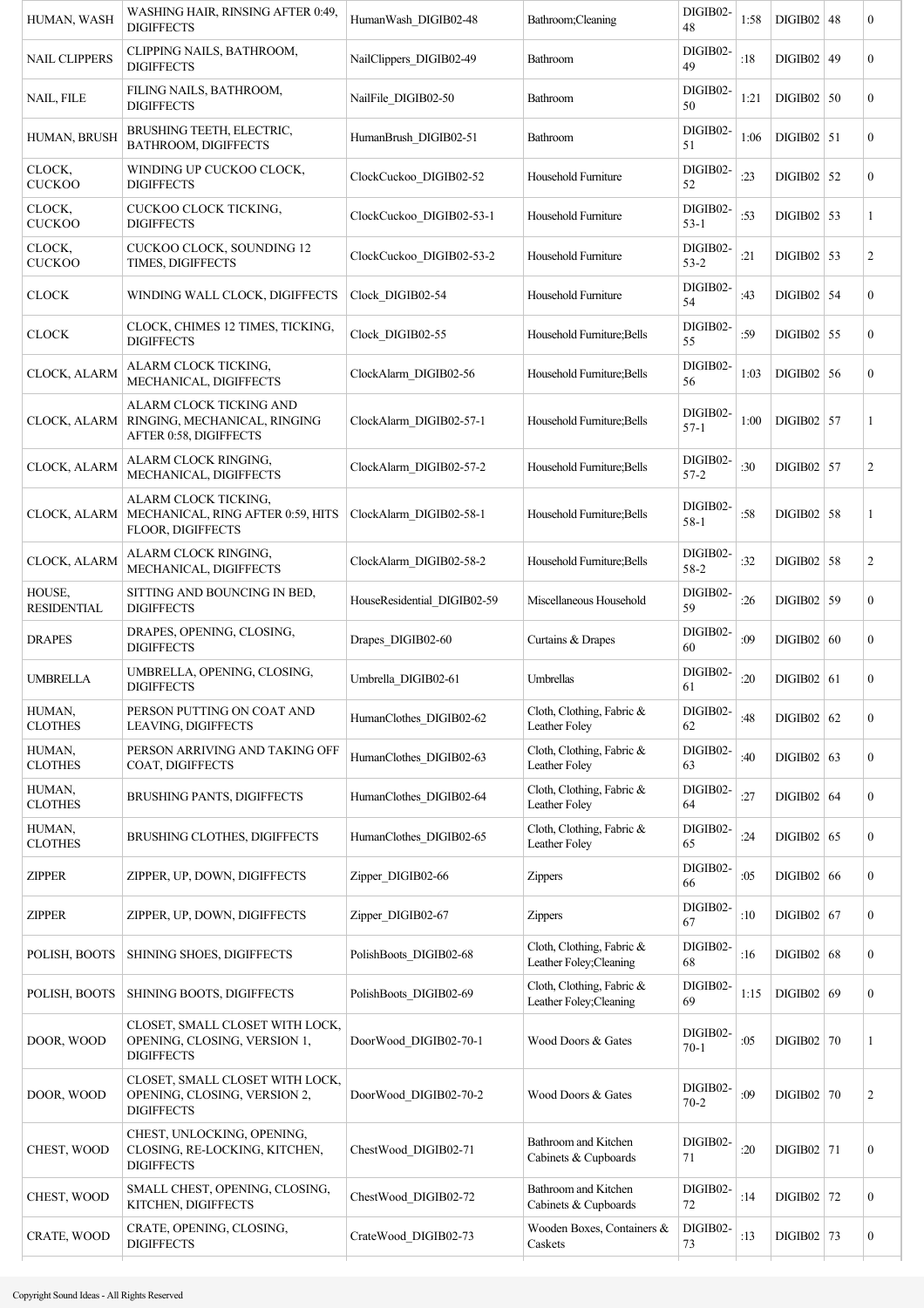| SWITCH, LIGHT                                      | LIGHT SWITCH, ON, OFF, VERSION 1,<br><b>DIGIFFECTS</b>                              | SwitchLight DIGIB02-74-1             | Light & Breaker Switches                     | DIGIB02-<br>$74 - 1$ | :05  | $DIGIB02$ 74   |            | 1                |
|----------------------------------------------------|-------------------------------------------------------------------------------------|--------------------------------------|----------------------------------------------|----------------------|------|----------------|------------|------------------|
| SWITCH, LIGHT                                      | LIGHT SWITCH, ON, OFF, VERSION 2,<br><b>DIGIFFECTS</b>                              | SwitchLight DIGIB02-74-2             | Light & Breaker Switches                     | DIGIB02-<br>$74 - 2$ | :05  | $DIGIB02$ 74   |            | 2                |
| SWITCH, LIGHT                                      | LIGHT SWITCH, ON, OFF, VERSION 3,<br><b>DIGIFFECTS</b>                              | SwitchLight DIGIB02-74-3             | Light & Breaker Switches                     | DIGIB02-<br>$74-3$   | :05  | DIGIB02   74   |            | 3                |
| SWITCH, LIGHT                                      | LIGHT SWITCH, MAIN CIRCUIT<br><b>BREAKER, DIGIFFECTS</b>                            | SwitchLight DIGIB02-75               | Light & Breaker Switches                     | DIGIB02-<br>75       | :05  | DIGIB02 75     |            | $\boldsymbol{0}$ |
| PROJECTOR.<br><b>FILM</b>                          | PROJECTOR, FILM PROJECTOR,<br>SUPER 8, ON, OFF, OFFICE,<br><b>DIGIFFECTS</b>        | ProjectorFilm DIGIB02-76             | Projectors                                   | DIGIB02-<br>76       | :55  | DIGIB02 76     |            | $\boldsymbol{0}$ |
| PROJECTOR,<br><b>FILM</b>                          | PROJECTOR, FILM PROJECTOR,<br>SUPER 8, REWINDING, OFF, OFFICE,<br><b>DIGIFFECTS</b> | ProjectorFilm DIGIB02-77             | Projectors                                   | DIGIB02-<br>77       | 1:05 | $DIGIB02$   77 |            | $\boldsymbol{0}$ |
| TELEVISON,<br><b>TUNING</b>                        | TV STATIC, ON, OFF, DIGIFFECTS                                                      | TelevisonTuning DIGIB02-78           | Televisions                                  | DIGIB02-<br>78       | :52  | DIGIB02 78     |            | $\boldsymbol{0}$ |
| RADIO, TUNING                                      | FM BAND, SCANNING, RADIO,<br><b>DIGIFFECTS</b>                                      | RadioTuning_DIGIB02-79               | Radios                                       | DIGIB02-<br>79       | :44  | DIGIB02 79     |            | $\boldsymbol{0}$ |
| RADIO, SHORT<br><b>WAVE</b>                        | SHORTWAVE SCANNING, EUROPEAN,<br>RADIO, DIGIFFECTS                                  | RadioShortWave_DIGIB02-80            | Radios                                       | DIGIB02-<br>80       | 1:05 | DIGIB02   80   |            | $\overline{0}$   |
| <b>VIDEO</b><br><b>CASSETTE</b><br><b>RECORDER</b> | VCR, LOADING, PLAYING, EJECTING,<br>OFFICE, DIGIFFECTS                              | VideoCassetteRecorder_DIGIB02-<br>82 | Video Equipment; Vintage<br>Entertainment    | DIGIB02-<br>82       | 1:16 | $DIGIB02$ 82   |            | $\overline{0}$   |
| <b>VIDEO</b><br><b>CASSETTE</b><br><b>RECORDER</b> | VCR, FAST WINDING, OFFICE,<br><b>DIGIFFECTS</b>                                     | VideoCassetteRecorder DIGIB02-<br>83 | Video Equipment; Vintage<br>Entertainment    | DIGIB02-<br>83       | 1:03 | DIGIB02   83   |            | $\boldsymbol{0}$ |
| <b>HUMIDIFIER</b>                                  | HUMIDIFIER, STEAM, OFFICE,<br><b>DIGIFFECTS</b>                                     | Humidifier DIGIB02-84                | Small Household Appliances                   | DIGIB02-<br>84       | :54  | DIGIB02   84   |            | $\boldsymbol{0}$ |
| LOCK,<br><b>PADLOCK</b>                            | PADLOCK WITH CHAIN, LOCKS,<br>LEAVES, COMES, UNLOCKS,<br><b>DIGIFFECTS</b>          | LockPadlock DIGIB02-85               | Padlocks                                     | DIGIB02-<br>85       | :55  | DIGIB02   85   |            | $\overline{0}$   |
| CLOCK, TICK                                        | WALL CLOCK, TICKING, DIGIFFECTS                                                     | ClockTick DIGIB03-01-1               | Household Furniture                          | DIGIB03-<br>$01 - 1$ | :56  | $DIGIB03$   1  |            | 1                |
| <b>CLOCK</b>                                       | WALL CLOCK, STRIKES 12,<br><b>DIGIFFECTS</b>                                        | Clock_DIGIB03-01-2                   | Household Furniture; Bells                   | DIGIB03-<br>$01 - 2$ | 1:03 | $DIGIB03$   1  |            | 2                |
| CLOCK,<br>PENDULUM                                 | PENDULUM CLOCK, TICKING,<br>STRIKES 12, DIGIFFECTS                                  | ClockPendulum DIGIB03-02-1           | Household Furniture                          | DIGIB03-<br>$02 - 1$ | :56  | $DIGIB03$   2  |            | 1                |
| CLOCK,<br>PENDULUM                                 | PENDULUM CLOCK, TICKING,<br>STRIKES 12, DIGIFFECTS                                  | ClockPendulum DIGIB03-02-2           | Household Furniture                          | DIGIB03-<br>$02 - 2$ | :59  | $DIGIB03$ 2    |            | 2                |
| CLOCK,<br><b>GRANDFATHER</b>                       | <b>GRANDFATHER CLOCK, PLAYS</b><br>MELODY, STRIKES 12, DIGIFFECTS                   | ClockGrandfather_DIGIB03-03          | Household Furniture                          | DIGIB03-<br>03       | 1:00 | $DIGIB03$ 3    |            | $\boldsymbol{0}$ |
| CLOCK,<br><b>GRANDFATHER</b>                       | <b>GRANDFATHER CLOCK, TICKING,</b><br><b>DIGIFFECTS</b>                             | ClockGrandfather DIGIB03-04          | Household Furniture                          | DIGIB03-<br>04       | 1:30 | $DIGIB03$ 4    |            | $\boldsymbol{0}$ |
| <b>CLOCK</b>                                       | CLOCK, BELL, STRIKES 12, THIN<br>SOUND, DIGIFFECTS                                  | Clock_DIGIB03-05                     | Household Furniture; Bells                   | DIGIB03-<br>05       | :26  | $DIGIB03$ 5    |            | $\boldsymbol{0}$ |
| CLOCK,<br><b>GRANDFATHER</b>                       | GRANDFATHER CLOCK, GONG,<br>STRIKES 12, DEEP SOUND, FAST,<br><b>DIGIFFECTS</b>      | ClockGrandfather DIGIB03-06          | Household Furniture                          | DIGIB03-<br>06       | :18  | DIGIB03   6    |            | $\boldsymbol{0}$ |
| <b>CLOCK</b>                                       | SHIPS CLOCK, STRIKES 8 BELLS,<br><b>DIGIFFECTS</b>                                  | Clock DIGIB03-07                     | <b>Bells</b>                                 | DIGIB03-<br>07       | :17  | $DIGIB03$   7  |            | $\boldsymbol{0}$ |
| CLOCK, TICK                                        | CLOCK, SMALL, TICKING FAST,<br><b>DIGIFFECTS</b>                                    | ClockTick DIGIB03-08                 | Household Furniture                          | DIGIB03-<br>08       | 1:25 | DIGIB03   8    |            | $\boldsymbol{0}$ |
| WRIST WATCH,<br><b>BEEPING</b>                     | DIGITAL WATCH, BEEPING,<br><b>DIGIFFECTS</b>                                        | WristWatchBeeping DIGIB03-09         | Beeps; Space Beeps, Prompts<br>& Sonar Pings | DIGIB03-<br>09       | :32  | $DIGIB03$   9  |            | $\boldsymbol{0}$ |
| MUSIC, BELL                                        | BELL, SMALL, DIFFERENT VERSIONS,<br><b>DIGIFFECTS</b>                               | MusicBell DIGIB03-10                 | Bell & Bell Tree Music                       | DIGIB03-<br>10       | :44  | DIGIB03   10   |            | $\boldsymbol{0}$ |
| <b>BELL, HAND</b>                                  | BELL, HAND HELD, DIGIFFECTS                                                         | BellHand DIGIB03-11                  | <b>Bells</b>                                 | DIGIB03-<br>11       | :21  | $DIGIB03$   11 |            | $\overline{0}$   |
| DOOR, BELL                                         | DOOR BELL, FROM INSIDE,<br><b>DIGIFFECTS</b>                                        | DoorBell_DIGIB03-12                  | Door Bells                                   | DIGIB03-<br>12       | :28  | DIGIB03        | $\vert$ 12 | $\overline{0}$   |
| DOOR, KNOCK                                        | KNOCKING ON DOOR, FROM INSIDE,<br><b>DIGIFFECTS</b>                                 | DoorKnock_DIGIB03-13                 | Door Crashes, Kicks & Hits                   | DIGIB03-<br>13       | :19  | $DIGIB03$   13 |            | $\overline{0}$   |
| DOOR, HIT                                          | BEATING ON DOOR, FROM INSIDE,<br><b>DIGIFFECTS</b>                                  | DoorHit_DIGIB03-14                   | Door Crashes, Kicks & Hits                   | DIGIB03-<br>14       | :15  | $DIGIB03$   14 |            | $\boldsymbol{0}$ |
| LOCK, DOOR                                         | LOCK, EXTERIOR DOOR, LOCKING,<br><b>DIGIFFECTS</b>                                  | LockDoor DIGIB03-15-1                | Deadbolt Locks                               | DIGIB03-<br>$15 - 1$ | :11  | $DIGIB03$   15 |            | 1                |
|                                                    |                                                                                     |                                      |                                              |                      |      |                |            |                  |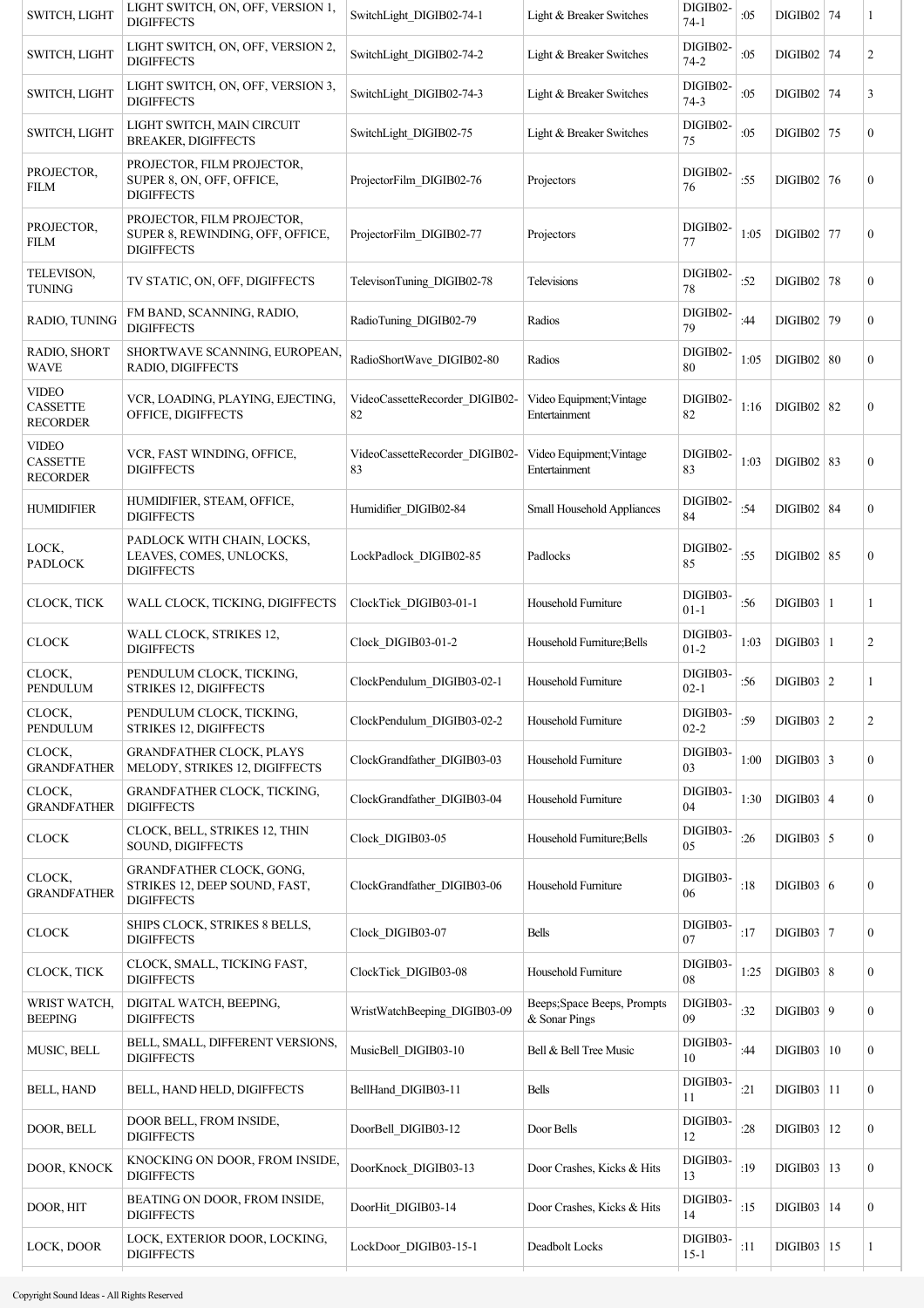| LOCK, DOOR                      | LOCK, EXTERIOR DOOR,<br>UNLOCKING, DIGIFFECTS                                        | LockDoor DIGIB03-15-2         | Deadbolt Locks                                    | DIGIB03-<br>$15 - 2$ | :10  | $DIGIB03$   15 | 2                |
|---------------------------------|--------------------------------------------------------------------------------------|-------------------------------|---------------------------------------------------|----------------------|------|----------------|------------------|
| LOCK, DOOR                      | LOCK, INTERIOR DOOR,<br>UNLOCKING, DIGIFFECTS                                        | LockDoor DIGIB03-16-1         | Deadbolt Locks                                    | DIGIB03-<br>$16-1$   | :06  | DIGIB03   16   | 1                |
| LOCK, DOOR                      | LOCK, INTERIOR DOOR, LOCKING,<br><b>DIGIFFECTS</b>                                   | LockDoor DIGIB03-16-2         | Deadbolt Locks                                    | DIGIB03-<br>$16-2$   | :08  | DIGIB03   16   | 2                |
| LOCK, DOOR                      | LOCK, OLDER, INTERIOR DOOR,<br>UNLOCKING, DIGIFFECTS                                 | LockDoor DIGIB03-17-1         | Deadbolt Locks                                    | DIGIB03-<br>$17 - 1$ | :07  | DIGIB03   17   | 1                |
| LOCK, DOOR                      | LOCK, OLDER, INTERIOR DOOR,<br>LOCKING, DIGIFFECTS                                   | LockDoor DIGIB03-17-2         | Deadbolt Locks                                    | DIGIB03-<br>$17 - 2$ | :10  | DIGIB03   17   | $\overline{c}$   |
| DOOR, WOOD                      | DOOR, INTERIOR, SLAMMING, 2<br><b>VERSIONS, DIGIFFECTS</b>                           | DoorWood DIGIB03-18           | Wood Doors & Gates                                | DIGIB03-<br>18       | :09  | DIGIB03   18   | $\boldsymbol{0}$ |
| DOOR, GLASS                     | DOOR, WITH GLASS PANE, OPENING,<br>CLOSING, 3 VERSIONS, DIGIFFECTS                   | DoorGlass DIGIB03-19          | <b>Glass Doors</b>                                | DIGIB03-<br>19       | :19  | DIGIB03   19   | $\boldsymbol{0}$ |
| DOOR,<br><b>BALCONY</b>         | DOOR, BALCONY DOOR, LOCK,<br>OPENING, CLOSING, DIGIFFECTS                            | DoorBalcony DIGIB03-20        | Wood Doors & Gates                                | DIGIB03-<br>20       | :36  | DIGIB03   20   | $\boldsymbol{0}$ |
| DOOR, METAL                     | DOOR, CELLAR DOOR, METAL,<br>CLOSING HARD, ECHOING,<br><b>DIGIFFECTS</b>             | DoorMetal DIGIB03-21          | Metal Doors & Gates                               | DIGIB03-<br>21       | :09  | $DIGIB03$   21 | $\boldsymbol{0}$ |
| DOOR, JAIL                      | DOOR, GATE WITH BARS, CLOSING,<br>CELL DOOR, DIGIFFECTS                              | DoorJail_DIGIB03-22           | <b>Prison Doors</b>                               | DIGIB03-<br>22       | :19  | $DIGIB03$ 22   | $\boldsymbol{0}$ |
| DOOR, SQUEAK                    | DOOR, HEAVY, SQUEAKING,<br>OPENING, DIGIFFECTS                                       | DoorSqueak DIGIB03-23-1       | Door Creaks & Squeaks                             | DIGIB03-<br>$23 - 1$ | :09  | $DIGIB03$   23 | 1                |
| DOOR, SQUEAK                    | DOOR, HEAVY, SQUEAKING,<br>CLOSING, DIGIFFECTS                                       | DoorSqueak DIGIB03-23-2       | Door Creaks & Squeaks                             | DIGIB03-<br>$23 - 2$ | :10  | $DIGIB03$   23 | $\overline{c}$   |
| DOOR, CREAK                     | DOOR, INTERIOR, CREAKING,<br><b>VERSION 1, DIGIFFECTS</b>                            | DoorCreak DIGIB03-24-1        | Door Creaks & Squeaks                             | DIGIB03-<br>$24-1$   | :06  | DIGIB03   24   | 1                |
| DOOR, CREAK                     | DOOR, INTERIOR, CREAKING,<br>VERSION 2, DIGIFFECTS                                   | DoorCreak DIGIB03-24-2        | Door Creaks & Squeaks                             | DIGIB03-<br>$24 - 2$ | :05  | DIGIB03   24   | 2                |
| DOOR, CREAK                     | DOOR, INTERIOR, CREAKING,<br>VERSION 3, DIGIFFECTS                                   | DoorCreak DIGIB03-24-3        | Door Creaks & Squeaks                             | DIGIB03-<br>$24 - 3$ | :06  | DIGIB03   24   | 3                |
| DOOR, CREAK                     | DOOR, EXTERIOR, CREAKING,<br>VERSION 1, DIGIFFECTS                                   | DoorCreak DIGIB03-25-1        | Door Creaks & Squeaks                             | DIGIB03-<br>$25 - 1$ | :10  | $DIGIB03$   25 | 1                |
| DOOR, CREAK                     | DOOR, EXTERIOR, CREAKING,<br>VERSION 2, DIGIFFECTS                                   | DoorCreak DIGIB03-25-2        | Door Creaks & Squeaks                             | DIGIB03-<br>$25 - 2$ | :07  | $DIGIB03$   25 | 2                |
| DOOR, CREAK                     | DOOR, EXTERIOR, CREAKING,<br><b>VERSION 3, DIGIFFECTS</b>                            | DoorCreak DIGIB03-25-3        | Door Creaks & Squeaks                             | DIGIB03-<br>$25 - 3$ | :21  | $DIGIB03$ 25   | 3                |
| HUMAN,<br><b>CLOTHES</b>        | MAN REMOVES COAT, PUTS IT ON<br>HANGER, DIGIFFECTS                                   | HumanClothes DIGIB03-26-1     | Cloth, Clothing, Fabric &<br>Leather Foley        | DIGIB03-<br>$26-1$   | :15  | DIGIB03   26   | 1                |
| HUMAN,<br><b>CLOTHES</b>        | MAN REMOVES COAT, PUTS IT ON,<br><b>DIGIFFECTS</b>                                   | HumanClothes DIGIB03-26-2     | Cloth, Clothing, Fabric &<br><b>Leather Foley</b> | DIGIB03-<br>$26 - 2$ | :28  | DIGIB03   26   | $\overline{c}$   |
| DOOR,<br><b>CUPBOARD</b>        | DOOR, KITCHEN CABINET, VERSION<br>1, DIGIFFECTS                                      | DoorCupboard DIGIB03-27       | Bathroom and Kitchen<br>Cabinets & Cupboards      | DIGIB03-<br>27       | :07  | $DIGIB03$ 27   | $\boldsymbol{0}$ |
| DOOR,<br><b>CUPBOARD</b>        | DOOR, KITCHEN CABINET, VERSION<br>2, DIGIFFECTS                                      | DoorCupboard_DIGIB03-28       | Bathroom and Kitchen<br>Cabinets & Cupboards      | DIGIB03-<br>28       | :07  | $DIGIB03$ 28   | $\mathbf{0}$     |
| OVEN, DOOR                      | DOOR, OVEN DOOR, OPENING,<br>BAKING SHEET IN, OUT, CLOSING,<br>KITCHEN, DIGIFFECTS   | OvenDoor DIGIB03-29           | Large Household Appliances                        | DIGIB03-<br>29       | :35  | $DIGIB03$ 29   | $\boldsymbol{0}$ |
| <b>SEWING</b><br><b>MACHINE</b> | SEWING MACHINE, OLD, MANUAL,<br>VERSION 1, TOOLS, DIGIFFECTS                         | SewingMachine DIGIB03-30      | Miscellaneous Industry,<br>Machinery & Tools      | DIGIB03-<br>30       | :56  | $DIGIB03$ 30   | $\boldsymbol{0}$ |
| <b>SEWING</b><br><b>MACHINE</b> | SEWING MACHINE, OLD, MANUAL,<br>VERSION 2, TOOLS, DIGIFFECTS                         | SewingMachine DIGIB03-31      | Miscellaneous Industry,<br>Machinery & Tools      | DIGIB03-<br>31       | :59  | $DIGIB03$ 31   | $\boldsymbol{0}$ |
| FOOD, DOUGH                     | BAKING MACHINE, ELECTRIC,<br>KITCHEN, DIGIFFECTS                                     | FoodDough_DIGIB03-32          | Food                                              | DIGIB03-<br>32       | 1:15 | $DIGIB03$ 32   | $\boldsymbol{0}$ |
| FOOD, DOUGH                     | BAKING, KNEADING DOUGH,<br>KITCHEN, DIGIFFECTS                                       | FoodDough DIGIB03-33          | Food                                              | DIGIB03-<br>33       | 1:14 | $DIGIB03$ 33   | $\boldsymbol{0}$ |
| FOOD, DOUGH                     | BAKING, ROLLING OUT DOUGH,<br>KITCHEN, DIGIFFECTS                                    | FoodDough DIGIB03-34          | Food                                              | DIGIB03-<br>34       | 1:12 | DIGIB03   34   | $\boldsymbol{0}$ |
| KNIFE,<br><b>SHARPENER</b>      | KNIFE SHARPENED, TOOLS,<br><b>DIGIFFECTS</b>                                         | KnifeSharpener_DIGIB03-35     | Small Household Appliances                        | DIGIB03-<br>35       | :20  | DIGIB03   35   | $\boldsymbol{0}$ |
| MIXER, FOOD<br><b>PROCESSOR</b> | WHIPPING CREAM, CREAM POURED,<br>MANUAL ROTARY BEATER, KITCHEN,<br><b>DIGIFFECTS</b> | MixerFoodProcessor DIGIB03-36 | Small Household Appliances                        | DIGIB03-<br>36       | 1:22 | DIGIB03   36   | $\boldsymbol{0}$ |
| FOOD, SLICE                     | BREAD SLICER, MANUAL ROTARY,<br>KITCHEN, DIGIFFECTS                                  | FoodSlice DIGIB03-37          | Food                                              | DIGIB03-<br>37       | :25  | $DIGIB03$ 37   | $\boldsymbol{0}$ |
|                                 |                                                                                      |                               |                                                   |                      |      |                |                  |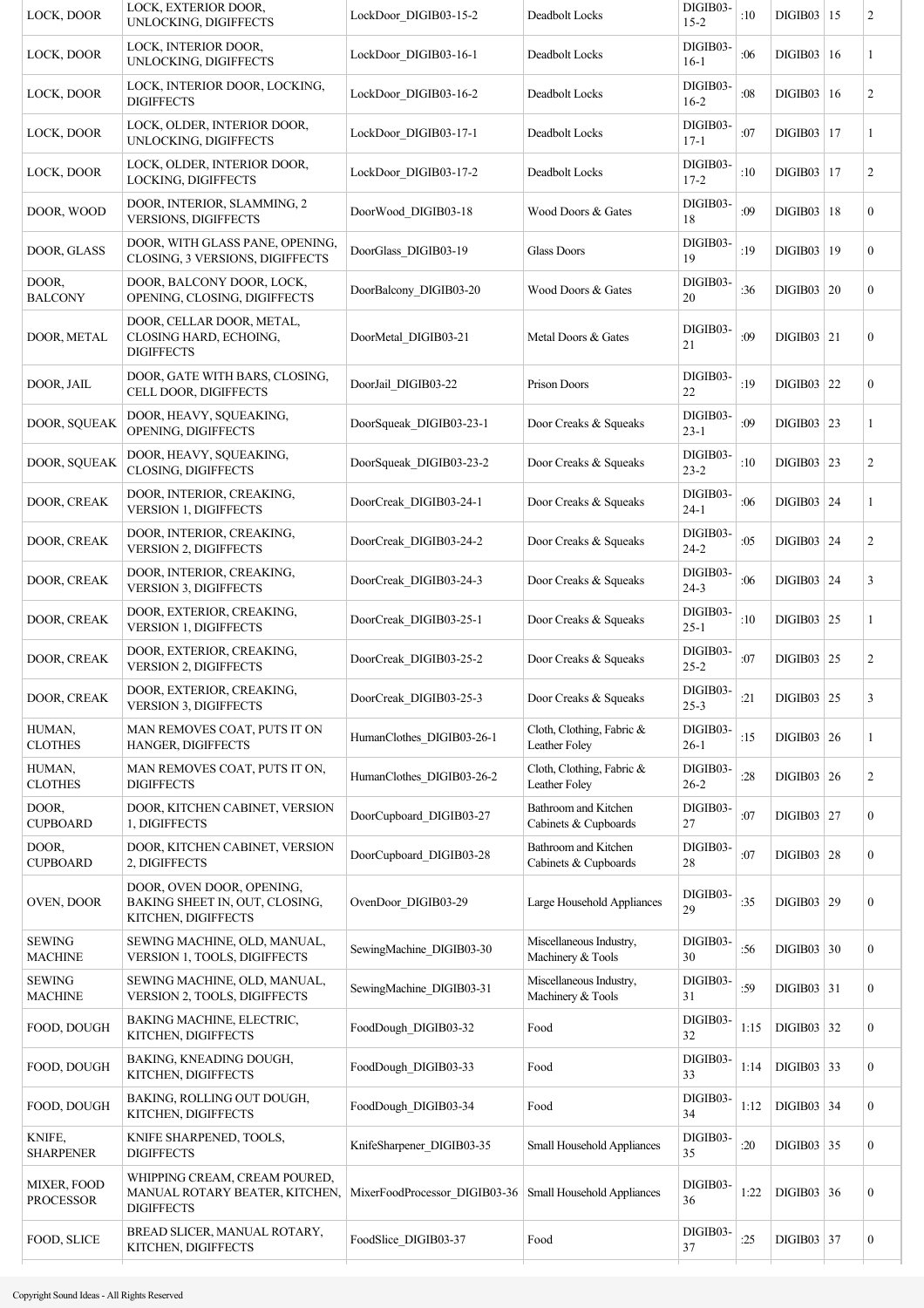| <b>WATER, POUR</b>        | WATER, HOT WATER POURED INTO<br>TEA KETTLE, KITCHEN, DIGIFFECTS               | WaterPour DIGIB03-38     | Pouring Liquid, Sloshing &<br>Flowing; Kitchen & Dining<br>Room       | DIGIB03-<br>38 | :19  | DIGIB03   38      |    | $\mathbf{0}$     |
|---------------------------|-------------------------------------------------------------------------------|--------------------------|-----------------------------------------------------------------------|----------------|------|-------------------|----|------------------|
| <b>WATER, POUR</b>        | WATER, HOT WATER POURED INTO<br>CUP, KITCHEN, DIGIFFECTS                      | WaterPour DIGIB03-39     | Pouring Liquid, Sloshing &<br>Flowing; Kitchen & Dining<br>Room       | DIGIB03-<br>39 | :11  | DIGIB03 39        |    | $\boldsymbol{0}$ |
| <b>WATER, POUR</b>        | WATER POURED INTO HOT FRYING<br>PAN, KITCHEN, DIGIFFECTS                      | WaterPour DIGIB03-40     | Pouring Liquid, Sloshing &<br>Flowing; Kitchen & Dining<br>Room       | DIGIB03-<br>40 | :31  | DIGIB03   40      |    | $\boldsymbol{0}$ |
| <b>WATER, DRIP</b>        | WATER, DRIPPING INTO A SINK,<br>SLOW, KITCHEN, DIGIFFECTS                     | WaterDrip DIGIB03-41     | Pouring Liquid, Sloshing &<br>Flowing; Kitchen & Dining<br>Room       | DIGIB03-<br>41 | 1:05 | $DIGIB03$   41    |    | $\boldsymbol{0}$ |
| <b>WATER, DRIP</b>        | WATER, DRIPPING INTO A SINK,<br>FAST, KITCHEN, DIGIFFECTS                     | WaterDrip DIGIB03-42     | Pouring Liquid, Sloshing &<br>Flowing; Kitchen & Dining<br>Room       | DIGIB03-<br>42 | 1:31 | $DIGIB03 \mid 42$ |    | $\boldsymbol{0}$ |
| <b>WATER, DRIP</b>        | WATER, DRIPPING INTO A PAN WITH<br>WATER, SLOW, KITCHEN,<br><b>DIGIFFECTS</b> | WaterDrip DIGIB03-43     | Pouring Liquid, Sloshing &<br>Flowing; Kitchen & Dining<br>Room       | DIGIB03-<br>43 | 1:35 | DIGIB03   43      |    | $\boldsymbol{0}$ |
| <b>WATER, DRIP</b>        | WATER, DRIPPING INTO A PAN WITH<br>WATER, FAST, KITCHEN, DIGIFFECTS           | WaterDrip DIGIB03-44     | Pouring Liquid, Sloshing &<br>Flowing; Kitchen & Dining<br>Room       | DIGIB03-<br>44 | 1:20 | $DIGIB03$ 44      |    | $\boldsymbol{0}$ |
| <b>WATER, POUR</b>        | WATER BEING POURED INTO A<br>GLASS, POURED OUT, KITCHEN,<br><b>DIGIFFECTS</b> | WaterPour DIGIB03-45     | Pouring Liquid, Sloshing &<br>Flowing; Kitchen & Dining<br>Room       | DIGIB03-<br>45 | :23  | DIGIB03           | 45 | 0                |
| <b>WATER, POUR</b>        | WATER BEING POURED INTO A<br>PITCHER, KITCHEN, DIGIFFECTS                     | WaterPour DIGIB03-46     | Pouring Liquid, Sloshing &<br>Flowing; Kitchen & Dining<br>Room       | DIGIB03-<br>46 | :28  | DIGIB03   46      |    | $\boldsymbol{0}$ |
| <b>WATER, DRAIN</b>       | WATER, DRAINING FROM A SINK,<br>KITCHEN, DIGIFFECTS                           | WaterDrain DIGIB03-47    | Pouring Liquid, Sloshing &<br>Flowing; Kitchen & Dining<br>Room       | DIGIB03-<br>47 | :20  | $DIGIB03$   47    |    | $\boldsymbol{0}$ |
| <b>WATER, SINK</b>        | FAUCET, MODERATE JET, WATER,<br>BATHROOM, DIGIFFECTS                          | WaterSink DIGIB03-48     | Pouring Liquid, Sloshing &<br>Flowing;Bathroom                        | DIGIB03-<br>48 | 1:05 | DIGIB03           | 48 | $\bf{0}$         |
| <b>WATER, SINK</b>        | FAUCET, STRONG JET, WATER,<br>BATHROOM, DIGIFFECTS                            | WaterSink DIGIB03-49     | Pouring Liquid, Sloshing &<br>Flowing; Bathroom                       | DIGIB03-<br>49 | :52  | DIGIB03           | 49 | $\boldsymbol{0}$ |
| <b>WATER, PIPE</b>        | HISSING WATER PIPE, KITCHEN,<br><b>DIGIFFECTS</b>                             | WaterPipe_DIGIB03-50     | Pouring Liquid, Sloshing &<br>Flowing; Kitchen & Dining<br>Room       | DIGIB03-<br>50 | 1:08 | $DIGIB03$ 50      |    | $\boldsymbol{0}$ |
| WATER, DRAIN              | DRAIN PIPE, WATER RUNNING,<br><b>DIGIFFECTS</b>                               | WaterDrain DIGIB03-51    | Pouring Liquid, Sloshing &<br>Flowing                                 | DIGIB03-<br>51 | 1:02 | $DIGIB03$ 51      |    | $\theta$         |
| <b>BRUSH, SCRUB</b>       | SCRUBBING BATHTUB, SPONGE RAG,<br>BATHROOM, DIGIFFECTS                        | BrushScrub DIGIB03-52    | Cleaning;Bathroom                                                     | DIGIB03-<br>52 | 1:31 | $DIGIB03$ 52      |    | $\boldsymbol{0}$ |
| <b>BRUSH, SCRUB</b>       | SCRUBBING BATHTUB, BRUSH,<br><b>BATHROOM, DIGIFFECTS</b>                      | BrushScrub DIGIB03-53    | Cleaning; Bathroom                                                    | DIGIB03-<br>53 | 1:00 | $DIGIB03$ 53      |    | $\boldsymbol{0}$ |
| <b>BRUSH, SCRUB</b>       | SCRUBBING TOILET, BATHROOM,<br><b>DIGIFFECTS</b>                              | BrushScrub DIGIB03-54    | Cleaning;Bathroom                                                     | DIGIB03-<br>54 | :20  | $DIGIB03$ 54      |    | $\boldsymbol{0}$ |
| <b>TOILET</b>             | TOILET, FLUSHING, BATHROOM,<br><b>DIGIFFECTS</b>                              | Toilet DIGIB03-55        | Bathroom                                                              | DIGIB03-<br>55 | :40  | $DIGIB03$ 55      |    | $\boldsymbol{0}$ |
| <b>TOILET</b>             | TOILET, FLUSHING, BEHIND CLOSED<br>DOOR, BATHROOM, DIGIFFECTS                 | Toilet_DIGIB03-56        | Bathroom                                                              | DIGIB03-<br>56 | :40  | $DIGIB03$ 56      |    | $\boldsymbol{0}$ |
| <b>FLAP, FABRIC</b>       | <b>SHAKING TOWEL, DIGIFFECTS</b>                                              | FlapFabric DIGIB03-57    | Cloth, Clothing, Fabric &<br>Leather Foley; Rustle & Shuffle<br>Foley | DIGIB03-<br>57 | :10  | $DIGIB03$ 57      |    | $\boldsymbol{0}$ |
| <b>FLAP, FABRIC</b>       | <b>SHAKING SHEET, DIGIFFECTS</b>                                              | FlapFabric DIGIB03-58    | Cloth, Clothing, Fabric &<br>Leather Foley; Rustle & Shuffle<br>Foley | DIGIB03-<br>58 | :27  | $DIGIB03$ 58      |    | $\boldsymbol{0}$ |
| FLAP, FABRIC              | SHAKING BLANKET, DIGIFFECTS                                                   | FlapFabric DIGIB03-59    | Cloth, Clothing, Fabric &<br>Leather Foley; Rustle & Shuffle<br>Foley | DIGIB03-<br>59 | :28  | $DIGIB03$ 59      |    | $\boldsymbol{0}$ |
| FLAP, FABRIC              | SHAKING COMFORTER, DIGIFFECTS                                                 | FlapFabric DIGIB03-60    | Cloth, Clothing, Fabric &<br>Leather Foley; Rustle & Shuffle<br>Foley | DIGIB03-<br>60 | :38  | DIGIB03   60      |    | $\boldsymbol{0}$ |
| HOUSEHOLD,<br><b>BED</b>  | MAKING UP BED, DIGIFFECTS                                                     | HouseholdBed DIGIB03-61  | Cleaning                                                              | DIGIB03-<br>61 | 1:28 | DIGIB03   61      |    | $\boldsymbol{0}$ |
| FIRE,<br><b>FIREPLACE</b> | FIRE, OPEN FIREPLACE, INDOORS,<br>BUILDING, LIGHTING, DIGIFFECTS              | FireFireplace DIGIB03-62 | Fire Scenes, Fires &<br>Flames;Fireplaces                             | DIGIB03-<br>62 | 2:42 | DIGIB03           | 62 | $\boldsymbol{0}$ |
| <b>BOOK</b>               | BOOK, DICTIONARY, LOOKING UP<br>WORD, OFFICE, DIGIFFECTS                      | Book DIGIB03-63          | Books, Binders, Magazines &<br>Newspapers                             | DIGIB03-<br>63 | :48  | $DIGIB03$ 63      |    | $\boldsymbol{0}$ |
|                           |                                                                               |                          |                                                                       |                |      |                   |    |                  |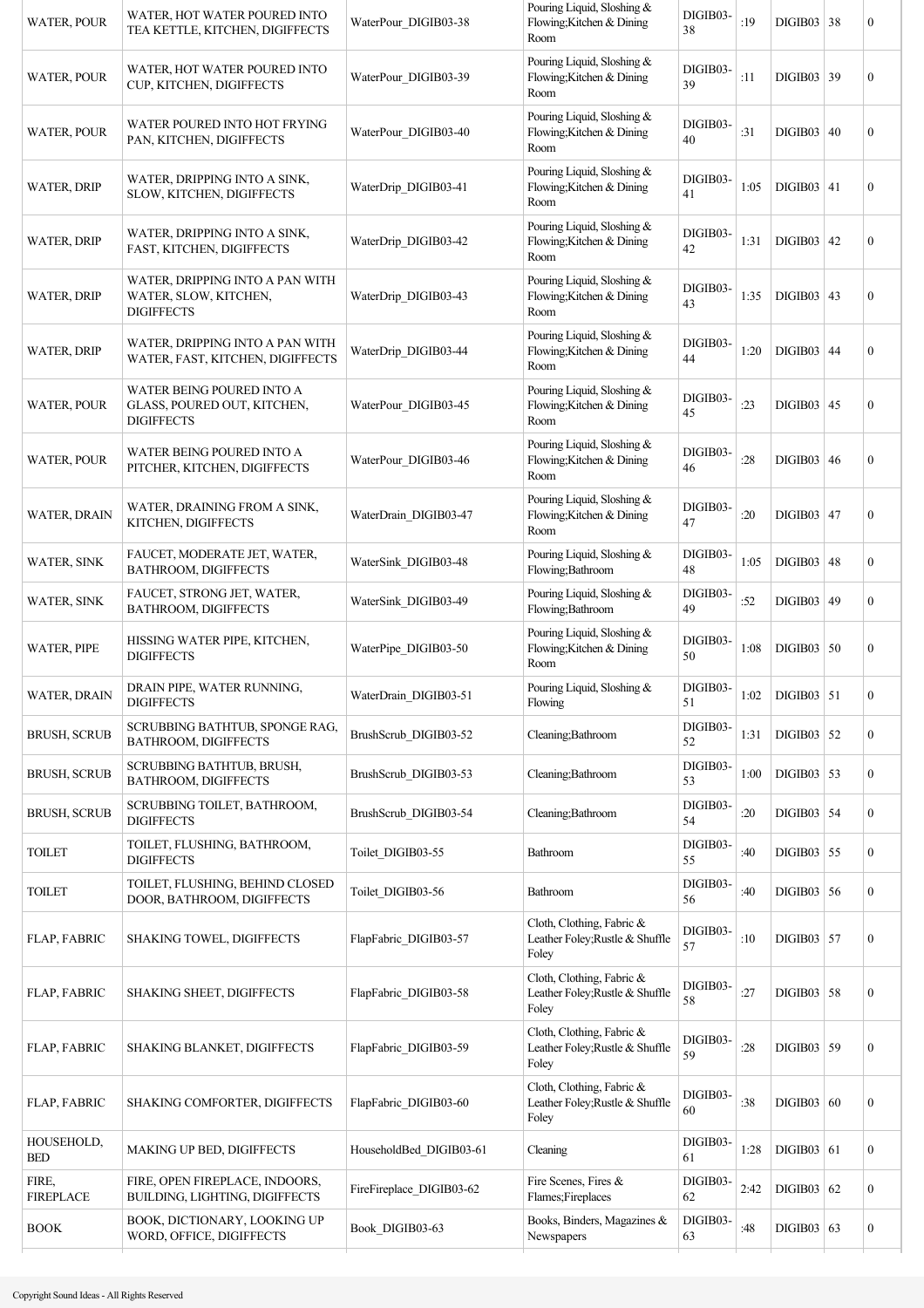| BOOK                                        | BOOK, TURNING PAGES, NORMAL,<br>OFFICE, DIGIFFECTS                                         | Book DIGIB03-64                 | Books, Binders, Magazines &<br>Newspapers | DIGIB03-<br>64       | 1:24 | DIGIB03   64      |     | $\boldsymbol{0}$ |
|---------------------------------------------|--------------------------------------------------------------------------------------------|---------------------------------|-------------------------------------------|----------------------|------|-------------------|-----|------------------|
| <b>BOOK</b>                                 | BOOK, TURNING PAGES, FAST,<br>OFFICE, DIGIFFECTS                                           | Book DIGIB03-65                 | Books, Binders, Magazines &<br>Newspapers | DIGIB03-<br>65       | :24  | DIGIB03   65      |     | $\boldsymbol{0}$ |
| STEREO,<br><b>CASSETTE</b><br><b>PLAYER</b> | CASSETTE PLAYER, OLDER,<br>CASSETTE INSERTED, PLAYED,<br>OFFICE, DIGIFFECTS                | StereoCassettePlayer DIGIB03-66 | Tape Recorders; Vintage<br>Entertainment  | DIGIB03-<br>66       | :37  | DIGIB03           | -66 | $\boldsymbol{0}$ |
| STEREO,<br><b>CASSETTE</b><br><b>PLAYER</b> | CASSETTE PLAYER, OLDER, FAST<br>WINDING, EJECT, OFFICE,<br><b>DIGIFFECTS</b>               | StereoCassettePlayer_DIGIB03-67 | Tape Recorders; Vintage<br>Entertainment  | DIGIB03-<br>67       | :39  | DIGIB03   67      |     | $\mathbf{0}$     |
| STEREO,<br><b>CASSETTE</b><br><b>PLAYER</b> | CASSETTE PLAYER, RELAY<br>OPERATED -CASSETTE INSERTED,<br>PLAYED, OFFICE, DIGIFFECTS       | StereoCassettePlayer_DIGIB03-68 | Tape Recorders; Vintage<br>Entertainment  | DIGIB03-<br>68       | :40  | DIGIB03           | 68  | $\boldsymbol{0}$ |
| <b>TAPE</b><br><b>RECORDER</b>              | REEL TO REEL PLAYER, OLDER, TAPE<br>LOADED, PLAYED, OFFICE,<br><b>DIGIFFECTS</b>           | TapeRecorder DIGIB03-69         | Tape Recorders; Vintage<br>Entertainment  | DIGIB03-<br>69       | :41  | DIGIB03   69      |     | $\boldsymbol{0}$ |
| <b>TAPE</b><br><b>RECORDER</b>              | REEL TO REEL PLAYER, OLDER, TAPE<br>WOUND OFF, REMOVED, OFFICE,<br><b>DIGIFFECTS</b>       | TapeRecorder DIGIB03-70         | Tape Recorders; Vintage<br>Entertainment  | DIGIB03-<br>70       | :59  | <b>DIGIB03 70</b> |     | $\boldsymbol{0}$ |
| <b>RECORD</b><br><b>PLAYER</b>              | PHONOGRAPH, CRANK HANDLE,<br>WOUND UP, DIGIFFECTS                                          | RecordPlayer DIGIB03-71-1       | Stereos; Vintage Entertainment            | DIGIB03-<br>$71 - 1$ | :22  | DIGIB03 71        |     | 1                |
| <b>RECORD</b><br><b>PLAYER</b>              | PHONOGRAPH, CRANK HANDLE,<br>PLAYING OLD RECORD, MARCHING<br>MUSIC, DIGIFFECTS             | RecordPlayer DIGIB03-71-2       | Stereos; Vintage Entertainment            | DIGIB03-<br>$71 - 2$ | 1:39 | $DIGIB03$   71    |     | 2                |
| <b>RECORD</b><br><b>PLAYER</b>              | PHONOGRAPH, CRANK HANDLE,<br>WOUND UP, OLD, CRACKLING<br>RECORD, DIGIFFECTS                | RecordPlayer DIGIB03-72         | Stereos; Vintage Entertainment            | DIGIB03-<br>72       | 1:20 | DIGIB03           | 72  | $\boldsymbol{0}$ |
| <b>RECORD</b><br><b>PLAYER</b>              | PHONOGRAPH, CRANK HANDLE,<br>STYLUS SLIDES ACROSS RECORD,<br><b>DIGIFFECTS</b>             | RecordPlayer DIGIB03-73         | Stereos; Vintage Entertainment            | DIGIB03-<br>73       | :08  | DIGIB03 73        |     | $\boldsymbol{0}$ |
| <b>RECORD</b><br><b>PLAYER</b>              | RADIO PHONOGRAPH, 1950+S, 78 PUT<br>ON, CRACKLE, DIGIFFECTS                                | RecordPlayer DIGIB03-74         | Stereos; Vintage Entertainment            | DIGIB03-<br>74       | :36  | DIGIB03   74      |     | $\mathbf{0}$     |
| <b>RECORD</b><br><b>PLAYER</b>              | RADIO PHONOGRAPH, 1950+S,<br>CRACKLE FROM RUN OUT GROOVE,<br>RECORD OFF, DIGIFFECTS        | RecordPlayer DIGIB03-75         | Stereos; Vintage Entertainment            | DIGIB03-<br>75       | :52  | DIGIB03           | 75  | $\boldsymbol{0}$ |
| <b>RECORD</b><br>PLAYER                     | RADIO PHONOGRAPH, 1950+S, LP PUT<br>ON, CRACKLE, DIGIFFECTS                                | RecordPlayer DIGIB03-76         | Stereos; Vintage Entertainment            | DIGIB03-<br>76       | :34  | DIGIB03 76        |     | $\boldsymbol{0}$ |
| <b>RECORD</b><br>PLAYER                     | RADIO PHONOGRAPH, 1950+S,<br><b>CRACKLE FROM RUN OUT GROOVE,</b><br>RECORD OFF, DIGIFFECTS | RecordPlayer DIGIB03-77         | Stereos; Vintage Entertainment            | DIGIB03-<br>77       | :58  | DIGIB03 77        |     | $\boldsymbol{0}$ |
| <b>RECORD</b><br><b>PLAYER</b>              | PHONOGRAPH, STYLUS MISSES<br>RECORD, DIGIFFECTS                                            | RecordPlayer DIGIB03-78         | Stereos; Vintage Entertainment            | DIGIB03-<br>78       | :09  | <b>DIGIB03 78</b> |     | $\boldsymbol{0}$ |
| <b>RECORD</b><br><b>PLAYER</b>              | PHONOGRAPH, STYLUS SLIDES<br>ACROSS RECORD, VERSION 1,<br><b>DIGIFFECTS</b>                | RecordPlayer DIGIB03-79-1       | Stereos; Vintage Entertainment            | DIGIB03-<br>$79-1$   | :06  | DIGIB03 79        |     | 1                |
| <b>RECORD</b><br>PLAYER                     | PHONOGRAPH, STYLUS SLIDES<br>ACROSS RECORD, VERSION 2,<br><b>DIGIFFECTS</b>                | RecordPlayer DIGIB03-79-2       | Stereos; Vintage Entertainment            | DIGIB03-<br>$79 - 2$ | :08  | DIGIB03 79        |     | $\overline{c}$   |
| <b>RECORD</b><br><b>PLAYER</b>              | PHONOGRAPH, STYLUS SLIDES<br>ACROSS RECORD, VERSION 3,<br><b>DIGIFFECTS</b>                | RecordPlayer DIGIB03-79-3       | Stereos; Vintage Entertainment            | DIGIB03-<br>$79-3$   | :06  | DIGIB03 79        |     | 3                |
| <b>SWEEPING</b>                             | SWEEPING, BROOM, OUTDOORS,<br><b>DIGIFFECTS</b>                                            | Sweeping DIGIB03-80             | Cleaning                                  | DIGIB03-<br>80       | 1:02 | DIGIB03   80      |     | $\boldsymbol{0}$ |
| UMBRELLA                                    | SUN UMBRELLA, UP, DOWN,<br><b>DIGIFFECTS</b>                                               | Umbrella_DIGIB03-81             | Umbrellas                                 | DIGIB03-<br>81       | :09  | DIGIB03   81      |     | $\boldsymbol{0}$ |
| ALARM, SMOKE                                | SMOKE ALARM, HIGH PITCHED,<br>FAST, ALARM, DIGIFFECTS                                      | AlarmSmoke DIGIB03-82           | Alarms; Space Alarms &<br>Malfunctions    | DIGIB03-<br>82       | :11  | <b>DIGIB03 82</b> |     | $\boldsymbol{0}$ |
| ALARM, SMOKE                                | SMOKE ALARM, HONK,<br>CONTINUOUS, ALARM, DIGIFFECTS                                        | AlarmSmoke DIGIB03-83           | Alarms; Space Alarms &<br>Malfunctions    | DIGIB03-<br>83       | :21  | $DIGIB03$ 83      |     | $\boldsymbol{0}$ |
| HOUSE,<br><b>RESIDENTIAL</b>                | APARTMENT ENVIRONMENT WITH<br>CLOSED WINDOW, DIGIFFECTS,<br>AMBIENCE                       | HouseResidential DIGIB03-84-1   | Room Tones                                | DIGIB03-<br>$84 - 1$ | 1:36 | DIGIB03   84      |     | 1                |
| HOUSE,<br>RESIDENTIAL                       | APARTMENT ENVIRONMENT WITH<br>WINDOW OPENED, DIGIFFECTS,<br><b>AMBIENCE</b>                | HouseResidential DIGIB03-84-2   | Room Tones                                | DIGIB03-<br>$84 - 2$ | 1:41 | DIGIB03   84      |     | $\overline{c}$   |
| ROOM TONE                                   | INDOORS ENVIRONMENT,<br>AMBIENCE, VERY CALM, SUMMER<br>CABIN, DIGIFFECTS                   | RoomTone DIGIB03-85             | Room Tones                                | DIGIB03-<br>85       | 2:26 | $DIGIB03$ 85      |     | $\boldsymbol{0}$ |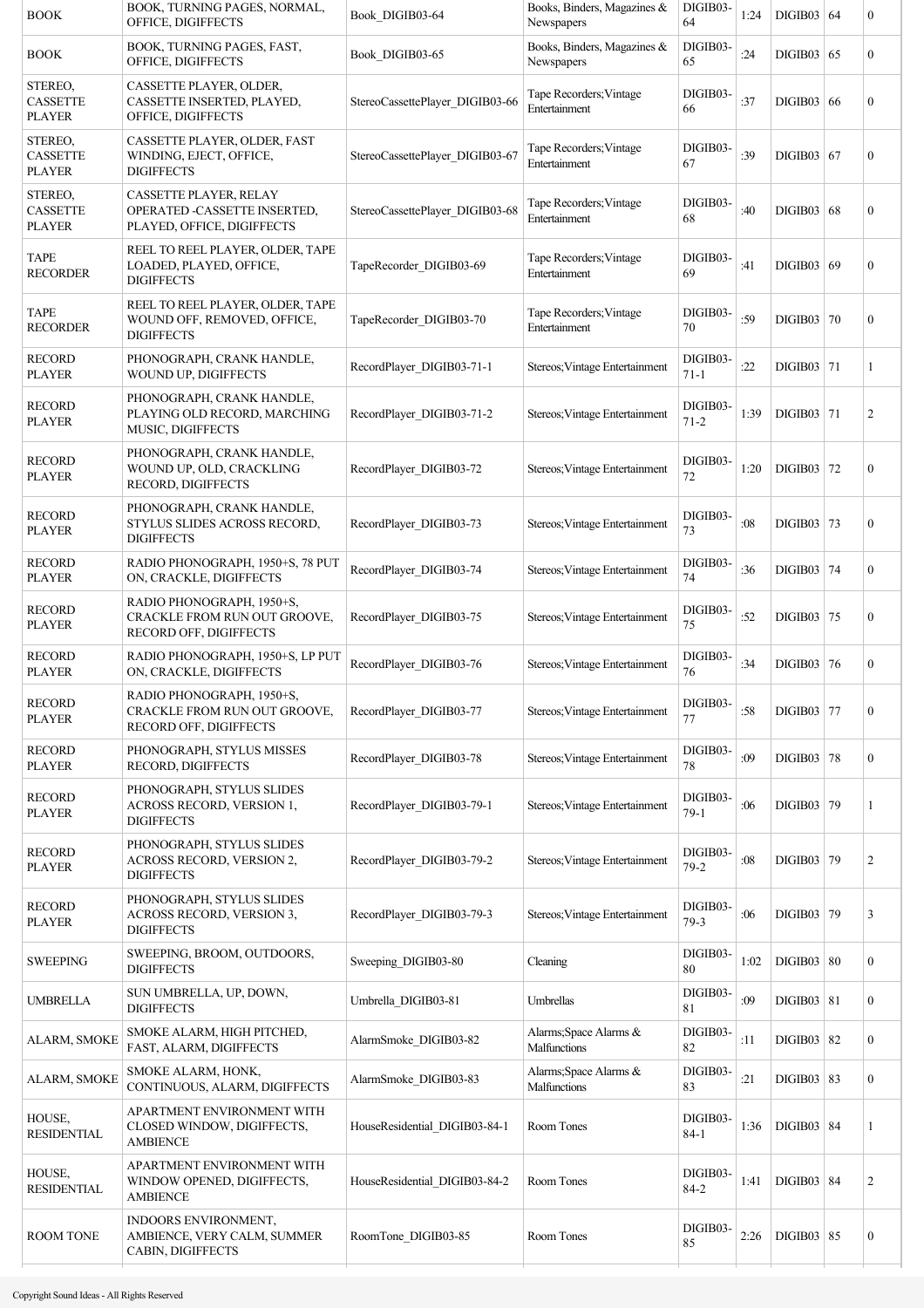| <b>WASHING</b><br>MACHINE        | FILLING WASHING MACHINE WITH<br>LAUNDRY, DIGIFFECTS                                                              | WashingMachine DIGIB04-01   | Large Household Appliances                           | DIGIB04-<br>01       | : 23 | $DIGIB04$   1     |    | $\boldsymbol{0}$ |
|----------------------------------|------------------------------------------------------------------------------------------------------------------|-----------------------------|------------------------------------------------------|----------------------|------|-------------------|----|------------------|
| <b>WASHING</b><br><b>MACHINE</b> | CLOSING WASHING MACHINE DOOR,<br>3 VERSIONS, DIGIFFECTS                                                          | WashingMachine DIGIB04-02   | Large Household Appliances                           | DIGIB04-<br>02       | :10  | $DIGIB04$   2     |    | $\boldsymbol{0}$ |
| WASHING<br><b>MACHINE</b>        | DETERGENT COMPARTMENT,<br>OPENING DOOR, 3 VERSIONS,<br><b>DIGIFFECTS</b>                                         | WashingMachine DIGIB04-03   | Large Household Appliances                           | DIGIB04-<br>03       | :05  | $DIGIB04$ 3       |    | $\boldsymbol{0}$ |
| WASHING<br><b>MACHINE</b>        | DETERGENT COMPARTMENT,<br><b>CLOSING DOOR, DIGIFFECTS</b>                                                        | WashingMachine DIGIB04-04   | Large Household Appliances                           | DIGIB04-<br>04       | :05  | $DIGIB04 \mid 4$  |    | $\boldsymbol{0}$ |
| <b>WASHING</b><br><b>MACHINE</b> | WASHING MACHINE, PROGRAM<br>MECHANISM CLICKS AND WHIRS,<br><b>DIGIFFECTS</b>                                     | WashingMachine DIGIB04-05   | Large Household Appliances                           | DIGIB04-<br>05       | :33  | $DIGIB04$ 5       |    | $\boldsymbol{0}$ |
| WASHING<br><b>MACHINE</b>        | WASHING MACHINE RUNNING,<br><b>SEQUENCE, DIGIFFECTS</b>                                                          | WashingMachine DIGIB04-06-1 | Large Household Appliances                           | DIGIB04-<br>$06-1$   | 3:54 | DIGIB04 6         |    | 1                |
| WASHING<br>MACHINE               | WASHING MACHINE RUNNING,<br>SEQUENCE 2, DIGIFFECTS                                                               | WashingMachine DIGIB04-06-2 | Large Household Appliances                           | DIGIB04-<br>$06-2$   | 1:21 | DIGIB04 6         |    | 2                |
| WASHING<br><b>MACHINE</b>        | WASHING MACHINE TURNED OFF,<br>CLICKS AND WHIRS, 3 VERSIONS,<br><b>DIGIFFECTS</b>                                | WashingMachine DIGIB04-07   | Large Household Appliances                           | DIGIB04-<br>07       | :10  | $DIGIB04$   7     |    | $\boldsymbol{0}$ |
| WASHING<br>MACHINE               | WASHING MACHINE, OPENING<br>DOOR, 3 VERSIONS, DIGIFFECTS                                                         | WashingMachine DIGIB04-08   | Large Household Appliances                           | DIGIB04-<br>08       | :11  | DIGIB04   8       |    | $\boldsymbol{0}$ |
| WASHING<br><b>MACHINE</b>        | <b>EMPTYING WASHING MACHINES OF</b><br>LAUNDRY, 3 VERSIONS, DIGIFFECTS                                           | WashingMachine DIGIB04-09   | Large Household Appliances                           | DIGIB04-<br>09       | :56  | DIGIB04   9       |    | $\boldsymbol{0}$ |
| HAMPER,<br><b>CLOTHES</b>        | LAUNDRY BASKET ON WHEELS,<br><b>DIGIFFECTS</b>                                                                   | HamperClothes DIGIB04-10    | Cleaning                                             | DIGIB04-<br>10       | :07  | DIGIB04           | 10 | $\boldsymbol{0}$ |
| DRYER,<br><b>CLOTHES</b>         | TUMBLE-DRIER FILLED WITH<br>LAUNDRY, DIGIFFECTS                                                                  | DryerClothes DIGIB04-11     | Large Household Appliances                           | DIGIB04-<br>11       | :51  | DIGIB04           | 11 | $\boldsymbol{0}$ |
| DRYER,<br><b>CLOTHES</b>         | TUMBLE-DRIER DOOR, CLOSING AND<br>OPENING, DIGIFFECTS                                                            | DryerClothes_DIGIB04-12     | Large Household Appliances                           | DIGIB04-<br>12       | :05  | $DIGIB04$   12    |    | $\boldsymbol{0}$ |
| DRYER,<br><b>CLOTHES</b>         | TUMBLE-DRIER RUNNING, CLOSE,<br><b>DIGIFFECTS</b>                                                                | DryerClothes_DIGIB04-13     | Large Household Appliances                           | DIGIB04-<br>13       | 1:01 | $DIGIB04$   13    |    | $\overline{0}$   |
| DRYER.<br><b>CLOTHES</b>         | TUMBLE-DRIER RUNNING,<br>SEMIDISTANT, DIGIFFECTS                                                                 | DryerClothes DIGIB04-14     | Large Household Appliances                           | DIGIB04-<br>14       | :52  | $DIGIB04$   14    |    | $\boldsymbol{0}$ |
| DRYER,<br><b>CLOTHES</b>         | TUMBLE-DRIER, CLEANING FILTER,<br><b>SCRAPING, DIGIFFECTS</b>                                                    | DryerClothes_DIGIB04-15     | Large Household Appliances                           | DIGIB04-<br>15       | :08  | DIGIB04           | 15 | $\boldsymbol{0}$ |
| DRYER,<br><b>CLOTHES</b>         | HANGING UP LAUNDRY IN CLOSET-<br>DRIER, DIGIFFECTS                                                               | DryerClothes DIGIB04-16     | Large Household Appliances                           | DIGIB04-<br>16       | 1:23 | DIGIB04   16      |    | 0                |
| DRYER,<br><b>CLOTHES</b>         | CLOSING CLOSET-DRIER DOOR,<br><b>VERSION 1, DIGIFFECTS</b>                                                       | DryerClothes DIGIB04-17-1   | Large Household Appliances                           | DIGIB04-<br>$17 - 1$ | :02  | $DIGIB04$   17    |    | 1                |
| DRYER.<br><b>CLOTHES</b>         | CLOSING CLOSET-DRIER DOOR,<br>VERSION 2, DIGIFFECTS                                                              | DryerClothes DIGIB04-17-2   | Large Household Appliances                           | DIGIB04-<br>$17 - 2$ | :03  | $DIGIB04$   17    |    | 2                |
| DRYER,<br><b>CLOTHES</b>         | CLOSET-DRIER RUNNING,<br><b>DIGIFFECTS</b>                                                                       | DryerClothes DIGIB04-18     | Large Household Appliances                           | DIGIB04-<br>18       | :50  | $DIGIB04$   18    |    | $\boldsymbol{0}$ |
| LAUNDROMAT                       | LAUNDRY ROOM, CLOSET-DRIER,<br>TUMBLE-DRIER AND WASHING<br><b>MASHINES RUNNING</b><br>SIMULTANEOUSLY, DIGIFFECTS | Laundromat DIGIB04-19       | Engines, Motors & Machines                           | DIGIB04-<br>19       | 5:26 | DIGIB04   19      |    | $\boldsymbol{0}$ |
| <b>CLOTHES</b><br><b>RINGER</b>  | MANGLE, CLOSE, DIGIFFECTS                                                                                        | ClothesRinger DIGIB04-20    | Large Household Appliances                           | DIGIB04-<br>20       | :53  | $DIGIB04$ 20      |    | $\boldsymbol{0}$ |
| BATHTUB                          | WATER IS POURED INTO TUB,<br><b>DIGIFFECTS</b>                                                                   | Bathtub_DIGIB04-21          | Bathroom; Pouring Liquid,<br>Sloshing & Flowing      | DIGIB04-<br>21       | :18  | $DIGIB04$ 21      |    | $\boldsymbol{0}$ |
| HUMAN, WASH                      | DIPPING TOWEL IN TUB, SCRUBBING<br>ON WASHBOARD, WRINGING OUT,<br><b>DIGIFFECTS</b>                              | HumanWash DIGIB04-22        | Cloth, Clothing, Fabric &<br>Leather Foley; Cleaning | DIGIB04-<br>22       | :57  | $DIGIB04$   22    |    | $\boldsymbol{0}$ |
| <b>WASHING</b><br><b>MACHINE</b> | WASHING, OLD-TIME, DIPPING<br>GARMENT IN LAKE, SPREADING ON<br>A BOARD, DIGIFFECTS                               | WashingMachine DIGIB04-23   | Large Household Appliances                           | DIGIB04-<br>23       | :38  | $DIGIB04$ 23      |    | $\boldsymbol{0}$ |
| HUMAN, WASH                      | DIPPING GARMENT IN LAKE,<br>RINSING, DIGIFFECTS                                                                  | HumanWash DIGIB04-24        | Cloth, Clothing, Fabric &<br>Leather Foley; Cleaning | DIGIB04-<br>24       | :46  | $DIGIB04$   24    |    | $\boldsymbol{0}$ |
| CLEANING,<br>RUG                 | DIPPING RUG IN LAKE, WATER<br>RUNNING OFF, THROWN ON THE<br>GROUND, DIGIFFECTS                                   | CleaningRug DIGIB04-25      | Cleaning; Cloth, Clothing,<br>Fabric & Leather Foley | DIGIB04-<br>25       | :37  | $DIGIB04$   25    |    | $\boldsymbol{0}$ |
| <b>BRUSH, SCRUB</b>              | SCRUBBING RUG WITH SCRUBBING-<br><b>BRUSH, DIGIFFECTS</b>                                                        | BrushScrub DIGIB04-26       | Cleaning                                             | DIGIB04-<br>26       | :11  | $DIGIB04 \mid 26$ |    | $\boldsymbol{0}$ |
| CLEANING,<br>$\mathsf{RUG}$      | DIPPING RUG IN LAKE, RINSING,<br>WATER RUNNING OFF, DIGIFFECTS                                                   | CleaningRug DIGIB04-27      | Cleaning; Cloth, Clothing,<br>Fabric & Leather Foley | DIGIB04-<br>27       | :47  | $DIGIB04$ 27      |    | $\boldsymbol{0}$ |
|                                  |                                                                                                                  |                             |                                                      |                      |      |                   |    |                  |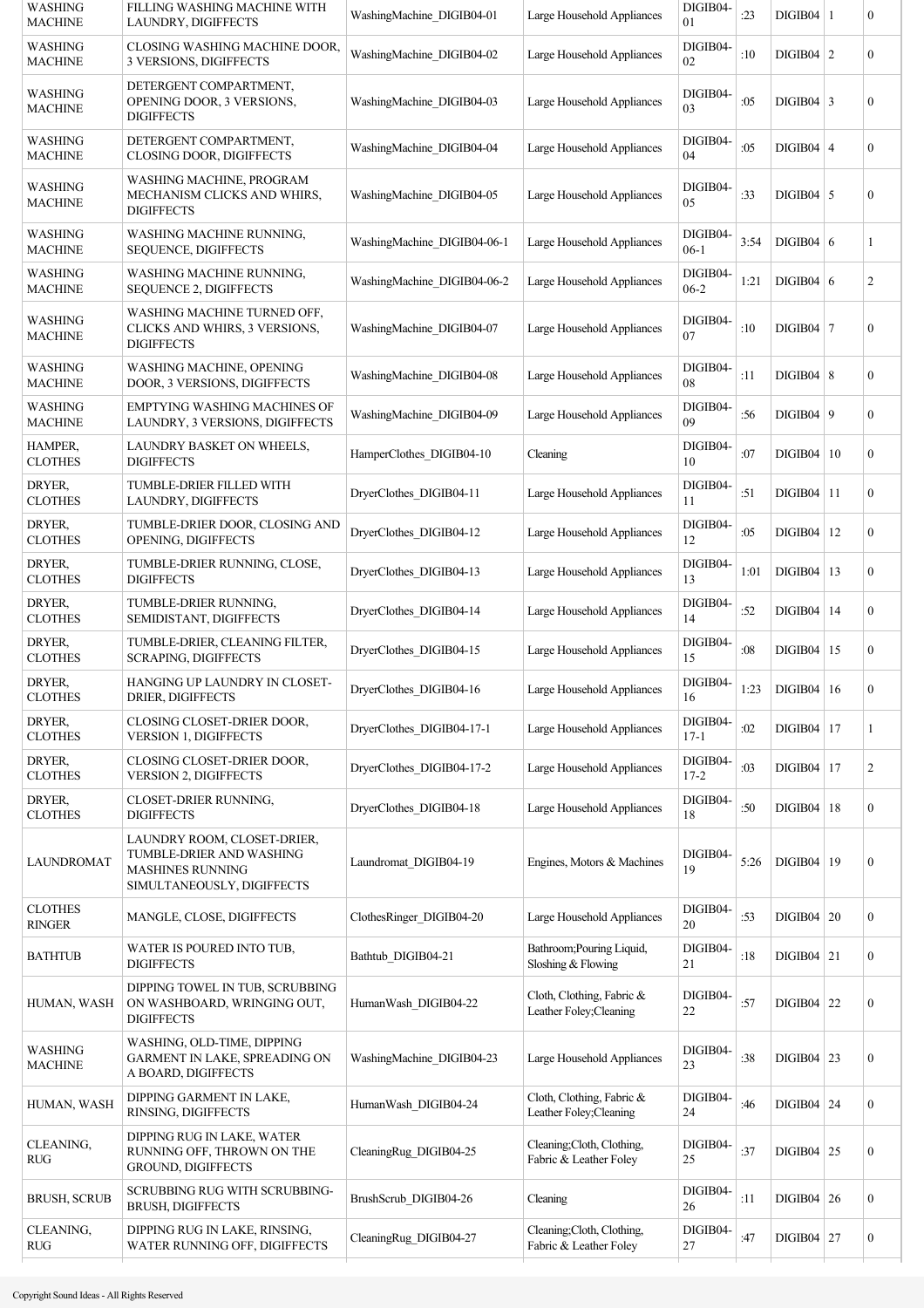| CLEANING,<br><b>RUG</b>                     | WRINGING OUT CARPET, 2 PEOPLE,<br><b>DIGIFFECTS</b>                                                                             | CleaningRug DIGIB04-28              | Cleaning; Cloth, Clothing,<br>Fabric & Leather Foley                    | DIGIB04-<br>28       | :19  | DIGIB04   28      |    | $\boldsymbol{0}$ |
|---------------------------------------------|---------------------------------------------------------------------------------------------------------------------------------|-------------------------------------|-------------------------------------------------------------------------|----------------------|------|-------------------|----|------------------|
| FLAP, FABRIC                                | DIPPING GARMENT IN LAKE,<br>WHACKING LAUNDRY WITH BOARD,<br><b>DIGIFFECTS</b>                                                   | FlapFabric DIGIB04-29               | Cloth, Clothing, Fabric &<br>Leather Foley; Rustle & Shuffle<br>Foley   | DIGIB04-<br>29       | :34  | DIGIB04           | 29 | 0                |
| HOUSE,<br><b>RESIDENTIAL</b>                | MAKING BREAKFAST, TEA,<br>SANDWICHES, ENVIRONMENT FROM<br>ADJOINING ROOM, KITCHEN,<br>DIGIFFECTS, AMBIENCE                      | HouseResidential_DIGIB04-30         | Food;Kitchen & Dining Room;                                             | DIGIB04-<br>30       | 1:56 | $DIGIB04 \mid 30$ |    | $\boldsymbol{0}$ |
| HOUSE,<br><b>RESIDENTIAL</b>                | PUTTING AWAY DISHES IN<br>CUPBOARD, KITCHEN,<br>ENVIRONMENT FROM ADJOINING<br>ROOM, KITCHEN, DIGIFFECTS,<br><b>AMBIENCE</b>     | HouseResidential DIGIB04-31         | Kitchen & Dining Room                                                   | DIGIB04-<br>31       | 2:37 | $DIGIB04$ 31      |    | $\boldsymbol{0}$ |
| DISHES, WASH                                | WASHING DISHES BY HAND,<br>KITCHEN, ENVIRONMENT FROM<br>ADJOINING ROOM, DIGIFFECTS,<br><b>AMBIENCE</b>                          | DishesWash_DIGIB04-32               | Kitchen & Dining<br>Room;Cleaning                                       | DIGIB04-<br>32       | 2:04 | $DIGIB04$ 32      |    | $\boldsymbol{0}$ |
| HOUSE,<br><b>RESIDENTIAL</b>                | BLOWING NOSE, FLUSHING TOILET,<br><b>GARGLING, ENVIRONMENT FROM</b><br>ADJOINING ROOM, HUMAN,<br>BATHROOM, DIGIFFECTS, AMBIENCE | HouseResidential DIGIB04-33         | Bathroom; Coughs, Sighs,<br>Sneezes, Snores, Snorts,<br>Wheezes & Yawns | DIGIB04-<br>33       | 2:54 | $DIGIB04$ 33      |    | $\boldsymbol{0}$ |
| HUMAN, BRUSH                                | <b>BRUSHING TEETH, ENVIRONMENT</b><br>FROM ADJOINING ROOM,<br>BATHROOM, DIGIFFECTS, AMBIENCE                                    | HumanBrush DIGIB04-34               | Bathroom                                                                | DIGIB04-<br>34       | 2:33 | $DIGIB04$ 34      |    | $\boldsymbol{0}$ |
| HUMAN, WASH                                 | WASHING HANDS, FROM ADJOINING<br>ROOM, BATHROOM, WATER,<br><b>DIGIFFECTS</b>                                                    | HumanWash DIGIB04-35                | Bathroom;Cleaning                                                       | DIGIB04-<br>35       | 1:12 | $DIGIB04$ 35      |    | 0                |
| <b>VACUUM</b><br><b>CLEANER</b>             | VACUUM CLEANING, ENVIRONMENT<br>FROM ADJOINING ROOM,<br>DIGIFFECTS, AMBIENCE                                                    | VacuumCleaner DIGIB04-36            | Cleaning; Small Household<br>Appliances                                 | DIGIB04-<br>36       | 1:47 | $DIGIB04 \mid 36$ |    | $\boldsymbol{0}$ |
| HOUSE,<br><b>RESIDENTIAL</b>                | MAKING BED, ENVIRONMENT FROM<br>ADJOINING ROOM, DIGIFFECTS,<br><b>AMBIENCE</b>                                                  | HouseResidential DIGIB04-37         | Miscellaneous Household                                                 | DIGIB04-<br>37       | 1:52 | $DIGIB04$ 37      |    | $\boldsymbol{0}$ |
| HOUSE,<br><b>RESIDENTIAL</b>                | CLIMBING STAIRS TO THE ATTIC,<br>PADLOCK UNLOCKED, LOCKED,<br>ENVIRONMENT FROM ADJOINING<br>ROOM, DIGIFFECTS, AMBIENCE          | HouseResidential DIGIB04-38         | Wood Footsteps; Padlocks                                                | DIGIB04-<br>38       | 2:33 | $DIGIB04 \mid 38$ |    | $\boldsymbol{0}$ |
| HOUSE,<br><b>RESIDENTIAL</b>                | SOUNDS FROM ATTIC,<br>ENVIRONMENT FROM ROOM BELOW, HouseResidential_DIGIB04-39<br>DIGIFFECTS, AMBIENCE                          |                                     | Room Tones                                                              | DIGIB04-<br>39       | 1:16 | $DIGIB04$ 39      |    | $\boldsymbol{0}$ |
| DOOR, LOCK                                  | FRONT DOOR, DOUBLE, UNLOCKING,<br>COMING IN, LOCKING,<br>ENVIRONMENT FROM ADJOINING<br>ROOM, DIGIFFECTS, AMBIENCE               | DoorLock DIGIB04-40-1               | Deadbolt Locks                                                          | DIGIB04-<br>$40 - 1$ | :38  | $DIGIB04 \mid 40$ |    | 1                |
| DOOR, LOCK                                  | FRONT DOOR, DOUBLE, UNLOCKING,<br>LEAVING, LOCKING, ENVIRONMENT<br>FROM ADJOINING ROOM,<br>DIGIFFECTS, AMBIENCE                 | DoorLock DIGIB04-40-2               | Deadbolt Locks                                                          | DIGIB04-<br>$40 - 2$ | :38  | DIGIB04   40      |    | 2                |
| DOOR, WOOD                                  | DOUBLE DOORS TO EARTH CELLAR,<br>OPENING, CLOSING, 2 VERSIONS,<br><b>DIGIFFECTS</b>                                             | DoorWood DIGIB04-41                 | Wood Doors & Gates                                                      | DIGIB04-<br>41       | :43  | $DIGIB04$   41    |    | $\boldsymbol{0}$ |
| ATTIC, DOOR                                 | HATCH TO ATTIC, PULLING ROPE TO<br>OPEN AND CLOSE, SECURING ROPE<br>AROUND METAL HOOK, DIGIFFECTS                               | AtticDoor DIGIB04-42                | <b>Attic Doors</b>                                                      | DIGIB04-<br>42       | :17  | $DIGIB04 \mid 42$ |    | $\boldsymbol{0}$ |
| FOOTSTEPS,<br><b>CREAKY</b><br><b>FLOOR</b> | CREAKING FLOOR, VERSION 1,<br><b>DIGIFFECTS</b>                                                                                 | FootstepsCreakyFloor_DIGIB04-<br>43 | Wood Footsteps                                                          | DIGIB04-<br>43       | :32  | $DIGIB04 \mid 43$ |    | $\boldsymbol{0}$ |
| FOOTSTEPS,<br><b>CREAKY</b><br><b>FLOOR</b> | CREAKING FLOOR, VERSION 2,<br><b>DIGIFFECTS</b>                                                                                 | FootstepsCreakyFloor_DIGIB04-<br>44 | Wood Footsteps                                                          | DIGIB04-<br>44       | :28  | $DIGIB04 \mid 44$ |    | $\boldsymbol{0}$ |
| FAN, EXHAUST                                | KITCHEN FAN, 3 SPEEDS, KITCHEN,<br><b>DIGIFFECTS</b>                                                                            | FanExhaust_DIGIB04-45               | Kitchen & Dining Room                                                   | DIGIB04-<br>45       | 1:36 | $DIGIB04$ 45      |    | 0                |
| FAN, EXHAUST                                | BATHROOM FAN, DIGIFFECTS                                                                                                        | FanExhaust DIGIB04-46               | Bathroom                                                                | DIGIB04-<br>46       | :36  | $DIGIB04 \mid 46$ |    | 0                |
| HOUSEHOLD,<br><b>CLEANING</b>               | SCRAPING WATER OFF PLASTIC<br>SHOWER FLOOR, RUBBER SCRAPER,<br>BATHROOM, DIGIFFECTS                                             | HouseholdCleaning_DIGIB04-47        | Cleaning                                                                | DIGIB04-<br>47       | :15  | $DIGIB04$   47    |    | $\boldsymbol{0}$ |
| <b>FURNACE, OIL</b>                         | OIL BURNER TURNS ON, RUNS,<br>TURNS OFF, HOUSE FURNACE,<br><b>DIGIFFECTS</b>                                                    | FurnaceOil DIGIB04-48               | Large Household Appliances                                              | DIGIB04-<br>48       | :36  | $DIGIB04$ 48      |    | $\boldsymbol{0}$ |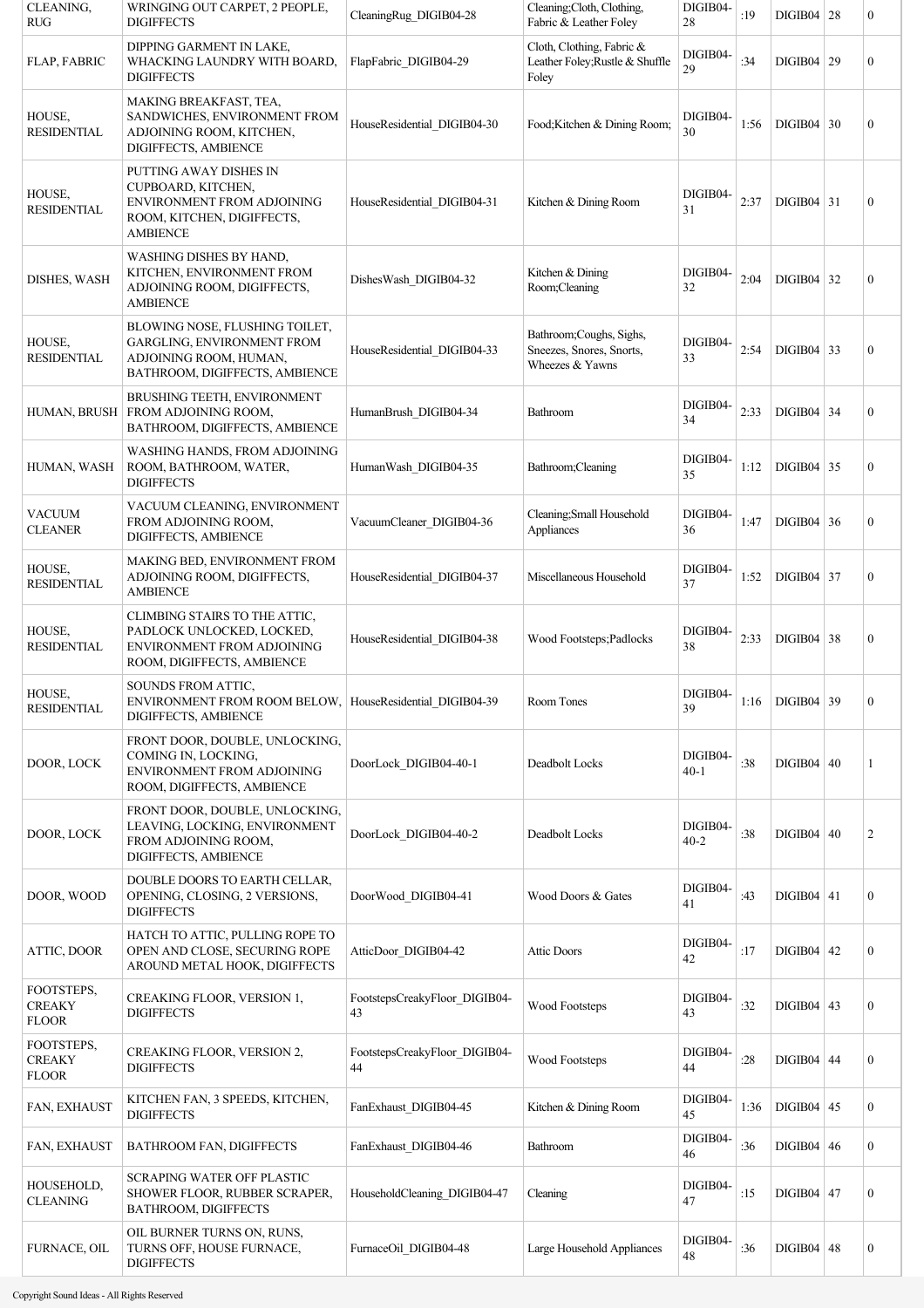| BLINDS,<br><b>VENETIAN</b> | VENETIAN BLIND, WOOD, PULLING<br>UP, DOWN, INDOORS, DIGIFFECTS                             | BlindsVenetian DIGIB04-49 | <b>Venetian Blinds</b>                                               | DIGIB04-<br>49       | :25  | DIGIB04   49 | $\boldsymbol{0}$ |
|----------------------------|--------------------------------------------------------------------------------------------|---------------------------|----------------------------------------------------------------------|----------------------|------|--------------|------------------|
| <b>STOVE, TILED</b>        | TILED STOVE, DOUBLE HATCHES,<br>OPENING, CLOSING, VERSION 1,<br><b>DIGIFFECTS</b>          | StoveTiled DIGIB04-50-1   | Large Household Appliances                                           | DIGIB04-<br>$50-1$   | :17  | $DIGIB04$ 50 | 1                |
| <b>STOVE, TILED</b>        | TILED STOVE, DOUBLE HATCHES,<br>OPENING, CLOSING, VERSION 2,<br><b>DIGIFFECTS</b>          | StoveTiled DIGIB04-50-2   | Large Household Appliances                                           | DIGIB04-<br>$50 - 2$ | :18  | $DIGIB04$ 50 | 2                |
| <b>STOVE, TILED</b>        | TILED STOVE, DAMPER, OPENING,<br>CLOSING, VERSION 1, DIGIFFECTS                            | StoveTiled DIGIB04-51-1   | Large Household Appliances                                           | DIGIB04-<br>$51 - 1$ | :05  | $DIGIB04$ 51 | 1                |
| <b>STOVE, TILED</b>        | TILED STOVE, DAMPER, OPENING,<br>CLOSING, VERSION 2, DIGIFFECTS                            | StoveTiled DIGIB04-51-2   | Large Household Appliances                                           | DIGIB04-<br>$51 - 2$ | :04  | $DIGIB04$ 51 | $\overline{c}$   |
| <b>STOVE, TILED</b>        | TILED STOVE, DAMPER, OPENING,<br>CLOSING, VERSION 3, DIGIFFECTS                            | StoveTiled DIGIB04-51-3   | Large Household Appliances                                           | DIGIB04-<br>$51 - 3$ | :03  | $DIGIB04$ 51 | 3                |
| FIRE,<br><b>FIREPLACE</b>  | FIRESTARTER, PIECE OF BRICK ON A<br>HANDLE DIPPED IN IRON CAN WITH<br>KEROSENE, DIGIFFECTS | FireFireplace DIGIB04-52  | Fire Scenes, Fires &<br>Flames;Fireplaces                            | DIGIB04-<br>52       | :10  | $DIGIB04$ 52 | $\boldsymbol{0}$ |
| TABLE, WOOD                | TABLE, PULL-OUT TOP, PULLING<br>OUT, PUSHING IN, KITCHEN,<br><b>DIGIFFECTS</b>             | TableWood DIGIB04-53      | Kitchen & Dining<br>Room; Household Furniture                        | DIGIB04-<br>53       | :12  | $DIGIB04$ 53 | $\boldsymbol{0}$ |
| <b>CURTAINS</b>            | CURTAINS, WOODEN ROD, WOODEN<br>RINGS, PULLING TOGETHER,<br><b>DIGIFFECTS</b>              | Curtains DIGIB04-54       | Curtains & Drapes                                                    | DIGIB04-<br>54       | :16  | $DIGIB04$ 54 | 0                |
| <b>WINDOW</b>              | WINDOW, BIG, OPENING, CLOSING,<br>CREAKING, SQUEAKING, 2<br><b>VERSIONS, DIGIFFECTS</b>    | Window DIGIB04-55         | Wood Windows                                                         | DIGIB04-<br>55       | :31  | $DIGIB04$ 55 | $\boldsymbol{0}$ |
| <b>LADDER</b>              | LADDER, ALUMINUM, 2 SEGMENTS,<br>PULLING APART, TOGETHER,<br><b>DIGIFFECTS</b>             | Ladder DIGIB04-56         | Ladders                                                              | DIGIB04-<br>56       | :35  | $DIGIB04$ 56 | $\boldsymbol{0}$ |
| <b>LADDER</b>              | LADDER, ALUMINUM, LIFTING AND<br>CARRYING, PASSING BY, DIGIFFECTS                          | Ladder DIGIB04-57         | Ladders                                                              | DIGIB04-<br>57       | :51  | $DIGIB04$ 57 | $\boldsymbol{0}$ |
| MUSIC, PIANO               | PIANO, PERSON PRACTISING<br>CHROMATIC RUNS, MUSIC FX,<br><b>DIGIFFECTS</b>                 | MusicPiano DIGIB04-58     | Piano Music                                                          | DIGIB04-<br>58       | :42  | $DIGIB04$ 58 | $\boldsymbol{0}$ |
| MUSIC, PIANO               | PIANO, PERSON PRACTISING<br>SCALES, VERSION 1, MUSIC FX,<br><b>DIGIFFECTS</b>              | MusicPiano DIGIB04-59     | Piano Music                                                          | DIGIB04-<br>59       | :39  | $DIGIB04$ 59 | $\boldsymbol{0}$ |
| <b>MUSIC, PIANO</b>        | PIANO, PERSON PRACTISING<br>SCALES, VERSION 2, MUSIC FX,<br><b>DIGIFFECTS</b>              | MusicPiano DIGIB04-60     | Piano Music                                                          | DIGIB04-<br>60       | :27  | DIGIB04   60 | $\boldsymbol{0}$ |
| MUSIC, PIANO               | PIANO, PERSON PRACTISING TRIADS,<br>MUSIC FX, DIGIFFECTS                                   | MusicPiano DIGIB04-61     | Piano Music                                                          | DIGIB04-<br>61       | :43  | $DIGIB04$ 61 | $\boldsymbol{0}$ |
| MUSIC, PIANO               | PIANO, PERSON PRACTISING<br>DIFFICULT PASSAGE, MUSIC FX,<br><b>DIGIFFECTS</b>              | MusicPiano DIGIB04-62     | Piano Music                                                          | DIGIB04-<br>62       | :38  | $DIGIB04$ 62 | 0                |
| MUSIC, PIANO               | PIANO, PERSON PRACTISING A<br>BRAHMS EXERCISE, MUSIC FX,<br><b>DIGIFFECTS</b>              | MusicPiano DIGIB04-63     | Piano Music                                                          | DIGIB04-<br>63       | :48  | $DIGIB04$ 63 | 0                |
| MUSIC, PIANO               | PIANO, PRACTISING, DIGIFFECTS                                                              | MusicPiano DIGIB04-64     | Piano Music                                                          | DIGIB04-<br>64       | :41  | $DIGIB04$ 64 | 0                |
| MUSIC, PIANO               | PIANO, PRACTISING, DIGIFFECTS                                                              | MusicPiano DIGIB04-65     | Piano Music                                                          | DIGIB04-<br>65       | :42  | DIGIB04   65 | $\boldsymbol{0}$ |
| MUSIC, PIANO               | PIANO, PERSON PRACTISING BLUES<br>IMPROVISATION, MUSIC FX,<br><b>DIGIFFECTS</b>            | MusicPiano_DIGIB04-66     | Piano Music                                                          | DIGIB04-<br>66       | :54  | DIGIB04   66 | 0                |
| FABRIC, CUT                | CUTTING COTTON CLOTH, AVERAGE<br>COARSENESS, SEVERAL VERSIONS,<br><b>DIGIFFECTS</b>        | FabricCut DIGIB04-67      | Cut, Tear & Rip Foley; Cloth,<br>Clothing, Fabric & Leather<br>Foley | DIGIB04-<br>67       | 1:57 | DIGIB04   67 | 0                |
| FABRIC, CUT                | CUTTING CORDUROY CLOTH, 2<br><b>VERSIONS, DIGIFFECTS</b>                                   | FabricCut DIGIB04-68      | Cut, Tear & Rip Foley;Cloth,<br>Clothing, Fabric & Leather<br>Foley  | DIGIB04-<br>68       | :20  | $DIGIB04$ 68 | 0                |
| FABRIC, CUT                | CUTTING COTTON CLOTH, THIN,<br>SEVERAL VERSIONS, DIGIFFECTS                                | FabricCut DIGIB04-69      | Cut, Tear & Rip Foley; Cloth,<br>Clothing, Fabric & Leather<br>Foley | DIGIB04-<br>69       | 1:14 | $DIGIB04$ 69 | 0                |
| <b>FABRIC, RIP</b>         | TEARING COTTON CLOTH, THIN,<br>SEVERAL VERSIONS, DIGIFFECTS                                | FabricRip DIGIB04-70      | Cut, Tear & Rip Foley; Cloth,<br>Clothing, Fabric & Leather<br>Foley | DIGIB04-<br>70       | :25  | $DIGIB04$ 70 | 0                |
|                            |                                                                                            |                           |                                                                      |                      |      |              |                  |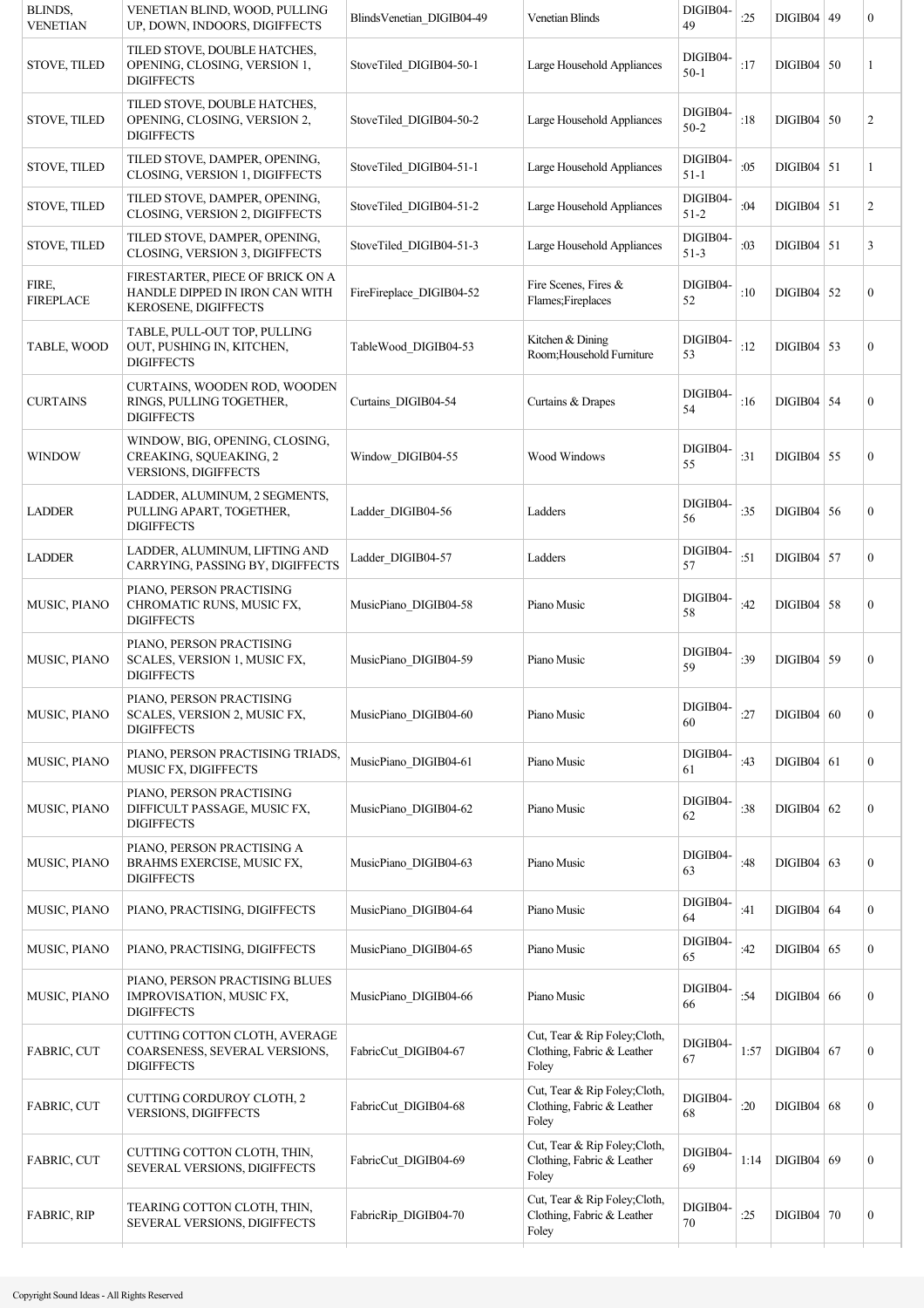| <b>FABRIC, RIP</b>  | TEARING CORDUROY CLOTH,<br><b>SEVERAL VERSIONS, DIGIFFECTS</b>                       | FabricRip DIGIB04-71   | Cut, Tear & Rip Foley; Cloth,<br>Clothing, Fabric & Leather<br>Foley | DIGIB04-<br>71 | :21 | $DIGIB04$   71 |    | 0                |
|---------------------|--------------------------------------------------------------------------------------|------------------------|----------------------------------------------------------------------|----------------|-----|----------------|----|------------------|
| <b>FABRIC, RIP</b>  | TEARING COTTON CLOTH, AVERAGE<br>COARSENESS, SEVERAL VERSIONS,<br><b>DIGIFFECTS</b>  | FabricRip DIGIB04-72   | Cut, Tear & Rip Foley;Cloth,<br>Clothing, Fabric & Leather<br>Foley  | DIGIB04-<br>72 | :37 | DIGIB04   72   |    | 0                |
| FABRIC, RIP         | TEARING THICK TOWEL, SEVERAL<br><b>VERSIONS, DIGIFFECTS</b>                          | FabricRip DIGIB04-73   | Cut, Tear & Rip Foley; Cloth,<br>Clothing, Fabric & Leather<br>Foley | DIGIB04-<br>73 | :27 | DIGIB04 73     |    | 0                |
| DOOR, METAL         | DOOR, ALUMINIUM, OPENING,<br>CLOSING, 2 VERSIONS, DIGIFFECTS                         | DoorMetal DIGIB05-01   | Metal Doors & Gates                                                  | DIGIB05-<br>01 | :21 | $DIGIB05$   1  |    | $\overline{0}$   |
| DOOR, WOOD          | DOOR, HALL, OPENING, CLOSING, 2<br>VERSIONS, DIGIFFECTS                              | DoorWood DIGIB05-02    | Wood Doors & Gates                                                   | DIGIB05-<br>02 | :19 | $DIGIB05$   2  |    | 0                |
| DOOR, SQUEAK        | DOOR, HALL, TURNING DOOR,<br>SQUEAKING, DIGIFFECTS                                   | DoorSqueak DIGIB05-03  | Door Creaks & Squeaks                                                | DIGIB05-<br>03 | :31 | $DIGIB05$ 3    |    | 0                |
| DOOR, METAL         | DOOR, METAL DOOR, CLOSING,<br>OPENING, CLOSING, DIGIFFECTS                           | DoorMetal DIGIB05-04   | Metal Doors & Gates                                                  | DIGIB05-<br>04 | :13 | $DIGIB05$   4  |    | 0                |
| DOOR, METAL         | DOOR, METAL DOOR, OPENING,<br>CLOSING, 3 VERSIONS, DIGIFFECTS                        | DoorMetal DIGIB05-05   | Metal Doors & Gates                                                  | DIGIB05-<br>05 | :22 | $DIGIB05$ 5    |    | 0                |
| DOOR, WOOD          | DOOR, WOODEN, SOUEAKY,<br>OPENING, CLOSING, 2 VERSIONS,<br><b>DIGIFFECTS</b>         | DoorWood DIGIB05-06    | Wood Doors & Gates; Door<br>Creaks & Squeaks                         | DIGIB05-<br>06 | :15 | DIGIB05 6      |    | 0                |
| DOOR, WOOD          | DOOR, WOODEN, HANDLE, OPENING,<br><b>CLOSING, DIGIFFECTS</b>                         | DoorWood_DIGIB05-07    | Wood Doors & Gates                                                   | DIGIB05-<br>07 | :08 | $DIGIB05$   7  |    | 0                |
| DOOR, WOOD          | DOOR, WOODEN, SQUEAKY,<br>OPENING, CLOSING, 6 VERSIONS,<br><b>DIGIFFECTS</b>         | DoorWood DIGIB05-08    | Wood Doors & Gates; Door<br>Creaks & Squeaks                         | DIGIB05-<br>08 | :19 | DIGIB05   8    |    | $\overline{0}$   |
| DOOR, WOOD          | DOOR, BATHROOM, OPENING,<br>CLOSING, LOCK, DIGIFFECTS                                | DoorWood DIGIB05-09    | Wood Doors & Gates                                                   | DIGIB05-<br>09 | :14 | DIGIB05   9    |    | $\overline{0}$   |
| DOOR, SLIDING       | DOOR, SLIDING DOOR, MIRROR, 3<br><b>VERSIONS, DIGIFFECTS</b>                         | DoorSliding DIGIB05-10 | Sliding, Swinging & Revolving<br>Doors                               | DIGIB05-<br>10 | :20 | DIGIB05        | 10 | 0                |
| DOOR, SLIDING       | DOOR, SLIDING DOOR, WOOD, BIG, 3<br>VERSIONS, DIGIFFECTS                             | DoorSliding DIGIB05-11 | Sliding, Swinging & Revolving<br>Doors                               | DIGIB05-<br>11 | :18 | $DIGIB05$   11 |    | $\boldsymbol{0}$ |
| DOOR, SLIDING       | DOOR, SLIDING DOOR, WOOD, 3<br>VERSIONS, DIGIFFECTS                                  | DoorSliding DIGIB05-12 | Sliding, Swinging & Revolving<br>Doors                               | DIGIB05-<br>12 | :12 | $DIGIB05$   12 |    | 0                |
| <b>DOOR, LOCKER</b> | DOOR, LOCKER DOOR, METAL,<br>CLOSING, 4 VERSIONS, DIGIFFECTS                         | DoorLocker DIGIB05-13  | Metal Containers, Lids &<br>Grates                                   | DIGIB05-<br>13 | :19 | $DIGIB05$   13 |    | $\boldsymbol{0}$ |
| DOOR, HIT           | DOOR, POUNDING ON METAL DOOR,<br>3 VERSIONS, DIGIFFECTS                              | DoorHit_DIGIB05-14     | Door Crashes, Kicks & Hits                                           | DIGIB05-<br>14 | :11 | $DIGIB05$   14 |    | 0                |
| DOOR, METAL         | DOOR, METAL DOOR, HEAVY<br>SQUEAKING, CLOSE, SHORT, 3<br><b>VERSIONS, DIGIFFECTS</b> | DoorMetal DIGIB05-15   | Metal Doors & Gates; Door<br>Creaks & Squeaks                        | DIGIB05-<br>15 | :09 | $DIGIB05$   15 |    | $\boldsymbol{0}$ |
| DOOR, METAL         | DOOR, METAL DOOR, HEAVY<br>SQUEAKING, 2 VERSIONS,<br><b>DIGIFFECTS</b>               | DoorMetal DIGIB05-16   | Metal Doors & Gates                                                  | DIGIB05-<br>16 | :10 | $DIGIB05$   16 |    | $\boldsymbol{0}$ |
| DOOR, METAL         | DOOR, METAL DOOR, HEAVY<br>SQUEAKING, CLOSE, SHORT, 3<br><b>VERSIONS, DIGIFFECTS</b> | DoorMetal DIGIB05-17   | Metal Doors & Gates; Door<br>Creaks & Squeaks                        | DIGIB05-<br>17 | :21 | $DIGIB05$   17 |    | $\boldsymbol{0}$ |
| DOOR, METAL         | DOOR, METAL DOOR, HEAVY<br>SQUEAKING, CLOSE, LONG,<br><b>DIGIFFECTS</b>              | DoorMetal DIGIB05-18   | Metal Doors & Gates; Door<br>Creaks & Squeaks                        | DIGIB05-<br>18 | :22 | $DIGIB05$   18 |    | 0                |
| DOOR, WOOD          | DOOR, WOODEN, HEAVY<br>SQUEAKING, CLOSE, SHORT, 3<br>VERSIONS, DIGIFFECTS            | DoorWood DIGIB05-19    | Wood Doors & Gates; Door<br>Creaks & Squeaks                         | DIGIB05-<br>19 | :15 | $DIGIB05$   19 |    | $\boldsymbol{0}$ |
| DOOR, WOOD          | DOOR, WOODEN, HEAVY<br>SQUEAKING, CLOSE, 3 VERSIONS,<br><b>DIGIFFECTS</b>            | DoorWood DIGIB05-20    | Wood Doors & Gates; Door<br>Creaks & Squeaks                         | DIGIB05-<br>20 | :22 | $DIGIB05$ 20   |    | 0                |
| DOOR, WOOD          | DOOR, WOODEN, HEAVY<br>SQUEAKING, CLOSE, LONG, 2<br>VERSIONS, DIGIFFECTS             | DoorWood DIGIB05-21    | Wood Doors & Gates; Door<br>Creaks & Squeaks                         | DIGIB05-<br>21 | :20 | $DIGIB05$ 21   |    | $\boldsymbol{0}$ |
| <b>SAFE, VAULT</b>  | SAFE, BIG DOOR, CLOSING, 2<br>VERSIONS, OFFICE, DIGIFFECTS                           | SafeVault DIGIB05-22   | Vault Doors                                                          | DIGIB05-<br>22 | :08 | DIGIB05 $ 22$  |    | $\boldsymbol{0}$ |
| SAFE, VAULT         | SAFE, KEY, LOCK, 3 VERSIONS,<br>OFFICE, DIGIFFECTS                                   | SafeVault DIGIB05-23   | Vault Doors                                                          | DIGIB05-<br>23 | :13 | $DIGIB05$ 23   |    | 0                |
| SAFE, VAULT         | SAFE, DOOR, CLOSING, 4 VERSIONS,<br>OFFICE, DIGIFFECTS                               | SafeVault_DIGIB05-24   | Vault Doors                                                          | DIGIB05-<br>24 | :11 | $DIGIB05$ 24   |    | 0                |
| DOOR, WOOD          | DOOR, CLOSET, 4 VERSIONS,<br><b>DIGIFFECTS</b>                                       | DoorWood DIGIB05-25    | Wood Doors & Gates                                                   | DIGIB05-<br>25 | :15 | $DIGIB05$ 25   |    | 0                |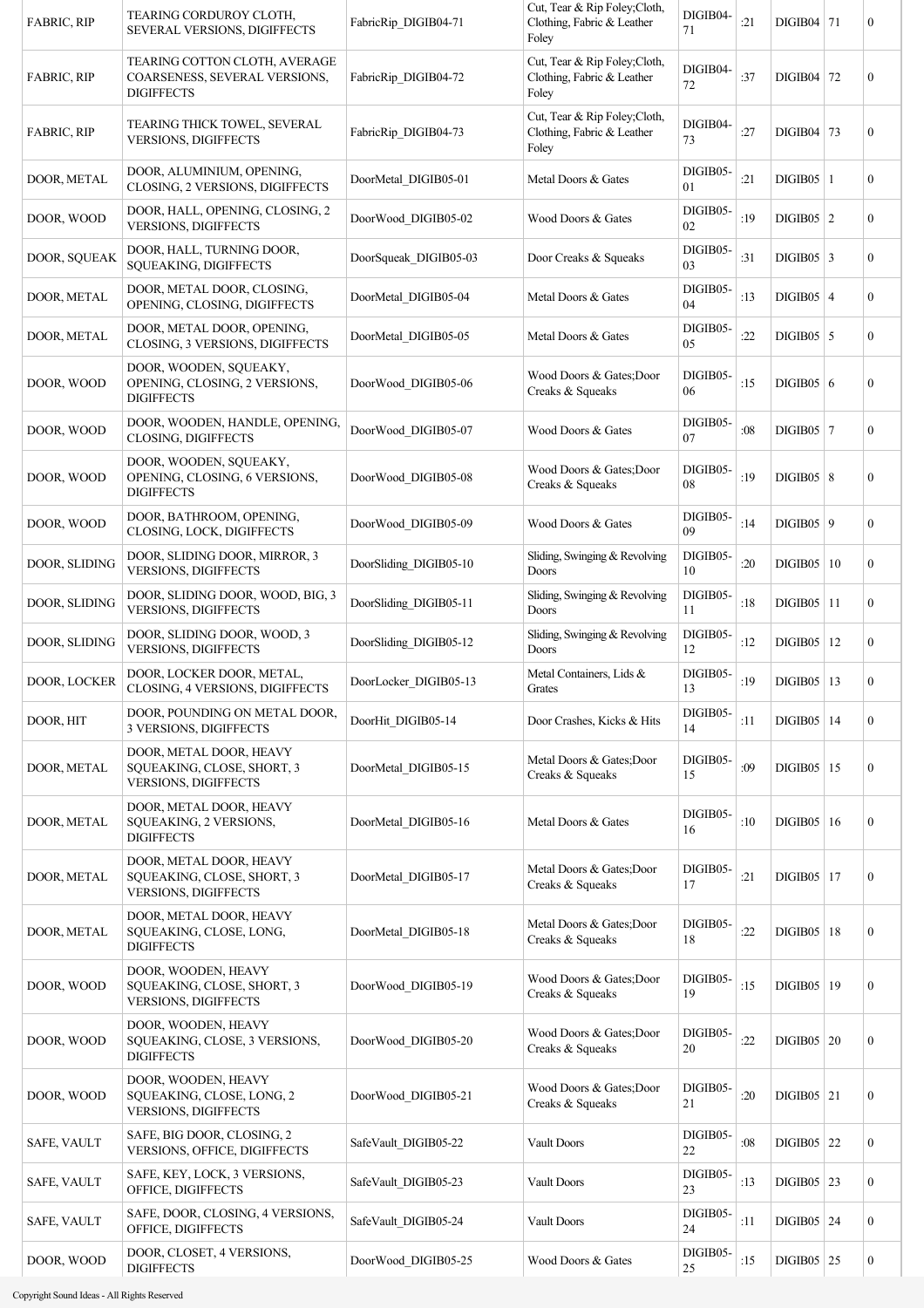| DRAWER,<br><b>WOOD</b>     | KITCHEN DRAWER, OPENING,<br>CLOSING, CABINET, OPENING,<br>CLOSING, DIGIFFECTS | DrawerWood DIGIB05-26     | Desks and Desk Drawers                          | DIGIB05-<br>26 | :16  | $DIGIB05$ 26   | $\boldsymbol{0}$ |
|----------------------------|-------------------------------------------------------------------------------|---------------------------|-------------------------------------------------|----------------|------|----------------|------------------|
| DRAWER,<br><b>WOOD</b>     | DRAWER, OPENING, CLOSING,<br>SLIDING MIRROR, OPENING,<br>CLOSING, DIGIFFECTS  | DrawerWood_DIGIB05-27     | Desks and Desk Drawers                          | DIGIB05-<br>27 | :27  | $DIGIB05$ 27   | $\boldsymbol{0}$ |
| <b>KEYS</b>                | DOOR, KEY IN LOCK, TURNING KEY,<br><b>DIGIFFECTS</b>                          | Keys DIGIB05-28           | Key Foley                                       | DIGIB05-<br>28 | :09  | $DIGIB05$   28 | $\boldsymbol{0}$ |
| <b>KEYS</b>                | DOOR, KEY IN LOCK, TURNING KEY,<br><b>DIGIFFECTS</b>                          | Keys DIGIB05-29           | Key Foley                                       | DIGIB05-<br>29 | :13  | $DIGIB05$   29 | $\boldsymbol{0}$ |
| <b>KEYS</b>                | DOOR, RATTLING WITH KEYS,<br>LOCKING DOOR, DIGIFFECTS                         | Keys DIGIB05-30           | Key Foley                                       | DIGIB05-<br>30 | :21  | $DIGIB05$ 30   | $\mathbf{0}$     |
| <b>KEYS</b>                | DOOR, RATTLING KEYS, 4 VERSIONS,<br><b>DIGIFFECTS</b>                         | Keys DIGIB05-31           | Key Foley                                       | DIGIB05-<br>31 | :19  | $DIGIB05$ 31   | $\mathbf{0}$     |
| LOCK,<br><b>PADLOCK</b>    | PADLOCK, KEY IN LOCK, LOCKING,<br>17 VERIONS, DIGIFFECTS                      | LockPadlock DIGIB05-32    | Padlocks                                        | DIGIB05-<br>32 | :31  | $DIGIB05$ 32   | $\boldsymbol{0}$ |
| <b>KEYS</b>                | KEYS, DROPPING ON WOOD AND<br>STONE FLOOR, 4 VERIONS,<br><b>DIGIFFECTS</b>    | Keys DIGIB05-33           | Key Foley                                       | DIGIB05-<br>33 | :12  | $DIGIB05$ 33   | $\boldsymbol{0}$ |
| <b>SWITCH</b>              | SWITCH, 9 VERSIONS, BUTTONS,<br><b>DIGIFFECTS</b>                             | Switch DIGIB05-34         | Light & Breaker Switches                        | DIGIB05-<br>34 | :26  | $DIGIB05$ 34   | $\boldsymbol{0}$ |
| <b>SWITCH</b>              | SWITCH, 7 VERSIONS, BUTTONS,<br><b>DIGIFFECTS</b>                             | Switch DIGIB05-35         | Light & Breaker Switches                        | DIGIB05-<br>35 | :25  | $DIGIB05$ 35   | $\boldsymbol{0}$ |
| BLINDS,<br><b>AWNING</b>   | ROLL FRONT, 2 VERSIONS,<br><b>DIGIFFECTS</b>                                  | BlindsAwning DIGIB05-36   | <b>Venetian Blinds</b>                          | DIGIB05-<br>36 | :05  | $DIGIB05$ 36   | $\boldsymbol{0}$ |
| BLINDS.<br><b>AWNING</b>   | ROLL FRONT, 4 VERSIONS,<br><b>DIGIFFECTS</b>                                  | BlindsAwning DIGIB05-37   | <b>Venetian Blinds</b>                          | DIGIB05-<br>37 | :23  | $DIGIB05$ 37   | $\boldsymbol{0}$ |
| BLINDS,<br><b>VENETIAN</b> | VENETIAN BLINDS, ALUMINIUM,<br>DOWN AND UPP, DIGIFFECTS                       | BlindsVenetian DIGIB05-38 | <b>Venetian Blinds</b>                          | DIGIB05-<br>38 | :07  | $DIGIB05$ 38   | $\boldsymbol{0}$ |
| BLINDS,<br><b>VENETIAN</b> | VENETIAN BLINDS, WOOD, DOWN<br>AND UPP, DIGIFFECTS                            | BlindsVenetian DIGIB05-39 | <b>Venetian Blinds</b>                          | DIGIB05-<br>39 | :09  | DIGIB05 39     | $\boldsymbol{0}$ |
| <b>WATER, SINK</b>         | SINK, WATER RUNNING, WEAK,<br>BATHROOM, DIGIFFECTS                            | WaterSink DIGIB05-40      | Pouring Liquid, Sloshing &<br>Flowing;Bathroom  | DIGIB05-<br>40 | :33  | DIGIB05   40   | $\boldsymbol{0}$ |
| <b>WATER, SINK</b>         | SINK, WATER RUNNING, MEDIUM,<br>BATHROOM, DIGIFFECTS                          | WaterSink DIGIB05-41      | Pouring Liquid, Sloshing &<br>Flowing;Bathroom  | DIGIB05-<br>41 | :23  | $DIGIB05$ 41   | $\boldsymbol{0}$ |
| WATER, SINK                | SINK, WATER RUNNING, BATHROOM,<br>DIGIFFECTS                                  | WaterSink DIGIB05-42      | Pouring Liquid, Sloshing &<br>Flowing;Bathroom  | DIGIB05-<br>42 | :15  | $DIGIB05$ 42   | $\mathbf{0}$     |
| WATER, SINK                | SINK, FILLING UP, EMPTYING,<br>BATHROOM, WATER, DIGIFFECTS                    | WaterSink DIGIB05-43      | Pouring Liquid, Sloshing &<br>Flowing;Bathroom  | DIGIB05-<br>43 | :35  | $DIGIB05$   43 | $\boldsymbol{0}$ |
| HUMAN, WASH                | SINK, WASHING HANDS, BATHROOM,<br>WATER, DIGIFFECTS                           | HumanWash_DIGIB05-44      | Bathroom;Cleaning                               | DIGIB05-<br>44 | :16  | $DIGIB05$ 44   | $\boldsymbol{0}$ |
| <b>WATER, SINK</b>         | SINK, WATER RUNNING, HARD,<br>BATHROOM, DIGIFFECTS                            | WaterSink_DIGIB05-45      | Pouring Liquid, Sloshing &<br>Flowing;Bathroom  | DIGIB05-<br>45 | :16  | $DIGIB05$   45 | $\boldsymbol{0}$ |
| <b>WATER, SINK</b>         | SINK, FILLING UP, EMPTYING, HARD,<br>BATHROOM, WATER, DIGIFFECTS              | WaterSink DIGIB05-46      | Pouring Liquid, Sloshing &<br>Flowing;Bathroom  | DIGIB05-<br>46 | :29  | $DIGIB05$ 46   | $\boldsymbol{0}$ |
| WATER, SINK                | SINK, PLUG IN AND OUT,<br>BATHROOM, DIGIFFECTS                                | WaterSink DIGIB05-47      | Pouring Liquid, Sloshing &<br>Flowing;Bathroom  | DIGIB05-<br>47 | :15  | $DIGIB05$ 47   | $\boldsymbol{0}$ |
| <b>WATER, SINK</b>         | SINK, EMPTYING, NEAR DRAINPIPE,<br>BATHROOM, WATER, DIGIFFECTS                | WaterSink DIGIB05-48      | Pouring Liquid, Sloshing &<br>Flowing;Bathroom  | DIGIB05-<br>48 | :21  | $DIGIB05$ 48   | $\boldsymbol{0}$ |
| <b>SHOWER,</b><br>CURTAIN  | SHOWERCURTAIN, FOURTH AND<br>BACK, BATHROOM, DIGIFFECTS                       | ShowerCurtain DIGIB05-49  | Bathroom                                        | DIGIB05-<br>49 | :20  | $DIGIB05$ 49   | $\mathbf{0}$     |
| <b>SHOWER</b>              | SHOWER, IN BATHTUB WITH<br>CURTAIN, BATHROOM, DIGIFFECTS                      | Shower DIGIB05-50         | Bathroom                                        | DIGIB05-<br>50 | 1:56 | $DIGIB05$ 50   | $\boldsymbol{0}$ |
| <b>SHOWER</b>              | SHOWER, SHOWERING, BATHROOM,<br><b>DIGIFFECTS</b>                             | Shower DIGIB05-51         | Bathroom                                        | DIGIB05-<br>51 | 1:28 | $DIGIB05$ 51   | $\boldsymbol{0}$ |
| <b>SHOWER</b>              | SHOWER, CABIN, CLOSING DOOR,<br>SHOWERING, BATHROOM,<br><b>DIGIFFECTS</b>     | Shower DIGIB05-52         | Bathroom                                        | DIGIB05-<br>52 | 1:18 | $DIGIB05$ 52   | $\boldsymbol{0}$ |
| <b>SHOWER</b>              | SHOWER, SHOWERING, BATHROOM,<br><b>DIGIFFECTS</b>                             | Shower_DIGIB05-53         | Bathroom                                        | DIGIB05-<br>53 | 1:15 | $DIGIB05$ 53   | $\boldsymbol{0}$ |
| <b>BATHTUB</b>             | BATHTUB, FILLING, EMPTYING,<br>BATHROOM, WATER, DIGIFFECTS                    | Bathtub DIGIB05-54        | Bathroom; Pouring Liquid,<br>Sloshing & Flowing | DIGIB05-<br>54 | 1:46 | $DIGIB05$ 54   | $\boldsymbol{0}$ |
| HUMAN, WASH                | BATHTUB, FILLING, BATHROOM,<br>WATER, DIGIFFECTS                              | HumanWash DIGIB05-55      | Cleaning;Bathroom                               | DIGIB05-<br>55 | 2:35 | $DIGIB05$ 55   | $\boldsymbol{0}$ |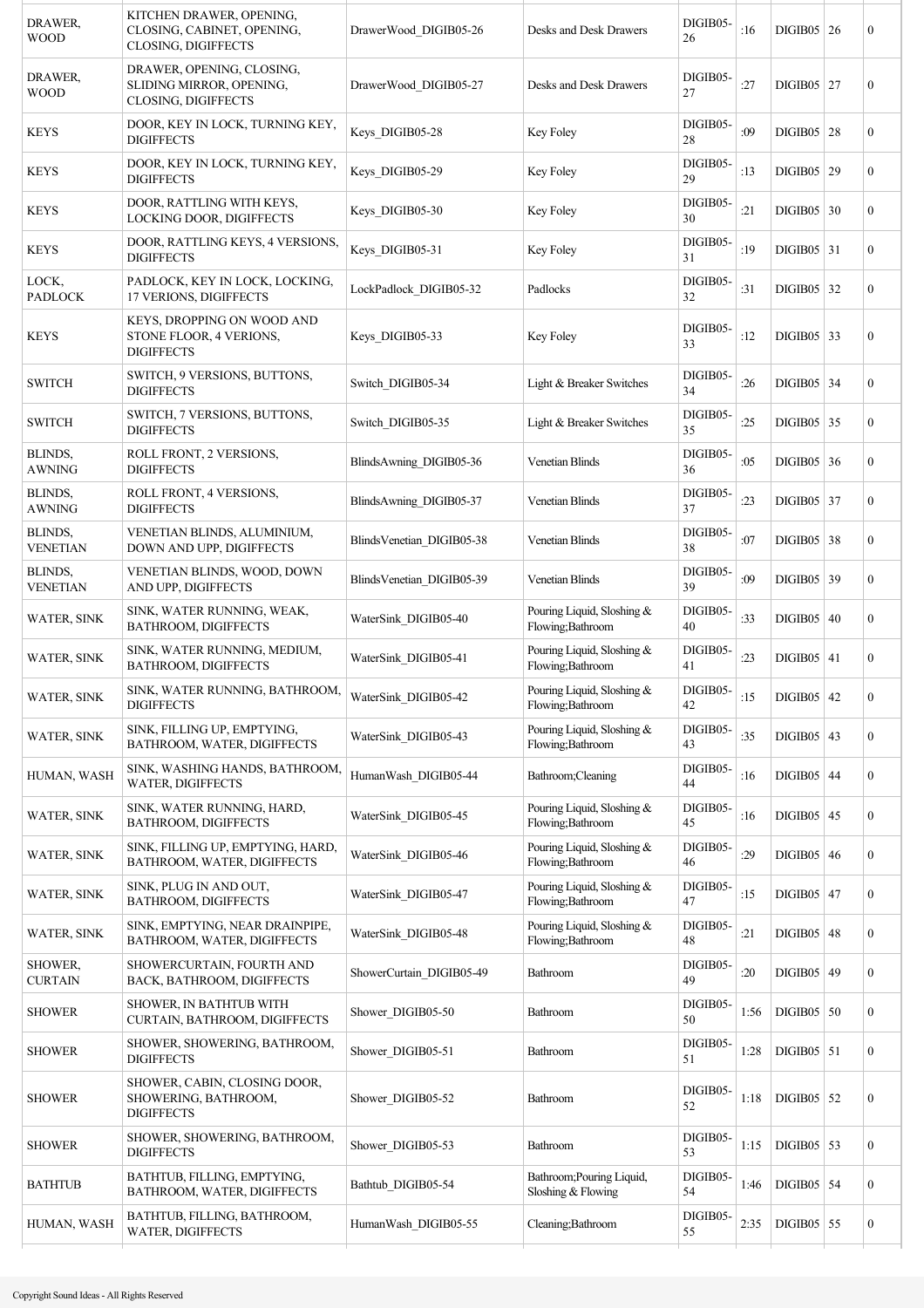| HUMAN, WASH                       | BATHTUB, BATHING, BATHROOM,<br><b>DIGIFFECTS</b>                                    | HumanWash DIGIB05-56          | Cleaning; Bathroom                                      | DIGIB05-<br>56 | :43  | $DIGIB05$ 56       |    | $\boldsymbol{0}$ |
|-----------------------------------|-------------------------------------------------------------------------------------|-------------------------------|---------------------------------------------------------|----------------|------|--------------------|----|------------------|
| <b>BATHTUB</b>                    | BATHTUB, EMPTYING, PLUG, IN, OUT,<br>BATHROOM, WATER, DIGIFFECTS                    | Bathtub DIGIB05-57            | Bathroom; Pouring Liquid,<br>Sloshing & Flowing         | DIGIB05-<br>57 | :45  | $DIGIB05$   57     |    | $\mathbf{0}$     |
| TOILET                            | TOILET, FLUSHING, BATHROOM,<br><b>DIGIFFECTS</b>                                    | Toilet DIGIB05-58             | Bathroom                                                | DIGIB05-<br>58 | 1:03 | $DIGIB05$ 58       |    | $\mathbf{0}$     |
| TOILET                            | TOILET, FLUSHING, BATHROOM,<br><b>DIGIFFECTS</b>                                    | Toilet DIGIB05-59             | Bathroom                                                | DIGIB05-<br>59 | 1:04 | $DIGIB05$   59     |    | $\mathbf{0}$     |
| TOILET                            | TOILET, FLUSHING, SHORT, 2<br><b>VERSIONS, BATHROOM, DIGIFFECTS</b>                 | Toilet DIGIB05-60             | <b>Bathroom</b>                                         | DIGIB05-<br>60 | :37  | DIGIB05            | 60 | $\boldsymbol{0}$ |
| <b>TOILET</b>                     | TOILET, SEAT, UPP AND DOWN,<br><b>BATHROOM, DIGIFFECTS</b>                          | Toilet DIGIB05-61             | Bathroom                                                | DIGIB05-<br>61 | :18  | $DIGIB05$ 61       |    | $\boldsymbol{0}$ |
| SHAVER,<br><b>ELECTRIC</b>        | SHAVER, ELECTRIC, SMALL, 2<br>VERSIONS, BATHROOM, DIGIFFECTS                        | ShaverElectric DIGIB05-62     | Bathroom; Small Household<br>Appliances                 | DIGIB05-<br>62 | 1:08 | DIGIB05 $\vert$ 62 |    | $\mathbf{0}$     |
| <b>SHAVER,</b><br><b>ELECTRIC</b> | SHAVER, ELECTRIC, 2 VERSIONS,<br><b>BATHROOM, DIGIFFECTS</b>                        | ShaverElectric DIGIB05-63     | Bathroom; Small Household<br>Appliances                 | DIGIB05-<br>63 | 1:06 | $DIGIB05$ 63       |    | $\mathbf{0}$     |
| SHAVER,<br><b>ELECTRIC</b>        | SHAVER, ELECTRIC, BATHROOM,<br><b>DIGIFFECTS</b>                                    | ShaverElectric DIGIB05-64     | Bathroom; Small Household<br>Appliances                 | DIGIB05-<br>64 | :41  | $DIGIB05$ 64       |    | $\mathbf{0}$     |
| <b>SHAVER.</b><br><b>ELECTRIC</b> | SHAVER, ELECTRIC, BATHROOM,<br><b>DIGIFFECTS</b>                                    | ShaverElectric DIGIB05-65     | Bathroom; Small Household<br>Appliances                 | DIGIB05-<br>65 | :57  | $DIGIB05$ 65       |    | $\boldsymbol{0}$ |
| <b>HAIR DRYER</b>                 | HAIR DRIER, 2 VERSIONS,<br>BATHROOM, DIGIFFECTS                                     | HairDryer DIGIB05-66          | Bathroom; Small Household<br>Appliances                 | DIGIB05-<br>66 | 1:00 | DIGIB05   66       |    | $\mathbf{0}$     |
| HAIR DRYER                        | HAIR DRIER, 2 VERSIONS,<br>BATHROOM, DIGIFFECTS                                     | HairDryer DIGIB05-67          | Bathroom; Small Household<br>Appliances                 | DIGIB05-<br>67 | :53  | $DIGIB05$ 67       |    | $\boldsymbol{0}$ |
| <b>HAIR DRYER</b>                 | HAIR DRIER, WALL MOUNTED, ON,<br>OFF, BATHROOM, DIGIFFECTS                          | HairDryer DIGIB05-68          | Bathroom; Small Household<br>Appliances                 | DIGIB05-<br>68 | :49  | DIGIB05   68       |    | $\mathbf{0}$     |
| TOOTHBRUSH,<br><b>ELECTRIC</b>    | TOOTHBRUSH, ELECTRIC, BRUSHING<br>TEETH, BATHROOM, DIGIFFECTS                       | ToothbrushElectric_DIGIB05-69 | Bathroom                                                | DIGIB05-<br>69 | :43  | DIGIB05   69       |    | $\mathbf{0}$     |
| TOOTHBRUSH,<br><b>ELECTRIC</b>    | TOOTHBRUSH, ELECTRIC, BRUSHING<br>TEETH, 2 VERSIONS, BATHROOM,<br><b>DIGIFFECTS</b> | ToothbrushElectric DIGIB05-70 | Bathroom                                                | DIGIB05-<br>70 | 1:53 | DIGIB05   70       |    | $\boldsymbol{0}$ |
| TOOTHBRUSH,<br><b>ELECTRIC</b>    | TOOTHBRUSH, ELECTRIC, BRUSHING<br>TEETH, BATHROOM, DIGIFFECTS                       | ToothbrushElectric DIGIB05-71 | Bathroom                                                | DIGIB05-<br>71 | :27  | $DIGIB05$ 71       |    | $\boldsymbol{0}$ |
| CAN, SPRAY                        | SPRAY, SPRAYING, 5 VERSIONS,<br><b>DIGIFFECTS</b>                                   | CanSpray DIGIB05-72           | Bathroom                                                | DIGIB05-<br>72 | :25  | DIGIB05 72         |    | $\mathbf{0}$     |
| <b>SAUNA</b>                      | SAUNA, DOOR, 4 VERSIONS,<br><b>BATHROOM, DIGIFFECTS</b>                             | Sauna_DIGIB05-73              | Bathroom                                                | DIGIB05-<br>73 | :12  | $DIGIB05$ 73       |    | $\mathbf{0}$     |
| <b>SAUNA</b>                      | SAUNA, AGGREGATE KNACKING,<br>BATHROOM, DIGIFFECTS                                  | Sauna DIGIB05-74              | Bathroom                                                | DIGIB05-<br>74 | 1:17 | $DIGIB05$ 74       |    | $\boldsymbol{0}$ |
| <b>SAUNA</b>                      | SAUNA, WATER ON STONE, 3<br>VERSIONS, BATHROOM, DIGIFFECTS                          | Sauna DIGIB05-75              | Bathroom                                                | DIGIB05-<br>75 | :28  | $DIGIB05$   75     |    | $\boldsymbol{0}$ |
| REFRIGERATOR.<br>DOOR             | REFRIGERATOR, DRAW MODEL,<br>OPENING, CLOSING, KITCHEN,<br>DIGIFFECTS               | RefrigeratorDoor DIGIB05-76   | Large Household Appliances                              | DIGIB05-<br>76 | :08  | $DIGIB05$ 76       |    | $\boldsymbol{0}$ |
| REFRIGERATOR,<br>DOOR             | REFRIGERATOR, CLOSING DOOR, 3<br>VERSIONS, KITCHEN, DIGIFFECTS                      | RefrigeratorDoor_DIGIB05-77   | Large Household Appliances                              | DIGIB05-<br>77 | :08  | $DIGIB05$ 77       |    | $\boldsymbol{0}$ |
| MICROWAVE<br><b>OVEN</b>          | MICROWAVE OVEN, WHOLE<br>SEQUENCE, KITCHEN, DIGIFFECTS                              | MicrowaveOven_DIGIB05-78      | Small Household Appliances                              | DIGIB05-<br>78 | 1:20 | $DIGIB05$ 78       |    | $\boldsymbol{0}$ |
| MICROWAVE<br>OVEN                 | MICROWAVE OVEN, WHOLE<br>SEQUENCE, KITCHEN, DIGIFFECTS                              | MicrowaveOven_DIGIB05-79      | Small Household Appliances                              | DIGIB05-<br>79 | 1:36 | DIGIB05 79         |    | $\boldsymbol{0}$ |
| OVEN, DOOR                        | OVEN DOOR, OPENING, CLOSING,<br>KITCHEN, DIGIFFECTS                                 | OvenDoor_DIGIB05-80           | Large Household Appliances                              | DIGIB05-<br>80 | :07  | $DIGIB05$ 80       |    | $\mathbf{0}$     |
| MIXER, FOOD<br><b>PROCESSOR</b>   | FOOD PROCESSOR, ELECTRIC<br>WHISK, 2 VERSIONS, KITCHEN,<br><b>DIGIFFECTS</b>        | MixerFoodProcessor_DIGIB05-81 | <b>Small Household Appliances</b>                       | DIGIB05-<br>81 | :58  | $DIGIB05$ 81       |    | $\boldsymbol{0}$ |
| MIXER, FOOD<br><b>PROCESSOR</b>   | FOOD PROCESSOR, ELECTRIC JUICE<br>MIXER, KITCHEN, DIGIFFECTS                        | MixerFoodProcessor_DIGIB05-82 | Small Household Appliances                              | DIGIB05-<br>82 | :50  | $DIGIB05$ 82       |    | $\boldsymbol{0}$ |
| MIXER, FOOD<br><b>PROCESSOR</b>   | FOOD PROCESSOR, ELECTRIC MIXER,<br>KITCHEN, DIGIFFECTS                              | MixerFoodProcessor_DIGIB05-83 | Small Household Appliances                              | DIGIB05-<br>83 | :14  | $DIGIB05$ 83       |    | $\boldsymbol{0}$ |
| <b>TOASTER</b>                    | TOASTER, DOWN, UP, KITCHEN,<br><b>DIGIFFECTS</b>                                    | Toaster_DIGIB05-84            | Small Household Appliances                              | DIGIB05-<br>84 | :06  | <b>DIGIB05 84</b>  |    | $\boldsymbol{0}$ |
| COFFEE,<br>CAPPUCCINO             | CAPPUCCINO MACHINE, POURING<br>WATER, HANDLE, KITCHEN,<br><b>DIGIFFECTS</b>         | CoffeeCappuccino DIGIB05-85   | Small Household<br>Appliances; Kitchen & Dining<br>Room | DIGIB05-<br>85 | :25  | $DIGIB05$ 85       |    | $\boldsymbol{0}$ |
|                                   |                                                                                     |                               |                                                         |                |      |                    |    |                  |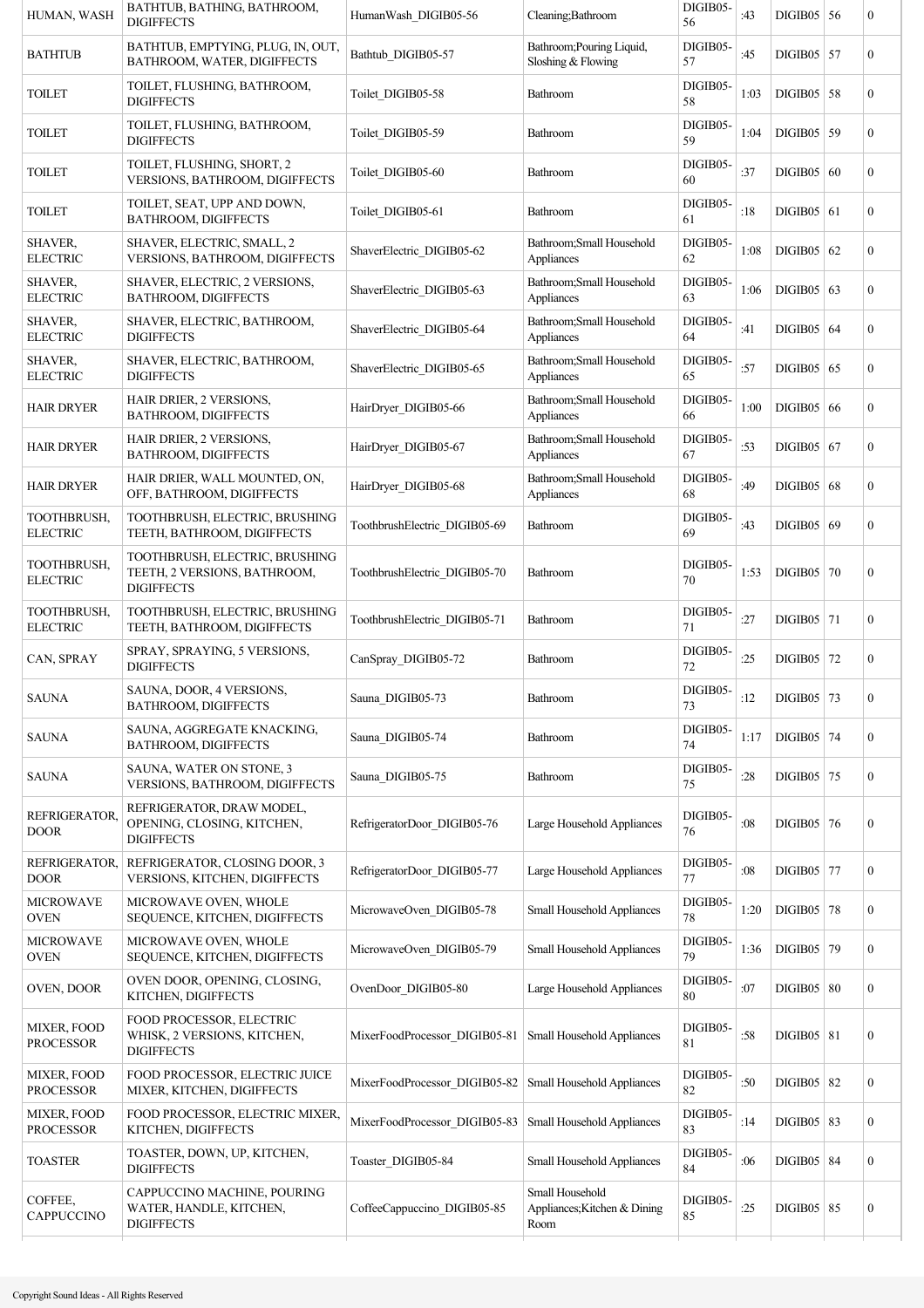| COFFEE,<br><b>CAPPUCCINO</b>     | CAPPUCCINO MACHINE, WHOLE<br>SEQUENCE, KITCHEN, DIGIFFECTS                              | CoffeeCappuccino DIGIB05-86  | Small Household<br>Appliances; Kitchen & Dining<br>Room         | DIGIB05-<br>86 | 3:37 | DIGIB05   86      | $\boldsymbol{0}$ |
|----------------------------------|-----------------------------------------------------------------------------------------|------------------------------|-----------------------------------------------------------------|----------------|------|-------------------|------------------|
| <b>COFFEE MAKER</b>              | COFFEE MAKER, LID OFF, POURING<br>WATER, KITCHEN, DIGIFFECTS                            | CoffeeMaker_DIGIB05-87       | Small Household<br>Appliances; Kitchen & Dining<br>Room         | DIGIB05-<br>87 | :16  | $DIGIB05$   87    | $\boldsymbol{0}$ |
| <b>COFFEE MAKER</b>              | COFFEE MAKER, WHOLE SEQUENCE,<br>KITCHEN, DIGIFFECTS                                    | CoffeeMaker DIGIB05-88       | Small Household<br>Appliances; Kitchen & Dining<br>Room         | DIGIB05-<br>88 | 3:04 | DIGIB05   88      | $\boldsymbol{0}$ |
| OVEN, GAS                        | GAS OVEN, IGNITING, TURNING OFF,<br>KITCHEN, DIGIFFECTS                                 | OvenGas DIGIB05-89           | Large Household Appliances                                      | DIGIB05-<br>89 | :31  | DIGIB05   89      | $\boldsymbol{0}$ |
| OVEN, GAS                        | GAS OVEN, IGNITING, BOILING<br>WATER, KETTLE WHISTLING,<br>KITCHEN, DIGIFFECTS          | OvenGas DIGIB05-90           | Large Household Appliances                                      | DIGIB05-<br>90 | 2:21 | DIGIB05   90      | $\boldsymbol{0}$ |
| <b>WATER, SINK</b>               | KITCHEN SINK, WATER RUNNING,<br>RINSING, DIGIFFECTS                                     | WaterSink DIGIB05-91         | Pouring Liquid, Sloshing &<br>Flowing; Kitchen & Dining<br>Room | DIGIB05-<br>91 | :17  | $DIGIB05$   91    | $\boldsymbol{0}$ |
| <b>WATER, SINK</b>               | KITCHEN SINK, WATER RUNNING,<br>STRONG, DIGIFFECTS                                      | WaterSink DIGIB05-92         | Pouring Liquid, Sloshing &<br>Flowing; Kitchen & Dining<br>Room | DIGIB05-<br>92 | :36  | DIGIB05   92      | $\boldsymbol{0}$ |
| WATER, SINK                      | KITCHEN SINK, FILLING, WATER,<br><b>DIGIFFECTS</b>                                      | WaterSink_DIGIB05-93         | Pouring Liquid, Sloshing &<br>Flowing; Kitchen & Dining<br>Room | DIGIB05-<br>93 | :40  | DIGIB05   93      | $\boldsymbol{0}$ |
| <b>WATER, SINK</b>               | KITCHEN SINK, EMPTYING, WATER,<br><b>DIGIFFECTS</b>                                     | WaterSink DIGIB05-94         | Pouring Liquid, Sloshing &<br>Flowing; Kitchen & Dining<br>Room | DIGIB05-<br>94 | :24  | DIGIB05   94      | $\boldsymbol{0}$ |
| <b>WATER, SINK</b>               | KITCHEN SINK, WATER DRIPPING,<br><b>DIGIFFECTS</b>                                      | WaterSink DIGIB05-95         | Pouring Liquid, Sloshing &<br>Flowing; Kitchen & Dining<br>Room | DIGIB05-<br>95 | :18  | $DIGIB05$   95    | $\boldsymbol{0}$ |
| <b>WATER, SINK</b>               | KITCHEN SINK, BIG, FILLING, WATER,<br><b>DIGIFFECTS</b>                                 | WaterSink DIGIB05-96         | Pouring Liquid, Sloshing &<br>Flowing; Kitchen & Dining<br>Room | DIGIB05-<br>96 | :25  | <b>DIGIB05 96</b> | $\boldsymbol{0}$ |
| WATER, SINK                      | KITCHEN SINK, BIG, EMPTYING,<br>WATER, DIGIFFECTS                                       | WaterSink DIGIB05-97         | Pouring Liquid, Sloshing &<br>Flowing; Kitchen & Dining<br>Room | DIGIB05-<br>97 | :22  | <b>DIGIB05 97</b> | $\boldsymbol{0}$ |
| <b>VACUUM</b><br><b>CLEANER</b>  | VACUUM CLEANER, HANDHELD<br>MODELL, ON, OFF, DIGIFFECTS                                 | VacuumCleaner_DIGIB05-98     | Cleaning; Small Household<br>Appliances                         | DIGIB05-<br>98 | :51  | $DIGIB05$   98    | $\boldsymbol{0}$ |
| <b>VACUUM</b><br><b>CLEANER</b>  | VACUUM CLEANER, CABLE IN,<br>VACUUM CLEANING, ON, OFF,<br><b>DIGIFFECTS</b>             | VacuumCleaner DIGIB05-99     | Cleaning: Small Household<br>Appliances                         | DIGIB05-<br>99 | :57  | DIGIB05   99      | 0                |
| CAN OPENER.<br><b>ELECTRIC</b>   | CAN OPENER, ELECTRIC, OPENING<br>CAN, CLOSE, DIGIFFECTS                                 | CanOpenerElectric_DIGIB06-01 | <b>Small Household Appliances</b>                               | DIGIB06-<br>01 | :20  | $DIGIB06 \mid 1$  | $\boldsymbol{0}$ |
| <b>TIMER</b>                     | TIMER, EGG TIMER, TICKS, RINGS,<br>SIGNAL, WARNING, HAG, DIGIFFECTS                     | Timer DIGIB06-02             | Kitchen & Dining Room                                           | DIGIB06-<br>02 | :30  | $DIGIB06$ 2       | $\boldsymbol{0}$ |
| <b>MICROWAVE</b><br><b>OVEN</b>  | POPCORN, IN MICROWAVE OWEN,<br>POPPING, ON, OFF, DIGIFFECTS                             | MicrowaveOven DIGIB06-03     | <b>Small Household Appliances</b>                               | DIGIB06-<br>03 | 1:35 | $DIGIB06$ 3       | $\boldsymbol{0}$ |
| <b>GRINDER,</b><br><b>PEPPER</b> | PEPPERMILL, ON TO FOOD, CLOSE, 3<br><b>VERSIONS, DIGIFFECTS</b>                         | GrinderPepper_DIGIB06-04     | Food;Kitchen & Dining Room                                      | DIGIB06-<br>04 | :14  | $DIGIB06$   4     | $\boldsymbol{0}$ |
| <b>GRINDER,</b><br>PEPPER        | PEPPERMILL, ON TO FOOD, CLOSE, 4<br>VERSIONS, DIGIFFECTS                                | GrinderPepper_DIGIB06-05     | Food;Kitchen & Dining Room                                      | DIGIB06-<br>05 | :24  | $DIGIB06$ 5       | $\boldsymbol{0}$ |
| <b>DISHWASHER</b>                | DISH WASHER, KITCHEN, STARTING<br>UP, PUTTING PLATES INTO MACHINE,<br><b>DIGIFFECTS</b> | Dishwasher DIGIB06-06        | Large Household Appliances                                      | DIGIB06-<br>06 | 1:16 | DIGIB06 6         | $\boldsymbol{0}$ |
| <b>DISHWASHER</b>                | DISH WASHER, KITCHEN, RUNNING,<br>WATER, DIGIFFECTS                                     | Dishwasher DIGIB06-07        | Large Household Appliances                                      | DIGIB06-<br>07 | 1:13 | $DIGIB06$   7     | $\boldsymbol{0}$ |
| KETTLE,<br><b>ELECTRIC</b>       | WATER BOILER, AUTOMATIC, STEAM,<br>VERSION 1, DIGIFFECTS                                | KettleElectric_DIGIB06-08    | Small Household Appliances                                      | DIGIB06-<br>08 | 2:02 | $DIGIB06$ 8       | $\boldsymbol{0}$ |
| KETTLE,<br><b>ELECTRIC</b>       | WATER BOILER, AUTOMATIC, STEAM,<br><b>VERSION 2, DIGIFFECTS</b>                         | KettleElectric DIGIB06-09    | Small Household Appliances                                      | DIGIB06-<br>09 | 1:35 | $DIGIB06$   9     | $\boldsymbol{0}$ |
| <b>COFFEE MAKER</b>              | COFFEE MACHINE, COFFEE,<br>DOMESTIC, START TO STOP, CLOSE,<br><b>DIGIFFECTS</b>         | CoffeeMaker DIGIB06-10       | Small Household<br>Appliances; Kitchen & Dining<br>Room         | DIGIB06-<br>10 | 2:10 | DIGIB06   10      | $\boldsymbol{0}$ |
| COFFEE,<br><b>ESPRESSO</b>       | ESPRESSO MACHINE, COFFEE, ON,<br>OFF, CLOSE, DIGIFFECTS                                 | CoffeeEspresso DIGIB06-11    | Small Household<br>Appliances; Kitchen & Dining<br>Room         | DIGIB06-<br>11 | :06  | $DIGIB06$  11     | $\boldsymbol{0}$ |
| COFFEE,<br><b>ESPRESSO</b>       | ESPRESSO MACHINE, COFFEE,<br>BREWING, MAKING COFFEE, CLOSE,<br><b>DIGIFFECTS</b>        | CoffeeEspresso DIGIB06-12    | Small Household<br>Appliances; Kitchen & Dining<br>Room         | DIGIB06-<br>12 | :32  | $DIGIB06$   12    | $\boldsymbol{0}$ |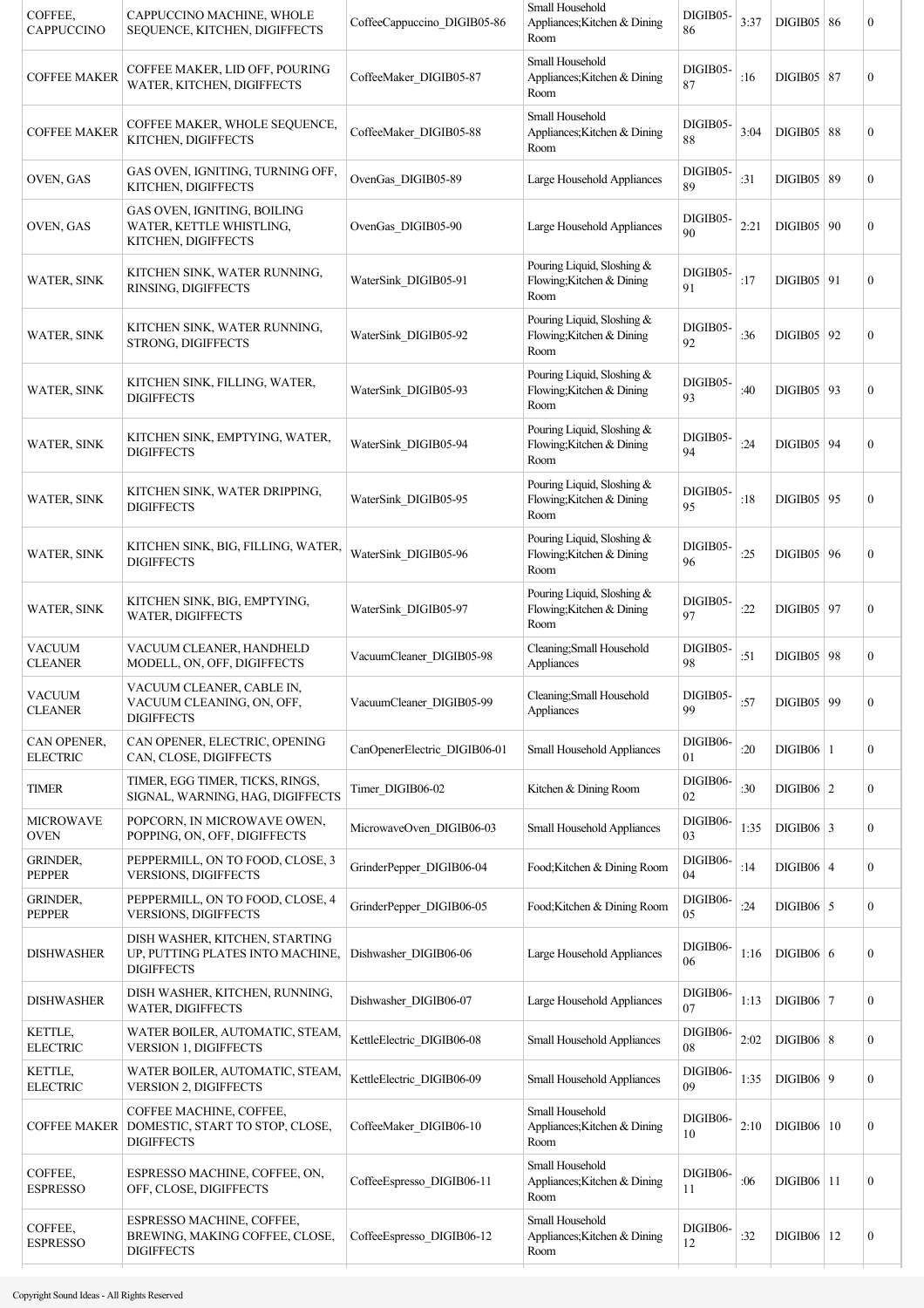| COFFEE,<br><b>ESPRESSO</b> | ESPRESSO MACHINE, COFFEE,<br>CREAM PIPE, OUT, IN, CLOSE,<br><b>DIGIFFECTS</b>                | CoffeeEspresso DIGIB06-13 | Small Household<br>Appliances; Kitchen & Dining<br>Room | DIGIB06-<br>13 | :07  | $DIGIB06 \mid 13$   | $\boldsymbol{0}$ |
|----------------------------|----------------------------------------------------------------------------------------------|---------------------------|---------------------------------------------------------|----------------|------|---------------------|------------------|
| COFFEE,<br><b>ESPRESSO</b> | ESPRESSO MACHINE, COFFEE,<br>MAKING CREAM, CLOSE, VERSION 1,<br><b>DIGIFFECTS</b>            | CoffeeEspresso_DIGIB06-14 | Small Household<br>Appliances; Kitchen & Dining<br>Room | DIGIB06-<br>14 | 1:04 | $DIGIB06$   14      | $\boldsymbol{0}$ |
| COFFEE,<br><b>ESPRESSO</b> | ESPRESSO MACHINE, COFFEE,<br>MAKING CREAM, CLOSE, VERSION 2,<br><b>DIGIFFECTS</b>            | CoffeeEspresso DIGIB06-15 | Small Household<br>Appliances; Kitchen & Dining<br>Room | DIGIB06-<br>15 | :51  | $DIGIB06$   15      | $\boldsymbol{0}$ |
| COFFEE,<br><b>ESPRESSO</b> | ESPRESSO MACHINE, COFFEE,<br>WARMING WATER IN CUP, CLOSE,<br><b>DIGIFFECTS</b>               | CoffeeEspresso DIGIB06-16 | Small Household<br>Appliances; Kitchen & Dining<br>Room | DIGIB06-<br>16 | :22  | $DIGIB06$  16       | $\boldsymbol{0}$ |
| COFFEE,<br><b>ESPRESSO</b> | ESPRESSO MACHINE, COFFEE,<br>MAKING CREAM, NO CUP, CLOSE,<br>STEAM, DIGIFFECTS               | CoffeeEspresso DIGIB06-17 | Small Household<br>Appliances; Kitchen & Dining<br>Room | DIGIB06-<br>17 | :54  | $DIGIB06$  17       | $\boldsymbol{0}$ |
| COFFEE,<br><b>ESPRESSO</b> | ESPRESSO MACHINE, COFFEE,<br>FILLING CUP, PUTTING DOWN CUP,<br>CLOSE, 7 VERSIONS, DIGIFFECTS | CoffeeEspresso DIGIB06-18 | Small Household<br>Appliances; Kitchen & Dining<br>Room | DIGIB06-<br>18 | :15  | <b>DIGIB06</b>   18 | $\boldsymbol{0}$ |
| COFFEE,<br><b>ESPRESSO</b> | ESPRESSO MACHINE, COFFEE,<br>BREWING, IN CAFE, ROOM,<br><b>DIGIFFECTS</b>                    | CoffeeEspresso DIGIB06-19 | Small Household<br>Appliances; Kitchen & Dining<br>Room | DIGIB06-<br>19 | :33  | DIGIB06   19        | $\boldsymbol{0}$ |
| COFFEE,<br><b>ESPRESSO</b> | ESPRESSO MACHINE, COFFEE,<br>MAKING CREAM, IN CAFE, ROOM,<br>VERSION1, DIGIFFECTS            | CoffeeEspresso DIGIB06-20 | Small Household<br>Appliances; Kitchen & Dining<br>Room | DIGIB06-<br>20 | :47  | <b>DIGIB06</b>   20 | $\overline{0}$   |
| COFFEE.<br><b>ESPRESSO</b> | ESPRESSO MACHINE, COFFEE,<br>MAKING CREAM, IN CAFE, ROOM,<br>VERS 2, DIGIFFECTS              | CoffeeEspresso DIGIB06-21 | Small Household<br>Appliances; Kitchen & Dining<br>Room | DIGIB06-<br>21 | 1:00 | $DIGIB06$   21      | $\boldsymbol{0}$ |
| COFFEE,<br><b>ESPRESSO</b> | ESPRESSO MACHINE, COFFEE,<br>CREAM, NO CUP, IN CAFE, ROOM,<br>STEAM, VERS 1, DIGIFFECTS      | CoffeeEspresso DIGIB06-22 | Small Household<br>Appliances; Kitchen & Dining<br>Room | DIGIB06-<br>22 | :50  | $DIGIB06$   22      | $\boldsymbol{0}$ |
| COFFEE,<br><b>ESPRESSO</b> | ESPRESSO MACHINE, COFFEE,<br>CREAM, NO CUP, IN CAFE, ROOM,<br>STEAM, VERSION2, DIGIFFECTS    | CoffeeEspresso DIGIB06-23 | Small Household<br>Appliances; Kitchen & Dining<br>Room | DIGIB06-<br>23 | :57  | $DIGIB06$   23      | $\mathbf{0}$     |
| <b>WATER, POUR</b>         | FUNNEL, WATER INTO FUNNEL, INTO<br>BOTTLE, POURING, DIGIFFECTS                               | WaterPour DIGIB06-24      | Pouring Liquid, Sloshing &<br>Flowing                   | DIGIB06-<br>24 | :25  | $DIGIB06$   24      | $\boldsymbol{0}$ |
| KNIFE,<br><b>SHARPENER</b> | KNIFE SHARPENER, ELECTRIC,<br>MACHINE, VERSION 1, DIGIFFECTS                                 | KnifeSharpener DIGIB06-25 | Small Household Appliances                              | DIGIB06-<br>25 | :26  | DIGIB06   25        | $\overline{0}$   |
| KNIFE,<br>SHARPENER        | KNIFE SHARPENER, ELECTRIC,<br>MACHINE, VERSION 2, DIGIFFECTS                                 | KnifeSharpener_DIGIB06-26 | Small Household Appliances                              | DIGIB06-<br>26 | :42  | DIGIB06   26        | $\overline{0}$   |
| KNIFE,<br><b>SHARPENER</b> | KNIFE SHARPENER, ELECTRIC,<br>MACHINE, VERSION 3, DIGIFFECTS                                 | KnifeSharpener DIGIB06-27 | Small Household Appliances                              | DIGIB06-<br>27 | :31  | $DIGIB06$ 27        | $\boldsymbol{0}$ |
| KNIFE,<br><b>SHARPENER</b> | KNIFE SHARPENER, ELECTRIC,<br>MACHINE, VERSION 4, DIGIFFECTS                                 | KnifeSharpener_DIGIB06-28 | Small Household Appliances                              | DIGIB06-<br>28 | :10  | $DIGIB06$ 28        | $\boldsymbol{0}$ |
| KNIFE,<br><b>SHARPENER</b> | KNIFE SHARPENER, ELECTRIC,<br>MACHINE, VERSION 5, DIGIFFECTS                                 | KnifeSharpener_DIGIB06-29 | Small Household Appliances                              | DIGIB06-<br>29 | :06  | $DIGIB06$ 29        | $\boldsymbol{0}$ |
| KNIFE,<br><b>SHARPENER</b> | KNIFE SHARPENER, ELECTRIC,<br>MACHINE, VERSION 6, DIGIFFECTS                                 | KnifeSharpener DIGIB06-30 | Small Household Appliances                              | DIGIB06-<br>30 | :11  | DIGIB06 30          | $\boldsymbol{0}$ |
| KNIFE,<br>SHARPENER        | KNIFE SHARPENER, ELECTRIC,<br>MACHINE, VERSION 7, DIGIFFECTS                                 | KnifeSharpener DIGIB06-31 | Small Household Appliances                              | DIGIB06-<br>31 | :10  | $DIGIB06$ 31        | $\boldsymbol{0}$ |
| DISHES,<br><b>UTENSILS</b> | COFFEE SPOONS, PUT INTO<br>CUPBOARD, 8 VERSIONS, DIGIFFECTS                                  | DishesUtensils DIGIB06-32 | Kitchen & Dining Room                                   | DIGIB06-<br>32 | :18  | $DIGIB06$ 32        | $\boldsymbol{0}$ |
| DISHES,<br><b>UTENSILS</b> | SPOONS, PUT INTO CUPBOARD, 8<br><b>VERSIONS, DIGIFFECTS</b>                                  | DishesUtensils_DIGIB06-33 | Kitchen & Dining Room                                   | DIGIB06-<br>33 | :17  | $DIGIB06$ 33        | $\boldsymbol{0}$ |
| DISHES,<br><b>UTENSILS</b> | FORKS, PUT INTO CUPBOARD, 8<br><b>VERSIONS, DIGIFFECTS</b>                                   | DishesUtensils_DIGIB06-34 | Kitchen & Dining Room                                   | DIGIB06-<br>34 | :22  | $DIGIB06$ 34        | $\boldsymbol{0}$ |
| DISHES,<br><b>UTENSILS</b> | KNIFES, PUT INTO CUPBOARD, 8<br><b>VERSIONS, DIGIFFECTS</b>                                  | DishesUtensils_DIGIB06-35 | Kitchen & Dining Room                                   | DIGIB06-<br>35 | :22  | $DIGIB06$ 35        | $\boldsymbol{0}$ |
| DISHES,<br><b>UTENSILS</b> | <b>CUPBOARD, LOOKING FOR FORKS</b><br>AND KNIVES, CUPBOARD, 2<br><b>VERSIONS, DIGIFFECTS</b> | DishesUtensils_DIGIB06-36 | Kitchen & Dining Room                                   | DIGIB06-<br>36 | :13  | DIGIB06 36          | $\boldsymbol{0}$ |
| DISHES,<br><b>UTENSILS</b> | <b>CUPBOARD, LOOKING FOR FORKS</b><br>AND KNIVES, CUPBOARD, 8<br>VERSIONS, DIGIFFECTS        | DishesUtensils DIGIB06-37 | Kitchen & Dining Room                                   | DIGIB06-<br>37 | :24  | $DIGIB06$ 37        | $\boldsymbol{0}$ |
| DISHES,<br><b>UTENSILS</b> | CUPBOARD, SORTING FORKS AND<br>KNIFES, CUPBOARD, DIGIFFECTS                                  | DishesUtensils_DIGIB06-38 | Kitchen & Dining Room                                   | DIGIB06-<br>38 | :11  | $DIGIB06$ 38        | $\boldsymbol{0}$ |
| DISHES, PLATE              | PLATES, CHINA, SORTING,<br>STACKING, RATTLE, 2 VERSIONS,<br><b>DIGIFFECTS</b>                | DishesPlate DIGIB06-39    | Kitchen & Dining Room                                   | DIGIB06-<br>39 | :26  | $DIGIB06$ 39        | $\boldsymbol{0}$ |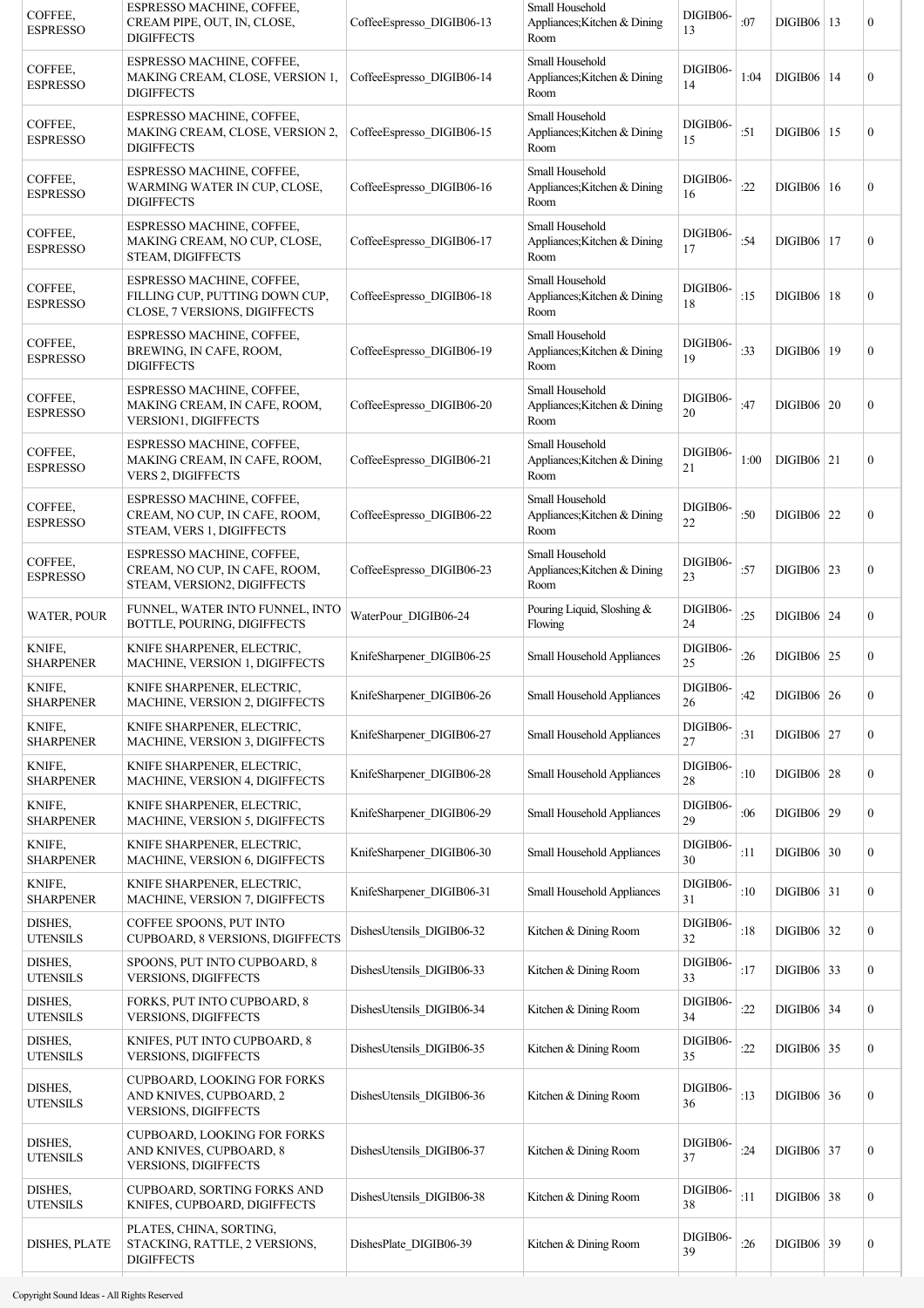| <b>DISHES, PLATE</b>            | PLATES, CHINA, STACKING UP,<br>RATTLE, DIGIFFECTS                                | DishesPlate DIGIB06-40        | Kitchen & Dining Room                           | DIGIB06-<br>40 | :09  | <b>DIGIB06 40</b>   | $\boldsymbol{0}$ |
|---------------------------------|----------------------------------------------------------------------------------|-------------------------------|-------------------------------------------------|----------------|------|---------------------|------------------|
| <b>WATER, SINK</b>              | SINK, BATHROOM, WATER RUNNING<br>SLOW, TAP, VACUUM OUTLET,<br><b>DIGIFFECTS</b>  | WaterSink_DIGIB06-41          | Pouring Liquid, Sloshing &<br>Flowing;Bathroom  | DIGIB06-<br>41 | :56  | $DIGIB06$ 41        | $\overline{0}$   |
| WATER, SINK                     | SINK, BATHROOM, WATER RUNNING,<br>TAP, VACUUM OUTLET, DIGIFFECTS                 | WaterSink DIGIB06-42          | Pouring Liquid, Sloshing &<br>Flowing;Bathroom  | DIGIB06-<br>42 | 1:24 | $DIGIB06$   42      | $\boldsymbol{0}$ |
| <b>WATER, SINK</b>              | SINK, BATHROOM, WATER RUNNING<br>FAST, TAP, VACUUM OUTLET,<br><b>DIGIFFECTS</b>  | WaterSink DIGIB06-43          | Pouring Liquid, Sloshing &<br>Flowing; Bathroom | DIGIB06-<br>43 | :39  | DIGIB06   43        | $\boldsymbol{0}$ |
| <b>WATER, SINK</b>              | SINK, BATHROOM, WATER RUNNING<br>OVER, TAP, VACUUM OUTLET,<br><b>DIGIFFECTS</b>  | WaterSink DIGIB06-44          | Pouring Liquid, Sloshing &<br>Flowing;Bathroom  | DIGIB06-<br>44 | :48  | $DIGIB06$ 44        | $\boldsymbol{0}$ |
| <b>TOILET</b>                   | TOILET, WC, FLUSHING, VACUUM<br><b>OUTLET, DIGIFFECTS</b>                        | Toilet DIGIB06-45             | Bathroom                                        | DIGIB06-<br>45 | :40  | <b>DIGIB06 45</b>   | $\boldsymbol{0}$ |
| <b>TOILET</b>                   | TOILET, WC, WATER RUNNING,<br>VACUUM OUTLET, DIGIFFECTS                          | Toilet DIGIB06-46             | Bathroom                                        | DIGIB06-<br>46 | :08  | $DIGIB06 \mid 46$   | $\overline{0}$   |
| <b>WATER, POUR</b>              | BUCKET, FILLING WITH WATER, 2<br>VERSIONS, DIGIFFECTS                            | WaterPour DIGIB06-47          | Pouring Liquid, Sloshing $&$<br>Flowing         | DIGIB06-<br>47 | 1:02 | $DIGIB06 \mid 47$   | $\boldsymbol{0}$ |
| <b>WATER, POUR</b>              | BUCKET, POURING OUT WATER,<br><b>DIGIFFECTS</b>                                  | WaterPour DIGIB06-48          | Pouring Liquid, Sloshing &<br>Flowing           | DIGIB06-<br>48 | :13  | <b>DIGIB06 48</b>   | $\boldsymbol{0}$ |
| <b>WATER, POUR</b>              | BUCKT, THROWING OUT WATER, 3<br><b>VERSIONS, DIGIFFECTS</b>                      | WaterPour DIGIB06-49          | Pouring Liquid, Sloshing &<br>Flowing           | DIGIB06-<br>49 | :10  | DIGIB06   49        | $\boldsymbol{0}$ |
| <b>BRUSH, SCRUB</b>             | <b>SCRUBBING FLOOR, WETTING</b><br>FLOOR, DIGIFFECTS                             | BrushScrub DIGIB06-50         | Cleaning                                        | DIGIB06-<br>50 | 1:16 | DIGIB06   50        | $\boldsymbol{0}$ |
| <b>BRUSH, SCRUB</b>             | SCRUBBING FLOOR, SCRUB BRUSH, 2<br><b>VERSIONS, DIGIFFECTS</b>                   | BrushScrub DIGIB06-51         | Cleaning                                        | DIGIB06-<br>51 | :16  | $DIGIB06$   51      | $\overline{0}$   |
| <b>BRUSH, SCRUB</b>             | SCRUBBING FLOOR, SCRUB BRUSH, 4<br><b>VERSIONS, DIGIFFECTS</b>                   | BrushScrub DIGIB06-52         | Cleaning                                        | DIGIB06-<br>52 | :39  | <b>DIGIB06</b> 52   | $\overline{0}$   |
| HUMAN, WASH                     | WASHING NAILS, SCRUBBING,<br><b>DIGIFFECTS</b>                                   | HumanWash DIGIB06-53          | Bathroom;Cleaning                               | DIGIB06-<br>53 | :17  | $DIGIB06$ 53        | $\overline{0}$   |
| HUMAN, WASH                     | WASHING NAILS, SCRUBBING,<br>CLOSE, 3 VERSIONS, DIGIFFECTS                       | HumanWash DIGIB06-54          | Bathroom;Cleaning                               | DIGIB06-<br>54 | :13  | <b>DIGIB06 54</b>   | $\boldsymbol{0}$ |
| CAN, SPRAY                      | HAIR MOUSSE, SPRAY CAN, 2<br><b>VERSIONS, DIGIFFECTS</b>                         | CanSpray_DIGIB06-55           | Bathroom                                        | DIGIB06-<br>55 | :12  | $DIGIB06$   55      | $\boldsymbol{0}$ |
| <b>SEWING</b><br><b>MACHINE</b> | SEWING MACHINE, SEWING, FAST, 2<br>VERSIONS, DIGIFFECTS                          | SewingMachine DIGIB06-56      | Miscellaneous Industry,<br>Machinery & Tools    | DIGIB06-<br>56 | :32  | $DIGIB06$ 56        | $\boldsymbol{0}$ |
| <b>SEWING</b><br><b>MACHINE</b> | SEWING MACHINE, SEWING,<br>MEDIUM, DIGIFFECTS                                    | SewingMachine DIGIB06-57      | Miscellaneous Industry,<br>Machinery & Tools    | DIGIB06-<br>57 | :19  | $DIGIB06$ 57        | $\boldsymbol{0}$ |
| <b>SEWING</b><br><b>MACHINE</b> | SEWING MACHINE, SEWING, SLOW,<br><b>VERSION 1, DIGIFFECTS</b>                    | SewingMachine DIGIB06-58      | Miscellaneous Industry,<br>Machinery & Tools    | DIGIB06-<br>58 | :38  | <b>DIGIB06</b> 58   | $\boldsymbol{0}$ |
| <b>SEWING</b><br><b>MACHINE</b> | SEWING MACHINE, SEWING, SLOW,<br><b>VERSION 2, DIGIFFECTS</b>                    | SewingMachine_DIGIB06-59      | Miscellaneous Industry,<br>Machinery & Tools    | DIGIB06-<br>59 | :14  | DIGIB06 59          | $\boldsymbol{0}$ |
| <b>SEWING</b><br><b>MACHINE</b> | SEWING MACHINE, SEWING, SLOW<br>AND FAST, DIGIFFECTS                             | SewingMachine_DIGIB06-60      | Miscellaneous Industry,<br>Machinery & Tools    | DIGIB06-<br>60 | :34  | DIGIB06   60        | $\boldsymbol{0}$ |
| <b>SEWING</b><br><b>MACHINE</b> | SEWING MACHINE, WINDING<br>THREAD, DIGIFFECTS                                    | SewingMachine_DIGIB06-61      | Miscellaneous Industry,<br>Machinery & Tools    | DIGIB06-<br>61 | :14  | $DIGIB06$ 61        | $\boldsymbol{0}$ |
| HOSPITAL,<br><b>CENTRIFUGE</b>  | CENTRIFUGE, START, RUNNING,<br>STOP, DIGIFFECTS                                  | HospitalCentrifuge_DIGIB06-62 | Hospital, Medical & Dental<br>Equipment         | DIGIB06-<br>62 | :57  | $DIGIB06 \mid 62$   | $\boldsymbol{0}$ |
| LAUNDROMAT                      | LAUNDRY ROOM, WASHING,<br>ENVIRONMENT, AMBIENCE,<br>VERSION 1, DIGIFFECTS        | Laundromat DIGIB06-63         | Engines, Motors & Machines                      | DIGIB06-<br>63 | 2:59 | $DIGIB06$ 63        | $\boldsymbol{0}$ |
| LAUNDROMAT                      | LAUNDRY ROOM, WASHING,<br>ENVIRONMENT, AMBIENCE,<br><b>VERSION 2, DIGIFFECTS</b> | Laundromat DIGIB06-64         | Engines, Motors & Machines                      | DIGIB06-<br>64 | 2:31 | $DIGIB06$ 64        | $\boldsymbol{0}$ |
| <b>LADDER</b>                   | LADDER, DOMESTIC, SMALL, BEING<br>PUT UP, MOVING, DIGIFFECTS                     | Ladder DIGIB06-65             | Ladders                                         | DIGIB06-<br>65 | :19  | $DIGIB06$ 65        | $\boldsymbol{0}$ |
| <b>UMBRELLA</b>                 | PARASOL, UMBRELLA, BIG, UP,<br>DOWN, 5 VERSIONS, DIGIFFECTS                      | Umbrella DIGIB06-66           | Umbrellas                                       | DIGIB06-<br>66 | :12  | <b>DIGIB06</b> 66   | $\boldsymbol{0}$ |
| LETTER,<br><b>OPENER</b>        | LETTER OPENER, ELECTRIC, OPENING<br>LETTERS, CLOSE, DIGIFFECTS                   | LetterOpener DIGIB06-67       | Paper Shredders, Punches &<br>Scissors          | DIGIB06-<br>67 | :06  | <b>DIGIB06</b>   67 | $\boldsymbol{0}$ |
| STEREO, CD<br><b>PLAYER</b>     | CD PLAYER, OPENING AND CLOSING<br>HATCH, DIGIFFECTS                              | StereoCdPlayer_DIGIB06-68     | <b>Stereos</b>                                  | DIGIB06-<br>68 | :12  | $DIGIB06$ 68        | $\boldsymbol{0}$ |
| CLOCK, TICK                     | CLOCK, MECHANICAL, TICKING,<br>STANDING ON A PLATE, DIGIFFECTS                   | ClockTick DIGIB06-69          | Household Furniture                             | DIGIB06-<br>69 | 1:01 | $DIGIB06$ 69        | $\boldsymbol{0}$ |
|                                 |                                                                                  |                               |                                                 |                |      |                     |                  |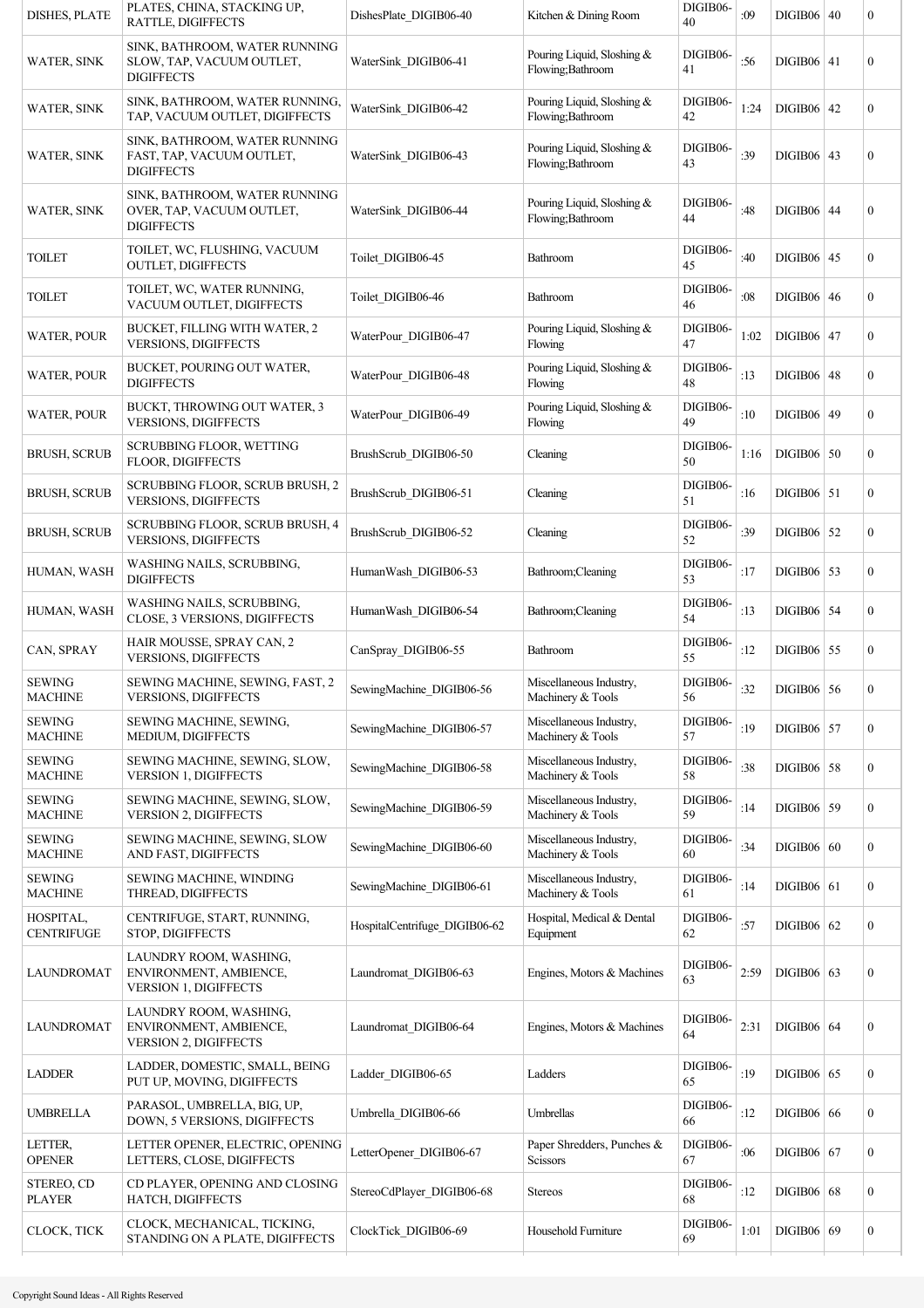| TELEVISION.<br><b>TUNING</b>                       | TV, TELEVISION SET, SCANNING<br>CHANNELS, NOISE, DIGIFFECTS                                               | TelevisionTuning DIGIB06-70          | Televisions                                                 | DIGIB06-<br>70       | 1:00 | DIGIB06   70      | $\boldsymbol{0}$ |
|----------------------------------------------------|-----------------------------------------------------------------------------------------------------------|--------------------------------------|-------------------------------------------------------------|----------------------|------|-------------------|------------------|
| <b>VIDEO</b><br><b>CASSETTE</b><br><b>RECORDER</b> | VIDEO PLAYER, CASSETTE, IN AND<br>OUT, DIGIFFECTS                                                         | VideoCassetteRecorder DIGIB06-<br>71 | Video Equipment; Vintage<br>Entertainment                   | DIGIB06-<br>71       | :22  | DIGIB06   71      | $\boldsymbol{0}$ |
| <b>VIDEO</b><br><b>CASSETTE</b><br><b>RECORDER</b> | VIDEO PLAYER, RUNNING, PLAYING<br>CASSETTE, DIGIFFECTS                                                    | VideoCassetteRecorder DIGIB06-<br>72 | Video Equipment; Vintage<br>Entertainment                   | DIGIB06-<br>72       | :24  | DIGIB06   72      | $\boldsymbol{0}$ |
| <b>VIDEO</b><br><b>CASSETTE</b><br><b>RECORDER</b> | VIDEO PLAYER, FAST REWINDING,<br>STOP, DIGIFFECTS                                                         | VideoCassetteRecorder DIGIB06-<br>73 | Video Equipment; Vintage<br>Entertainment                   | DIGIB06-<br>73       | :28  | DIGIB06 73        | $\boldsymbol{0}$ |
| <b>COMPUTER</b>                                    | COMPUTER, MAC, APPLE, OLD, ON,<br>OFF, VERSION 1, DIGIFFECTS                                              | Computer DIGIB06-74                  | Computer Starts, Runs & Shut<br>Downs                       | DIGIB06-<br>74       | :36  | DIGIB06   74      | $\boldsymbol{0}$ |
| <b>COMPUTER</b>                                    | COMPUTER, MAC, APPLE, OLD, ON,<br>OFF, VERSION 2, DIGIFFECTS                                              | Computer_DIGIB06-75                  | Computer Starts, Runs & Shut<br>Downs                       | DIGIB06-<br>75       | :30  | DIGIB06 75        | $\mathbf{0}$     |
| <b>COMPUTER</b>                                    | COMPUTER, MAC, POWERPC, APPLE,<br>ON, DIGIFFECTS                                                          | Computer_DIGIB06-76                  | Computer Starts, Runs & Shut<br>Downs                       | DIGIB06-<br>76       | 1:13 | DIGIB06 76        | $\boldsymbol{0}$ |
| <b>COMPUTER</b>                                    | COMPUTER, MAC, POWER PC, APPLE,<br>OFF, DIGIFFECTS                                                        | Computer DIGIB06-77                  | Computer Starts, Runs & Shut<br>Downs                       | DIGIB06-<br>77       | :19  | DIGIB06 77        | $\boldsymbol{0}$ |
| HOUSE,<br><b>RESIDENTIAL</b>                       | NEIGHBOURS, APARTMENT,<br>DISTURBING MUSIC, NOISE, VERSION   HouseResidential_DIGIB06-78<br>1, DIGIFFECTS |                                      | Room Tones                                                  | DIGIB06-<br>78       | :45  | <b>DIGIB06 78</b> | $\boldsymbol{0}$ |
| HOUSE,<br><b>RESIDENTIAL</b>                       | NEIGHBOURS, APARTMENT,<br>DISTURBING MUSIC, NOISE, VERSION   HouseResidential DIGIB06-79<br>2, DIGIFFECTS |                                      | Room Tones                                                  | DIGIB06-<br>79       | :48  | DIGIB06 79        | $\boldsymbol{0}$ |
| HOUSE,<br><b>RESIDENTIAL</b>                       | NEIGHBOURS, APARTMENT,<br>DISTURBING MUSIC, NOISE, VERSION   HouseResidential_DIGIB06-80<br>3, DIGIFFECTS |                                      | Room Tones                                                  | DIGIB06-<br>80       | 1:05 | <b>DIGIB06 80</b> | $\boldsymbol{0}$ |
| HOUSE,<br><b>RESIDENTIAL</b>                       | NEIGHBOURS, APARTMENT,<br>DISTURBING MUSIC, NOISE, VERSION   HouseResidential_DIGIB06-81<br>4, DIGIFFECTS |                                      | Room Tones                                                  | DIGIB06-<br>81       | 1:15 | $DIGIB06$ 81      | $\boldsymbol{0}$ |
| HOUSE,<br><b>RESIDENTIAL</b>                       | NEIGHBOURS, APARTMENT,<br>DISTURBING MUSIC, NOISE, VERSION   HouseResidential DIGIB06-82<br>5, DIGIFFECTS |                                      | Room Tones                                                  | DIGIB06-<br>82       | 1:28 | $DIGIB06$ 82      | $\boldsymbol{0}$ |
| HOUSE,<br><b>RESIDENTIAL</b>                       | NEIGHBOURS, APARTMENT,<br>DISTURBING MUSIC, NOISE, VERSION   HouseResidential DIGIB06-83<br>6, DIGIFFECTS |                                      | Room Tones                                                  | DIGIB06-<br>83       | 1:32 | $DIGIB06$ 83      | $\boldsymbol{0}$ |
| CHILDREN                                           | NEIGHBOURS, CHILDRENS DAYCARE,<br>NOISE, DIGIFFECTS                                                       | Children_DIGIB06-84                  | Schools & Playgrounds                                       | DIGIB06-<br>84       | 1:07 | <b>DIGIB06</b> 84 | $\bf{0}$         |
| FURNITURE,<br><b>MOVEMENT</b>                      | NEIGHBOURS, MOVING, FURNITURE,<br>NOISE, DIGIFFECTS                                                       | FurnitureMovement_DIGIB06-85         | Picking Up, Lifting & Raising<br>Foley; Household Furniture | DIGIB06-<br>85       | 1:19 | <b>DIGIB06</b> 85 | $\boldsymbol{0}$ |
| DOG                                                | NEIGHBOURS, DOG BARKING,<br><b>DIGIFFECTS</b>                                                             | Dog_DIGIB06-86                       | Dogs                                                        | DIGIB06-<br>86       | 2:02 | <b>DIGIB06</b> 86 | $\boldsymbol{0}$ |
| <b>DISHES</b>                                      | ASHTRAY, SPINNING, 16 VERSIONS,<br><b>DIGIFFECTS</b>                                                      | Dishes_DIGIB07-01-1                  | Kitchen & Dining Room                                       | DIGIB07-<br>$01 - 1$ | :42  | $DIGIB07$   1     | 1                |
| <b>DISHES</b>                                      | ASHTRAY, SPINNING, PUTTING OUT<br>CIGARETTE, DIGIFFECTS                                                   | Dishes_DIGIB07-02-1                  | Kitchen & Dining Room                                       | DIGIB07-<br>$02 - 1$ | :19  | $DIGIB07$ 2       | 1                |
| HOUSEHOLD,<br><b>BOTTLE</b>                        | BOTTLE, WHISKEY, OPEN, SHAKE,<br>DIVERSE, 20 VERSIONS, DIGIFFECTS                                         | HouseholdBottle DIGIB07-03-1         | Glass Bottles & Jars                                        | DIGIB07-<br>$03 - 1$ | 1:07 | $DIGIB07$ 3       | 1                |
| DISHES, GLASS                                      | GLASS, PUTTING DOWN, WOOD<br>TABLE, 11 VERSIONS, DIGIFFECTS                                               | DishesGlass DIGIB07-04-1             | Kitchen & Dining Room                                       | DIGIB07-<br>$04-1$   | :20  | $DIGIB07$ 4       | 1                |
| POUR, LIQUID                                       | GLASS, CUP, POURING INTO, 4<br><b>VERSIONS, DIGIFFECTS</b>                                                | PourLiquid DIGIB07-05-1              | Kitchen & Dining Room; Food                                 | DIGIB07-<br>$05 - 1$ | :16  | $DIGIB07$ 5       | 1                |
| POUR, LIQUID                                       | GLASS, CUP, POURING INTO,<br>PUTTING DOWN, 5 VERSIONS,<br><b>DIGIFFECTS</b>                               | PourLiquid DIGIB07-06-1              | Kitchen & Dining Room; Food                                 | DIGIB07-<br>$06-1$   | :15  | DIGIB07 6         | 1                |
| DISHES, SPOON                                      | SPOON, METAL, INTO CUP, GLASS, 12<br><b>VERSIONS, DIGIFFECTS</b>                                          | DishesSpoon_DIGIB07-07-1             | Kitchen & Dining Room                                       | DIGIB07-<br>$07-1$   | :28  | $DIGIB07$   7     | 1                |
| HOUSEHOLD,<br><b>BOTTLE</b>                        | BOTTLE, GLASS, OLIVE OIL, OPEN,<br>DIVERSE, PUTTING DOWN, 14 VERS,<br><b>DIGIFFECTS</b>                   | HouseholdBottle DIGIB07-08-1         | Glass Bottles & Jars                                        | DIGIB07-<br>$08-1$   | :40  | DIGIB07   8       | 1                |
| PAPER,<br><b>CRUMPLE</b>                           | CUP, PAPER, CRUMPLE, 6 VERSIONS,<br><b>DIGIFFECTS</b>                                                     | PaperCrumple_DIGIB07-09-1            | Wood, Paper & Cardboard<br>Foley; Rustle & Shuffle Foley    | DIGIB07-<br>$09-1$   | :25  | DIGIB07 9         | 1                |
| <b>BOTTLE, SOFT</b><br><b>DRINK</b>                | CUP, SODA, PAPER, POURING INTO, 9<br><b>VERSIONS, DIGIFFECTS</b>                                          | BottleSoftDrink DIGIB07-10-1         | Food                                                        | DIGIB07-<br>$10-1$   | :38  | $DIGIB07$   10    | 1                |
| HUMAN, DRINK                                       | CUP, SODA, PAPER, LID, TAKE OFF,<br>DRAG, 14 VERSIONS, DIGIFFECTS                                         | HumanDrink DIGIB07-11-1              | Eating, Drinking & Gulping                                  | DIGIB07-<br>$11 - 1$ | :39  | $DIGIB07$   11    | 1                |
|                                                    |                                                                                                           |                                      |                                                             |                      |      |                   |                  |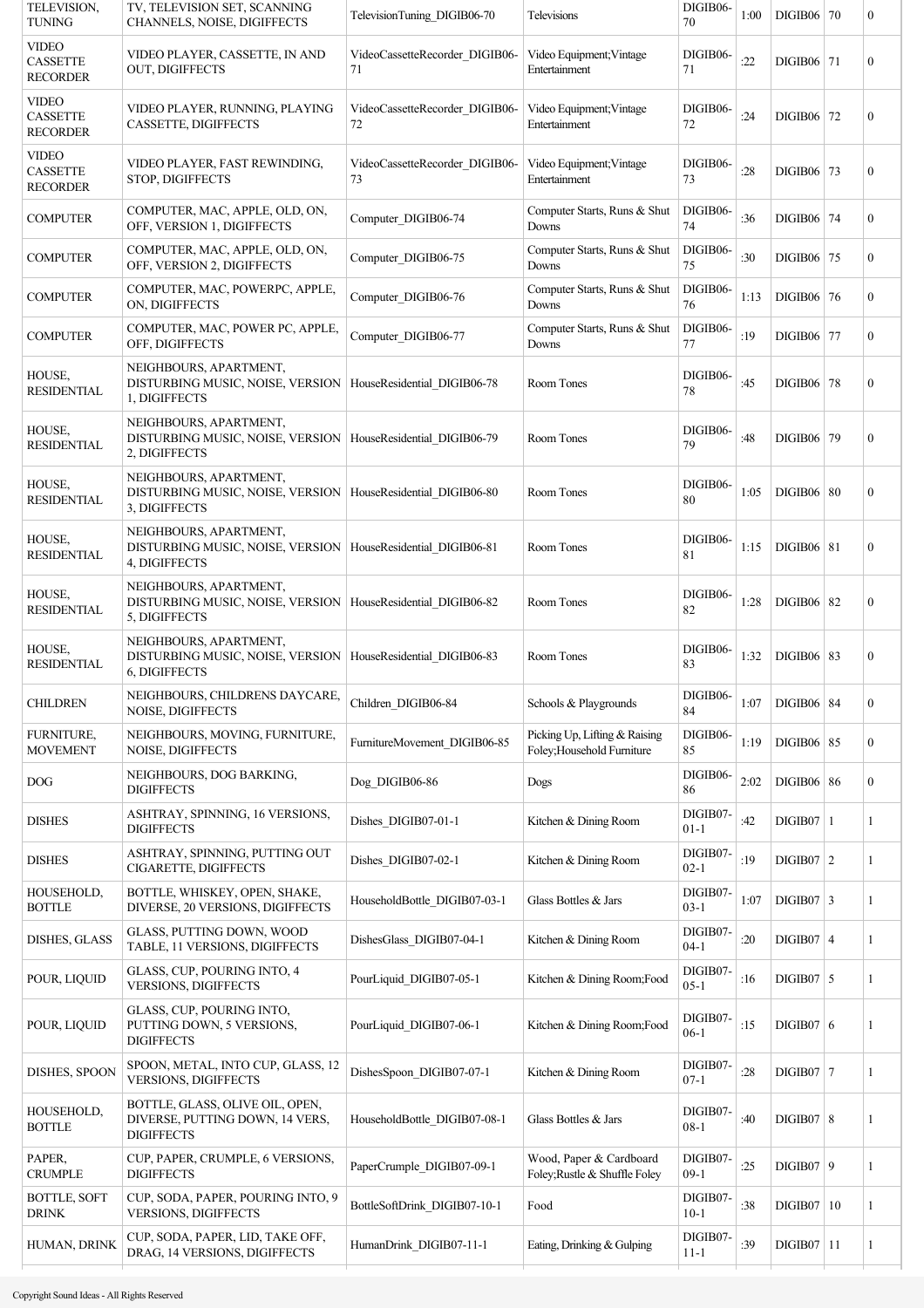| HUMAN, DRINK                     | CUP, SODA, PAPER, PUTTING DOWN,<br>8 VERSIONS, DIGIFFECTS                             | HumanDrink DIGIB07-12-1               | Eating, Drinking & Gulping                                  | DIGIB07-<br>$12 - 1$ | :18  | $DIGIB07$   12 | 1 |
|----------------------------------|---------------------------------------------------------------------------------------|---------------------------------------|-------------------------------------------------------------|----------------------|------|----------------|---|
| HUMAN, DRINK                     | CUP, SODA, PAPER, STRAW, OUT, IN,<br>10 VERSIONS, DIGIFFECTS                          | HumanDrink DIGIB07-13-1               | Eating, Drinking & Gulping                                  | DIGIB07-<br>$13 - 1$ | :37  | $DIGIB07$  13  | 1 |
| SOFT DRINK,<br><b>BUBBLES</b>    | CUP, SODA, PAPER, BUBBLES, 6<br><b>VERSIONS, DIGIFFECTS</b>                           | SoftDrinkBubbles DIGIB07-14-1         | Food                                                        | DIGIB07-<br>$14-1$   | :50  | DIGIB07 14     | 1 |
| ANTACID<br>TABLETS               | PILLS, HEADACHE, TUBE, 2<br><b>VERSIONS, DIGIFFECTS</b>                               | AntacidTablets DIGIB07-15-1           | Bathroom                                                    | DIGIB07-<br>$15 - 1$ | :49  | $DIGIB07$   15 | 1 |
| <b>ANTACID</b><br><b>TABLETS</b> | PILLS, HEADACHE, OPENING TUBE, 2<br><b>VERSIONS, DIGIFFECTS</b>                       | AntacidTablets DIGIB07-16-1           | Bathroom                                                    | DIGIB07-<br>$16-1$   | :41  | $DIGIB07$   16 | 1 |
| <b>ANTACID</b><br><b>TABLETS</b> | PILL, HEADACHE, DISOLVING IN<br>WATER, FIZZ, 2 VERSIONS,<br><b>DIGIFFECTS</b>         | AntacidTablets DIGIB07-17-1           | Bathroom                                                    | DIGIB07-<br>$17 - 1$ | 2:25 | $DIGIB07$   17 | 1 |
| MIXER, FOOD<br><b>PROCESSOR</b>  | WHIPPED MILK, FOAM, FIZZ, 2<br><b>VERSIONS, DIGIFFECTS</b>                            | MixerFoodProcessor_DIGIB07-<br>$18-1$ | Small Household Appliances                                  | DIGIB07-<br>$18-1$   | 1:08 | DIGIB07 18     | 1 |
| <b>MIXER, FOAM</b>               | ELECTRIC WHIP MACHINE, DRINK,<br>FOAM, 7 VERSIONS, DIGIFFECTS                         | MixerFoam DIGIB07-19-1                | Small Household Appliances                                  | DIGIB07-<br>$19-1$   | :30  | DIGIB07   19   | 1 |
| MIXER, FOAM                      | ELECTRIC WHIP MACHINE, DRINK,<br>GLASS, FOAM, DIGIFFECTS                              | MixerFoam DIGIB07-20-1                | Small Household Appliances                                  | DIGIB07-<br>$20 - 1$ | :51  | DIGIB07   20   | 1 |
| MIXER, FOAM                      | ELECTRIC WHIP MACHINE, DRINK,<br>GLASS, FOAM, 2 VERSIONS,<br><b>DIGIFFECTS</b>        | MixerFoam DIGIB07-21-1                | <b>Small Household Appliances</b>                           | DIGIB07-<br>$21 - 1$ | :43  | $DIGIB07$ 21   | 1 |
| FOOD, TEA BAG                    | TEA BAG, BOX, OPENING BOX,<br>PAPER, DIGIFFECTS                                       | FoodTeaBag DIGIB07-22-1               | Food                                                        | DIGIB07-<br>$22 - 1$ | :15  | DIGIB07   22   | 1 |
| FOOD, TEA BAG                    | TEA BAG, BOX, OPENING BAG,<br>PAPER, DIGIFFECTS                                       | FoodTeaBag DIGIB07-23-1               | Food                                                        | DIGIB07-<br>$23 - 1$ | :12  | $DIGIB07$ 23   | 1 |
| FOOD, TEA BAG                    | TEA BAG, BOX, OPENING BAG,<br>PAPER, 2 VERSIONS, DIGIFFECTS                           | FoodTeaBag DIGIB07-24-1               | Food                                                        | DIGIB07-<br>$24 - 1$ | :26  | $DIGIB07$ 24   | 1 |
| FOOD, TEA BAG                    | TEA BAG, BOX, CLOSENING BOX,<br>PUTTING BOX DOWN, PAPER,<br>DIGIFFECTS                | FoodTeaBag DIGIB07-25-1               | Food                                                        | DIGIB07-<br>$25 - 1$ | :16  | $DIGIB07$   25 | 1 |
| WATER,<br><b>BOILING</b>         | WATER BOILER, ELECTRIC, POURING<br>WATER INTO, 4 VERSIONS,<br><b>DIGIFFECTS</b>       | WaterBoiling DIGIB07-26-1             | Kitchen & Dining Room; Small<br>Household Appliances        | DIGIB07-<br>$26-1$   | 1:00 | $DIGIB07$ 26   | 1 |
| WATER,<br><b>BOILING</b>         | WATER BOILER, ELECTRIC, POURING<br>WATER INTO, ON, BOILING, OFF,<br><b>DIGIFFECTS</b> | WaterBoiling DIGIB07-27-1             | Kitchen & Dining Room; Small<br>Household Appliances        | DIGIB07-<br>$27 - 1$ | 1:26 | $DIGIB07$   27 | 1 |
| WATER,<br><b>BOILING</b>         | WATER BOILER, ELECTRIC, BOILING,<br>SHORT, DIGIFFECTS                                 | WaterBoiling_DIGIB07-28-1             | Kitchen & Dining Room; Small<br>Household Appliances        | DIGIB07-<br>$28 - 1$ | :30  | DIGIB07   28   | 1 |
| WATER,<br><b>BOILING</b>         | WATER BOILER, ELECTRIC, BOILING,<br>LID OPEN, DIGIFFECTS                              | WaterBoiling_DIGIB07-29-1             | Kitchen & Dining Room; Small<br>Household Appliances        | DIGIB07-<br>$29-1$   | 1:14 | $DIGIB07$ 29   | 1 |
| WATER,<br><b>BOILING</b>         | WATER BOILER, ELECTRIC, LID,<br>PUTTING ON, 4 VERSIONS,<br><b>DIGIFFECTS</b>          | WaterBoiling DIGIB07-30-1             | Kitchen & Dining Room; Small<br><b>Household Appliances</b> | DIGIB07-<br>$30-1$   | :14  | $DIGIB07$ 30   | 1 |
| FOOD,<br><b>NOODLES</b>          | NOODLES, OPEN PLASTIC BAG,<br><b>DIGIFFECTS</b>                                       | FoodNoodles DIGIB07-31-1              | Food                                                        | DIGIB07-<br>$31 - 1$ | :37  | $DIGIB07$ 31   | 1 |
| FOOD,<br><b>NOODLES</b>          | NOODLES, OPEN BAG, BOILING,<br>COCKING, DIGIFFECTS                                    | FoodNoodles_DIGIB07-32-1              | Food                                                        | DIGIB07-<br>$32 - 1$ | 1:43 | $DIGIB07$ 32   | 1 |
| <b>CAN OPENER</b>                | CAN, FOOD, METAL, OPEN, 3<br>VERSIONS, DIGIFFECTS                                     | CanOpener_DIGIB07-33-1                | Small Household Appliances                                  | DIGIB07-<br>$33 - 1$ | :18  | $DIGIB07$ 33   | 1 |
| <b>CAN OPENER</b>                | CAN, FOOD, METAL, OPEN, 3<br>VERSIONS, DIGIFFECTS                                     | CanOpener DIGIB07-34-1                | Small Household Appliances                                  | DIGIB07-<br>$34-1$   | :13  | $DIGIB07$ 34   | 1 |
| JAR, GLASS                       | JAR, CAN, SPICES, LID, OPEN,<br>TURNING, 18 VERSIONS, DIGIFFECTS                      | JarGlass DIGIB07-35-1                 | Glass Bottles & Jars                                        | DIGIB07-<br>$35 - 1$ | :50  | $DIGIB07$ 35   | 1 |
| <b>GRINDER, SALT</b>             | SALT MILL, TURNING, SQUEEKY,<br><b>GRINDING, DIGIFFECTS</b>                           | GrinderSalt DIGIB07-36-1              | Food; Kitchen & Dining Room                                 | DIGIB07-<br>$36-1$   | :20  | $DIGIB07$ 36   | 1 |
| <b>GRINDER,</b><br><b>PEPPER</b> | PEPPER MILL, TURNING, SQUEEKY,<br>GRINDING, DIGIFFECTS                                | GrinderPepper_DIGIB07-37-1            | Food;Kitchen & Dining Room                                  | DIGIB07-<br>$37 - 1$ | :40  | $DIGIB07$ 37   | 1 |
| <b>GRINDER,</b><br><b>PEPPER</b> | PEPPER MILL, PUTTING DOWN,<br>WOOD TABLE, 11 VERSIONS,<br><b>DIGIFFECTS</b>           | GrinderPepper DIGIB07-38-1            | Food; Kitchen & Dining Room                                 | DIGIB07-<br>$38 - 1$ | :25  | $DIGIB07$ 38   | 1 |
| STOVE,<br><b>ELECTRIC</b>        | STOVE, ELECTRIC, TURNING KNOBS,<br>13 VERSIONS, DIGIFFECTS                            | StoveElectric_DIGIB07-39-1            | Large Household Appliances                                  | DIGIB07-<br>$39-1$   | :25  | DIGIB07 39     | 1 |
| STOVE,<br><b>ELECTRIC</b>        | STOVE, ELECTRIC, TURNING ON,<br>HUM, DIGIFFECTS                                       | StoveElectric DIGIB07-40-1            | Large Household Appliances                                  | DIGIB07-<br>$40-1$   | :48  | $DIGIB07$ 40   | 1 |
|                                  |                                                                                       |                                       |                                                             |                      |      |                |   |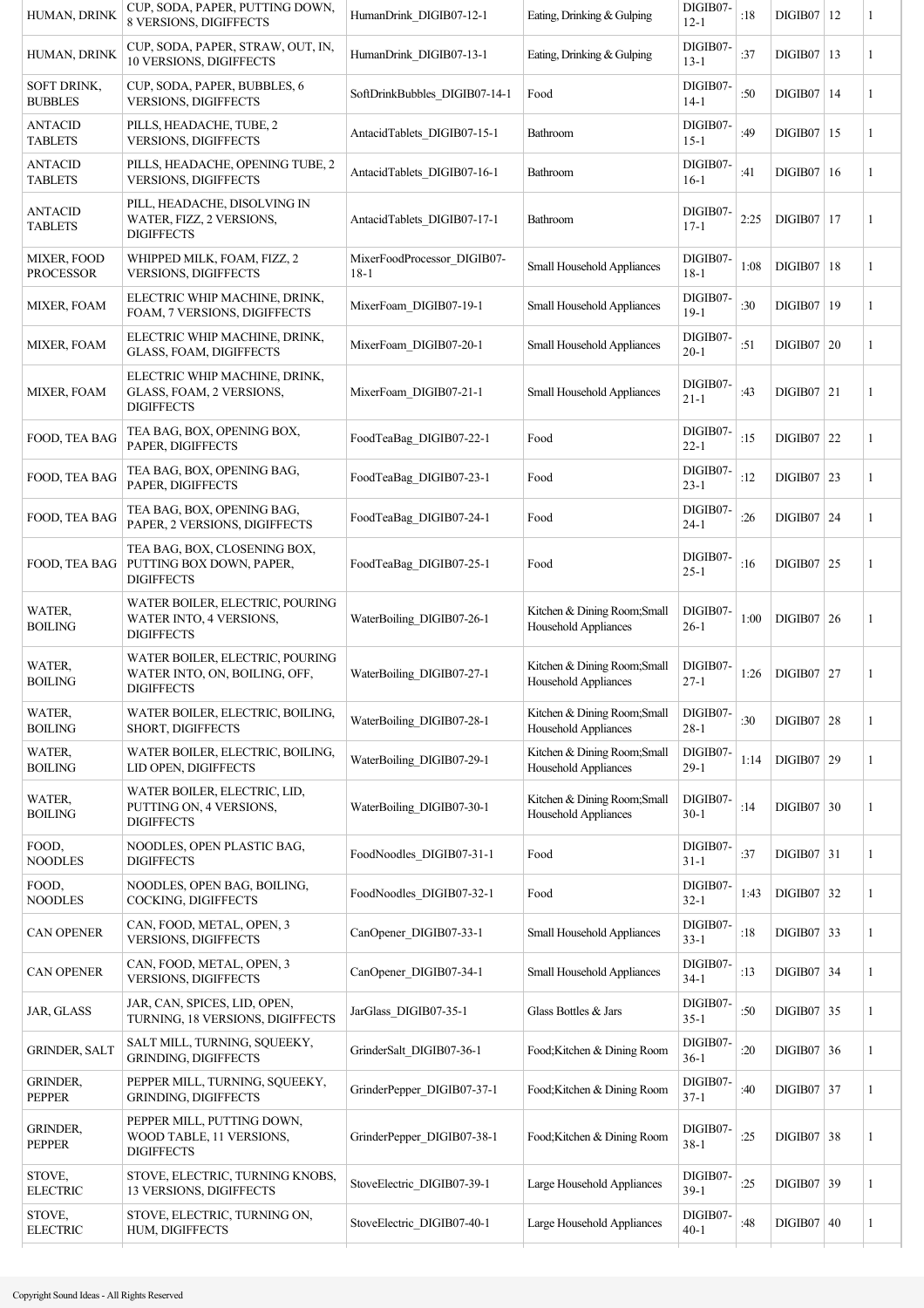| <b>GARBAGE CAN</b>                          | GARBAGE CAN, DUSTBIN, PLASTIC,<br>PUTTING INTO, 3 VERSIONS,<br><b>DIGIFFECTS</b>   | GarbageCan DIGIB07-41-1                       | Plastic Boxes &<br>Containers; Kitchen & Dining<br>Room                               | DIGIB07-<br>41-1     | 1:02 | DIGIB07 41     |    | 1 |
|---------------------------------------------|------------------------------------------------------------------------------------|-----------------------------------------------|---------------------------------------------------------------------------------------|----------------------|------|----------------|----|---|
| <b>GARBAGE CAN</b>                          | GARBAGE CAN, DUSTBIN, PLASTIC,<br>LID, OPEN, CLOSE, DIGIFFECTS                     | GarbageCan DIGIB07-42-1                       | Plastic Boxes &<br>Containers; Kitchen & Dining<br>Room                               | DIGIB07-<br>$42 - 1$ | :20  | DIGIB07   42   |    | 1 |
| <b>GARBAGE CAN</b>                          | GARBAGE CAN, DUSTBIN, PLASTIC,<br><b>WRAPPING UP, DIGIFFECTS</b>                   | GarbageCan DIGIB07-43-1                       | Plastic Boxes &<br>Containers; Kitchen & Dining<br>Room                               | DIGIB07-<br>43-1     | :36  | $DIGIB07$ 43   |    | 1 |
| <b>GARBAGE CAN</b>                          | GARBAGE CAN, DUSTBIN, PLASTIC,<br>POKE, ROOT, VERSION 1, DIGIFFECTS                | GarbageCan_DIGIB07-44-1                       | Plastic Boxes &<br>Containers; Kitchen & Dining<br>Room                               | DIGIB07-<br>44-1     | :20  | DIGIB07   44   |    | 1 |
| <b>GARBAGE CAN</b>                          | GARBAGE CAN, DUSTBIN, PLASTIC,<br>POKE, ROOT, VERSION 2, DIGIFFECTS                | GarbageCan DIGIB07-45-1                       | Plastic Boxes &<br>Containers; Kitchen & Dining<br>Room                               | DIGIB07-<br>$45-1$   | :58  | $DIGIB07$ 45   |    | 1 |
| <b>GARBAGE CAN</b>                          | GARBAGE CAN, DUSTBIN, PLASTIC,<br>DROP, PUT AWAY, 5 VERSIONS,<br><b>DIGIFFECTS</b> | GarbageCan DIGIB07-46-1                       | Plastic Boxes &<br>Containers; Kitchen & Dining<br>Room                               | DIGIB07-<br>$46-1$   | :14  | DIGIB07   46   |    | 1 |
| <b>GARBAGE CAN</b>                          | GARBAGE CAN, DUSTBIN, PLASTIC,<br>DROP, PUT AWAY, 4 VERSIONS,<br><b>DIGIFFECTS</b> | GarbageCan DIGIB07-47-1                       | Plastic Boxes &<br>Containers; Kitchen & Dining<br>Room                               | DIGIB07-<br>$47 - 1$ | :27  | $DIGIB07$   47 |    | 1 |
| POT, COOKING                                | SAUCEPAN, STIRRING FOOD,<br>SCRAPE, KETTLE, DIGIFFECTS                             | PotCooking DIGIB07-48-1                       | Kitchen & Dining Room; Food                                                           | DIGIB07-<br>48-1     | :34  | DIGIB07        | 48 | 1 |
| CLOCK, ALARM                                | ALARM CLOCK, TIMER, TICKING,<br>ALARM, BUZZ, DIGIFFECTS                            | ClockAlarm DIGIB07-49-1                       | Household<br>Furniture; Buzzers; Comic<br>Noisemakers; Space Alarms &<br>Malfunctions | DIGIB07-<br>49-1     | :36  | DIGIB07   49   |    | 1 |
| CLOCK, ALARM                                | ALARM CLOCK, TIMER, TURNING UP,<br>TICKING, ALARM, BUZZ, DIGIFFECTS                | ClockAlarm DIGIB07-50-1                       | Household<br>Furniture; Buzzers; Comic<br>Noisemakers; Space Alarms &<br>Malfunctions | DIGIB07-<br>$50-1$   | :45  | DIGIB07   50   |    | 1 |
| CLOCK, ALARM                                | ALARM CLOCK, TIMER, ALARM,<br>BUZZ, 4 VERSIONS, DIGIFFECTS                         | ClockAlarm DIGIB07-51-1                       | Household<br>Furniture; Buzzers; Comic<br>Noisemakers; Space Alarms &<br>Malfunctions | DIGIB07-<br>$51 - 1$ | :10  | $DIGIB07$ 51   |    | 1 |
| CLOCK, ALARM                                | ALARM CLOCK, TIMER, DIGITAL,<br>ALARM, BEEP, DIGIFFECTS                            | ClockAlarm DIGIB07-52-1                       | Household Furniture; Beeps                                                            | DIGIB07-<br>$52 - 1$ | :56  | $DIGIB07$ 52   |    | 1 |
| CLOCK, ALARM                                | ALARM CLOCK, TIMER, DIGITAL,<br>ALARM, BEEP, DISTANT, DIGIFFECTS                   | ClockAlarm DIGIB07-53-1                       | Household Furniture; Beeps                                                            | DIGIB07-<br>$53 - 1$ | :38  | $DIGIB07$ 53   |    | 1 |
| STEREO,<br><b>CASSETTE</b><br><b>PLAYER</b> | CASSETTE PLAYER, TAPE MACHINE,<br>HATCH, OPEN, 5 VERSIONS,<br><b>DIGIFFECTS</b>    | StereoCassettePlayer_DIGIB07-<br>$54-1$       | Tape Recorders; Vintage<br>Entertainment                                              | DIGIB07-<br>54-1     | :37  | $DIGIB07$ 54   |    | 1 |
| STEREO,<br><b>CASSETTE</b><br><b>PLAYER</b> | CASSETTE PLAYER, TAPE MACHINE,<br>BUTTONS, PUSHING, DIGIFFECTS                     | StereoCassettePlayer DIGIB07-<br>$55 - 1$     | Tape Recorders; Vintage<br>Entertainment                                              | DIGIB07-<br>$55 - 1$ | :14  | $DIGIB07$ 55   |    | 1 |
| STEREO,<br><b>CASSETTE</b><br><b>PLAYER</b> | CASSETTE PLAYER, TAPE MACHINE,<br>PLAY, 2 VERSIONS, DIGIFFECTS                     | StereoCassettePlayer_DIGIB07-<br>$56-1$       | Tape Recorders; Vintage<br>Entertainment                                              | DIGIB07-<br>$56-1$   | :49  | $DIGIB07$ 56   |    | 1 |
| STEREO,<br><b>CASSETTE</b><br><b>PLAYER</b> | CASSETTE PLAYER, TAPE MACHINE,<br>WIND, FAST, 2 VERSIONS,<br><b>DIGIFFECTS</b>     | StereoCassettePlayer_DIGIB07-<br>$57-1$       | Tape Recorders; Vintage<br>Entertainment                                              | DIGIB07-<br>$57 - 1$ | :30  | $DIGIB07$ 57   |    | 1 |
| STEREO,<br><b>CASSETTE</b><br><b>PLAYER</b> | CASSETTE PLAYER, TAPE MACHINE,<br>REWIND, FAST, 3 VERSIONS,<br><b>DIGIFFECTS</b>   | StereoCassettePlayer DIGIB07-<br>$58-1$       | Tape Recorders; Vintage<br>Entertainment                                              | DIGIB07-<br>$58 - 1$ | :52  | $DIGIB07$ 58   |    | 1 |
| STEREO,<br><b>CASSETTE</b><br><b>PLAYER</b> | CASSETTE PLAYER, TAPE MACHINE,<br>REWIND, FAST, LONG, DIGIFFECTS                   | StereoCassettePlayer_DIGIB07-<br>$59-1$       | Tape Recorders; Vintage<br>Entertainment                                              | DIGIB07-<br>$59-1$   | 1:00 | $DIGIB07$ 59   |    | 1 |
| <b>VIDEO</b><br>CASSETTE,<br>CASE           | VIDEO, CASSETTE, ONTO TABLE,<br>MOVING, PUT DOWN, 4 VERSIONS,<br><b>DIGIFFECTS</b> | VideoCassetteCase_DIGIB07-60-<br>1            | Plastic Boxes &<br>Containers; Video Equipment                                        | DIGIB07-<br>$60 - 1$ | :25  | $DIGIB07$      | 60 | 1 |
| <b>VIDEO</b><br>CASSETTE,<br>CASE           | VIDEO, CASSETTE, DRAG ON TABLE,<br>MOVING, 8 VERSIONS, DIGIFFECTS                  | VideoCassetteCase_DIGIB07-61-<br>$\mathbf{1}$ | Plastic Boxes &<br>Containers; Video Equipment                                        | DIGIB07-<br>$61 - 1$ | :41  | $DIGIB07$ 61   |    | 1 |
| <b>VIDEO</b><br>CASSETTE,<br>CASE           | VIDEO, CASSETTE, CASE, IN, OUT, 9<br>VERSIONS, DIGIFFECTS                          | VideoCassetteCase_DIGIB07-62-<br>$\mathbf{1}$ | Plastic Boxes &<br>Containers; Video Equipment                                        | DIGIB07-<br>$62 - 1$ | :50  | $DIGIB07$ 62   |    | 1 |
| <b>VIDEO</b><br>CASSETTE,<br>CASE           | VIDEO, CASSETTE, HOLDING IN<br>HAND, 3 VERSIONS, DIGIFFECTS                        | VideoCassetteCase_DIGIB07-63-<br>1            | Plastic Boxes &<br>Containers; Video Equipment                                        | DIGIB07-<br>$63 - 1$ | :27  | $DIGIB07$ 63   |    | 1 |
|                                             |                                                                                    |                                               |                                                                                       |                      |      |                |    |   |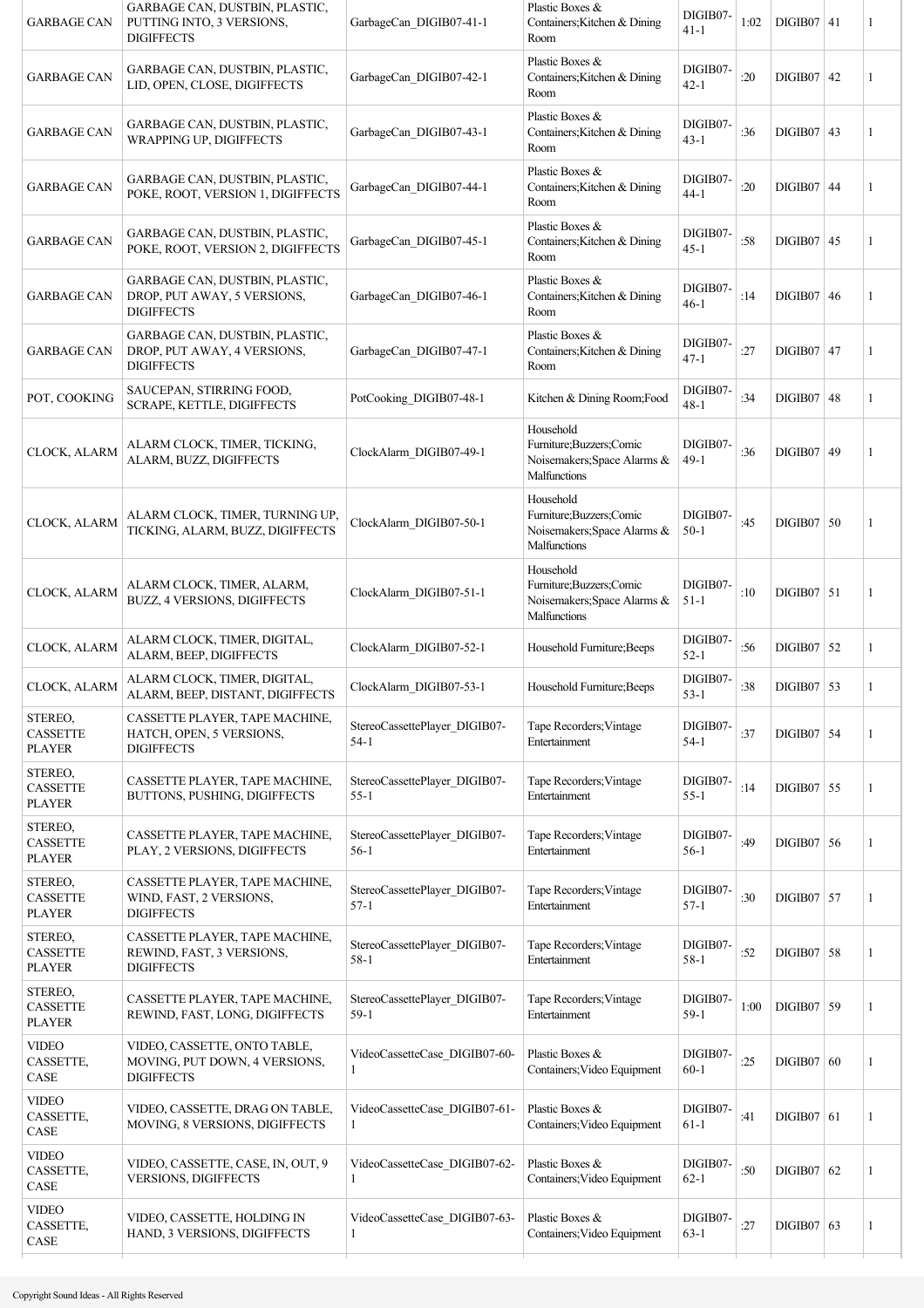| <b>VIDEO</b><br><b>CASSETTE</b><br><b>RECORDER</b> | VIDEO PLAYER, VCR, MACHINE, ON,<br>STARTING UP, DIGIFFECTS                         | VideoCassetteRecorder DIGIB07-<br>$64 - 1$ | Video Equipment; Vintage<br>Entertainment    | DIGIB07-<br>$64-1$   | :32  | DIGIB07   64      | 1            |
|----------------------------------------------------|------------------------------------------------------------------------------------|--------------------------------------------|----------------------------------------------|----------------------|------|-------------------|--------------|
| <b>VIDEO</b><br><b>CASSETTE</b><br><b>RECORDER</b> | VIDEO PLAYER, VCR, MACHINE,<br>CASSETTE, IN, OUT, 2 VERSIONS,<br><b>DIGIFFECTS</b> | VideoCassetteRecorder DIGIB07-<br>$65-1$   | Video Equipment; Vintage<br>Entertainment    | DIGIB07-<br>$65-1$   | :31  | DIGIB07   65      | 1            |
| VIDEO<br><b>CASSETTE</b><br>RECORDER               | VIDEO PLAYER, VCR, MACHINE,<br>PLAY, RUNNING, DIGIFFECTS                           | VideoCassetteRecorder DIGIB07-<br>$66-1$   | Video Equipment; Vintage<br>Entertainment    | DIGIB07-<br>$66-1$   | 1:13 | DIGIB07   66      | 1            |
| <b>VIDEO</b><br><b>CASSETTE</b><br><b>RECORDER</b> | VIDEO PLAYER, VCR, MACHINE,<br>WINDING, 2 VERSIONS, DIGIFFECTS                     | VideoCassetteRecorder_DIGIB07-<br>$67-1$   | Video Equipment; Vintage<br>Entertainment    | DIGIB07-<br>$67 - 1$ | 1:08 | DIGIB07 67        | 1            |
| <b>VIDEO</b><br><b>CASSETTE</b><br><b>RECORDER</b> | VIDEO PLAYER, VCR, MACHINE,<br>REWINDING, 3 VERSIONS,<br><b>DIGIFFECTS</b>         | VideoCassetteRecorder DIGIB07-<br>$68 - 1$ | Video Equipment; Vintage<br>Entertainment    | DIGIB07-<br>$68 - 1$ | :40  | DIGIB07   68      | 1            |
| <b>VIDEO</b><br><b>CASSETTE</b><br><b>RECORDER</b> | VIDEO PLAYER, VCR, MACHINE, OFF,<br>3 VERSIONS, DIGIFFECTS                         | VideoCassetteRecorder_DIGIB07-<br>$69-1$   | Video Equipment; Vintage<br>Entertainment    | DIGIB07-<br>$69-1$   | :17  | DIGIB07   69      | 1            |
| <b>VIDEO</b><br><b>CASSETTE</b><br><b>RECORDER</b> | VIDEO PLAYER, VCR, MACHINE,<br>HATCH, IN, OUT, DIGIFFECTS                          | VideoCassetteRecorder DIGIB07-<br>$70-1$   | Video Equipment; Vintage<br>Entertainment    | DIGIB07-<br>$70-1$   | :35  | DIGIB07   70      | 1            |
| PLUG,<br><b>ELECTRICAL</b>                         | SOCKET, ELECTRICAL OUTLET,<br>POWERCORD, PLUG, 3 VERSIONS,<br><b>DIGIFFECTS</b>    | PlugElectrical DIGIB07-71-1                | Miscellaneous Household                      | DIGIB07-<br>$71 - 1$ | :16  | $DIGIB07$ 71      | $\mathbf{1}$ |
| TOILET                                             | TOILET, WC, LID, DOWN, 8 VERSIONS,<br><b>DIGIFFECTS</b>                            | Toilet DIGIB07-72-1                        | <b>Bathroom</b>                              | DIGIB07-<br>$72 - 1$ | :14  | $DIGIB07$   72    | $\mathbf{1}$ |
| <b>TOILET</b>                                      | TOILET, WC, FLUSH, LONG,<br><b>DIGIFFECTS</b>                                      | Toilet DIGIB07-73-1                        | <b>Bathroom</b>                              | DIGIB07-<br>$73 - 1$ | :54  | DIGIB07   73      | 1            |
| <b>TOILET</b>                                      | TOILET, WC, FLUSH, SHORT,<br><b>DIGIFFECTS</b>                                     | Toilet DIGIB07-74-1                        | Bathroom                                     | DIGIB07-<br>$74 - 1$ | :36  | DIGIB07   74      | 1            |
| <b>TOILET</b>                                      | TOILET, WC, FLUSH, CLOSE,<br><b>DIGIFFECTS</b>                                     | Toilet DIGIB07-75-1                        | Bathroom                                     | DIGIB07-<br>$75 - 1$ | :48  | DIGIB07   75      | 1            |
| TOILET                                             | TOILET, WC, FLUSH, OPEN LID,<br><b>DIGIFFECTS</b>                                  | Toilet_DIGIB07-76-1                        | Bathroom                                     | DIGIB07-<br>$76-1$   | :54  | DIGIB07 76        | 1            |
| DOOR,<br><b>CUPBOARD</b>                           | BATHROOM CABINET, OPEN, CLOSE,<br>7 VERSIONS, DIGIFFECTS                           | DoorCupboard DIGIB07-77-1                  | Bathroom and Kitchen<br>Cabinets & Cupboards | DIGIB07-<br>$77 - 1$ | :29  | $DIGIB07$   77    | 1            |
| DOOR.<br><b>CUPBOARD</b>                           | BATHROOM CABINET, SLIDING,<br>OPEN, CLOSE, 8 VERSIONS.<br><b>DIGIFFECTS</b>        | DoorCupboard DIGIB07-78-1                  | Bathroom and Kitchen<br>Cabinets & Cupboards | DIGIB07-<br>78-1     | :21  | <b>DIGIB07</b> 78 |              |
| DOOR.<br><b>CUPBOARD</b>                           | CUPBOARD, LIVINGROOM, OPEN,<br>CLOSE, 14 VERSIONS, DIGIFFECTS                      | DoorCupboard DIGIB07-79-1                  | Bathroom and Kitchen<br>Cabinets & Cupboards | DIGIB07-<br>$79-1$   | :53  | DIGIB07   79      | $\mathbf{1}$ |
| DOOR,<br><b>CUPBOARD</b>                           | CUPBOARD, LIVINGROOM, OPEN,<br>CLOSE, 8 VERSIONS, DIGIFFECTS                       | DoorCupboard DIGIB07-80-1                  | Bathroom and Kitchen<br>Cabinets & Cupboards | DIGIB07-<br>$80 - 1$ | :28  | <b>DIGIB07 80</b> | 1            |
| DRAWER,<br><b>WOOD</b>                             | DRAWER, DESK, OPEN, CLOSE, 10<br>VERSIONS, DIGIFFECTS                              | DrawerWood_DIGIB07-81-1                    | Desks and Desk Drawers                       | DIGIB07-<br>$81 - 1$ | :39  | DIGIB07   81      | 1            |
| <b>VACUUM</b><br><b>CLEANER</b>                    | VACUUM CLEANER, SMALL, CORD,<br>PULL OUT, CARPET, 3 VERSIONS,<br><b>DIGIFFECTS</b> | VacuumCleaner_DIGIB07-82-1                 | Cleaning; Small Household<br>Appliances      | DIGIB07-<br>$82 - 1$ | :29  | $DIGIB07$ 82      | $\mathbf{1}$ |
| VACUUM<br><b>CLEANER</b>                           | VACUUM CLEANER, SMALL, CORD,<br>PULL OUT, WOOD FLOOR, 7<br>VERSIONS, DIGIFFECTS    | VacuumCleaner_DIGIB07-83-1                 | Cleaning; Small Household<br>Appliances      | DIGIB07-<br>$83 - 1$ | :38  | DIGIB07   83      | 1            |
| <b>VACUUM</b><br><b>CLEANER</b>                    | VACUUM CLEANER, SMALL, LID,<br>EXTRA TOOLS, 5 VERSIONS,<br><b>DIGIFFECTS</b>       | VacuumCleaner DIGIB07-84-1                 | Cleaning; Small Household<br>Appliances      | DIGIB07-<br>$84 - 1$ | :25  | <b>DIGIB07 84</b> | 1            |
| <b>VACUUM</b><br><b>CLEANER</b>                    | VACUUM CLEANER, SMALL,<br>BUTTONS, SWITCH, 5 VERSIONS,<br><b>DIGIFFECTS</b>        | VacuumCleaner_DIGIB07-85-1                 | Cleaning; Small Household<br>Appliances      | DIGIB07-<br>$85 - 1$ | :14  | $DIGIB07$ 85      | 1            |
| <b>VACUUM</b><br><b>CLEANER</b>                    | VACUUM CLEANER, SMALL, LID,<br>HATCH, 3 VERSIONS, DIGIFFECTS                       | VacuumCleaner DIGIB07-86-1                 | Cleaning; Small Household<br>Appliances      | DIGIB07-<br>$86-1$   | :14  | $DIGIB07$ 86      | 1            |
| <b>VACUUM</b><br><b>CLEANER</b>                    | VACUUM CLEANER, SMALL, PIPE,<br>TUBE, DROP ON CARPET, 6 VERS,<br><b>DIGIFFECTS</b> | VacuumCleaner DIGIB07-87-1                 | Cleaning; Small Household<br>Appliances      | DIGIB07-<br>$87 - 1$ | :15  | $DIGIB07$   87    | 1            |
| <b>VACUUM</b><br><b>CLEANER</b>                    | VACUUM CLEANER, SMALL, MOVING<br>AROUND, CARPET, 4 VERSIONS,<br><b>DIGIFFECTS</b>  | VacuumCleaner_DIGIB07-88-1                 | Cleaning; Small Household<br>Appliances      | DIGIB07-<br>$88 - 1$ | :39  | <b>DIGIB07 88</b> | $\mathbf{1}$ |
| <b>VACUUM</b><br><b>CLEANER</b>                    | VACUUM CLEANER, SMALL, MOVING<br>AROUND, CARPET, 3 VERSIONS,<br><b>DIGIFFECTS</b>  | VacuumCleaner DIGIB07-89-1                 | Cleaning; Small Household<br>Appliances      | DIGIB07-<br>$89-1$   | :33  | DIGIB07   89      | 1            |
|                                                    |                                                                                    |                                            |                                              |                      |      |                   |              |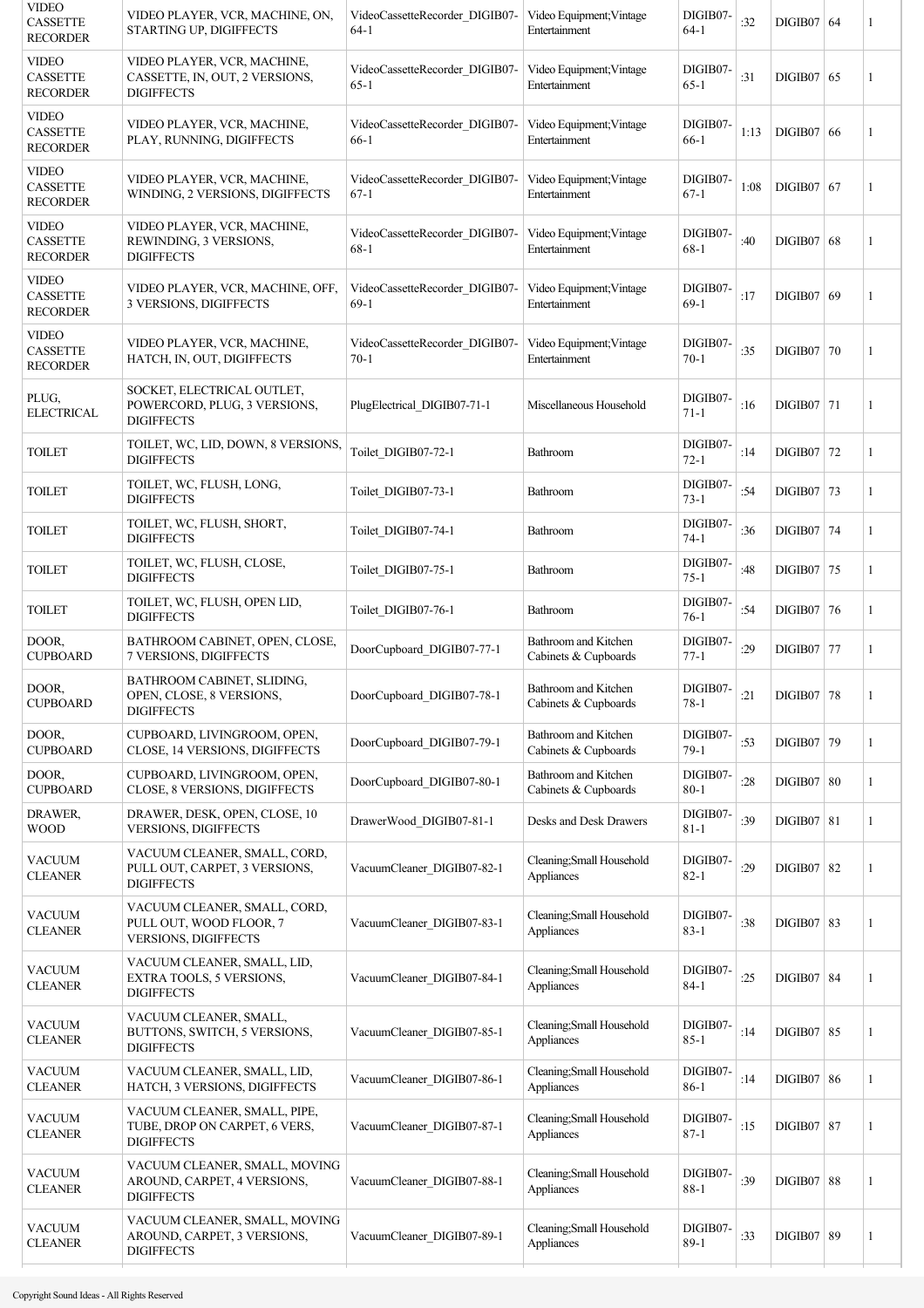| VACUUM<br><b>CLEANER</b>           | VACUUM CLEANER, SMALL,<br>DROPPING ON CARPET, 5 VERSIONS,<br><b>DIGIFFECTS</b>                                | VacuumCleaner DIGIB07-90-1            | Cleaning; Small Household<br>Appliances              | DIGIB07-<br>$90 - 1$ | :23  | DIGIB07   90        | 1                |
|------------------------------------|---------------------------------------------------------------------------------------------------------------|---------------------------------------|------------------------------------------------------|----------------------|------|---------------------|------------------|
| VACUUM<br><b>CLEANER</b>           | VACUUM CLEANER, SMALL,<br>DROPPING ON WOOD FLOOR, 6<br><b>VERSIONS, DIGIFFECTS</b>                            | VacuumCleaner DIGIB07-91-1            | Cleaning; Small Household<br>Appliances              | DIGIB07-<br>$91 - 1$ | :32  | DIGIB07   91        | 1                |
| VACUUM<br><b>CLEANER</b>           | VACUUM CLEANER, SMALL,<br>CLEANING, SHORT, ON, OFF, 4<br><b>VERSIONS, DIGIFFECTS</b>                          | VacuumCleaner DIGIB07-92-1            | Cleaning; Small Household<br>Appliances              | DIGIB07-<br>$92 - 1$ | :45  | DIGIB07   92        | 1                |
| VACUUM<br><b>CLEANER</b>           | VACUUM CLEANER, SMALL,<br>CLEANING, LONG, ON, OFF, STATIC,<br>VERSION1, DIGIFFECTS                            | VacuumCleaner_DIGIB07-93-1            | Cleaning; Small Household<br>Appliances              | DIGIB07-<br>$93 - 1$ | :45  | DIGIB07   93        | 1                |
| VACUUM<br><b>CLEANER</b>           | VACUUM CLEANER, SMALL,<br>CLEANING, LONG, ON, OFF, STATIC,<br>VERSION2, DIGIFFECTS                            | VacuumCleaner DIGIB07-94-1            | Cleaning; Small Household<br>Appliances              | DIGIB07-<br>$94 - 1$ | :56  | $DIGIB07$   94      | 1                |
| <b>VACUUM</b><br><b>CLEANER</b>    | VACUUM CLEANER, SMALL,<br>CLEANING, LONG, ON, OFF, MOVING, VacuumCleaner_DIGIB07-95-1<br>VERSION1, DIGIFFECTS |                                       | Cleaning; Small Household<br>Appliances              | DIGIB07-<br>$95 - 1$ | 1:43 | DIGIB07   95        | 1                |
| <b>VACUUM</b><br><b>CLEANER</b>    | VACUUM CLEANER, SMALL,<br>CLEANING, LONG, ON, OFF, MOVING, VacuumCleaner_DIGIB07-96-1<br>VERSION2, DIGIFFECTS |                                       | Cleaning; Small Household<br>Appliances              | DIGIB07-<br>$96-1$   | :50  | DIGIB07   96        | 1                |
| VACUUM<br><b>CLEANER</b>           | VACUUM CLEANER, SMALL,<br>CLEANING, LONG, ON, OFF, MOVING, VacuumCleaner_DIGIB07-97-1<br>VERSION3, DIGIFFECTS |                                       | Cleaning; Small Household<br>Appliances              | DIGIB07-<br>$97 - 1$ | 1:02 | DIGIB07 97          | 1                |
| VACUUM<br><b>CLEANER</b>           | VACUUM CLEANER, SMALL,<br>CLEANING, THINGS STUCK IN PIPE,<br><b>VERSION1, DIGIFFECTS</b>                      | VacuumCleaner_DIGIB07-98-1            | Cleaning; Small Household<br>Appliances              | DIGIB07-<br>$98 - 1$ | :58  | DIGIB07 98          | 1                |
| VACUUM<br><b>CLEANER</b>           | VACUUM CLEANER, SMALL,<br>CLEANING, THINGS STUCK IN PIPE,<br>VERSION2, DIGIFFECTS                             | VacuumCleaner_DIGIB07-99-1            | Cleaning; Small Household<br>Appliances              | DIGIB07-<br>$99-1$   | 1:02 | DIGIB07   99        | 1                |
| WATER,<br><b>BOILING</b>           | KETTLE, POT, WATER, POURING,<br>SLOW, CLOSE, KITCHEN, 2<br><b>VERSIONS, DIGIFFECTS</b>                        | WaterBoiling DIGIB08-01               | Kitchen & Dining Room; Small<br>Household Appliances | DIGIB08-<br>01       | :40  | $DIGIB08$   1       | $\boldsymbol{0}$ |
| WATER,<br><b>BOILING</b>           | KETTLE, POT, WATER, POURING,<br>FAST, CLOSE, KITCHEN, 3 VERSIONS,<br><b>DIGIFFECTS</b>                        | WaterBoiling DIGIB08-02               | Kitchen & Dining Room; Small<br>Household Appliances | DIGIB08-<br>02       | :32  | $DIGIB08$   2       | $\boldsymbol{0}$ |
| WATER,<br><b>BOILING</b>           | KETTLE, POT, WATER, BOILING,<br>CLOSE, KITCHEN, 3 VERSIONS,<br>DIGIFFECTS                                     | WaterBoiling DIGIB08-03               | Kitchen & Dining Room; Small<br>Household Appliances | DIGIB08-<br>03       | 2:11 | $DIGIB08$ 3         | $\boldsymbol{0}$ |
| WATER,<br><b>BOILING</b>           | KETTLE, POT, STIR, CLOSE, KITCHEN,<br>SPOON, DIGIFFECTS                                                       | WaterBoiling_DIGIB08-04               | Kitchen & Dining Room;Small<br>Household Appliances  | DIGIB08-<br>04       | :29  | $DIGIB08$   4       | $\boldsymbol{0}$ |
| WATER,<br><b>BOILING</b>           | KETTLE, POT, BOILING, STIR, CLOSE,<br>SPOON, KITCHEN, DIGIFFECTS                                              | WaterBoiling_DIGIB08-05               | Kitchen & Dining Room; Small<br>Household Appliances | DIGIB08-<br>05       | :33  | $DIGIB08$ 5         | $\boldsymbol{0}$ |
| WATER,<br><b>BOILING</b>           | KETTLE, POT, BOILING, BUBBLES,<br>CLOSE, KITCHEN, 2 VERSIONS,<br><b>DIGIFFECTS</b>                            | WaterBoiling DIGIB08-06               | Kitchen & Dining Room; Small<br>Household Appliances | DIGIB08-<br>06       | 1:02 | $DIGIB08$ 6         | $\boldsymbol{0}$ |
| WATER,<br><b>BOILING</b>           | KETTLE, POT, LID, ON, OFF, KITCHEN,<br>12 VERSIONS, DIGIFFECTS                                                | WaterBoiling_DIGIB08-07               | Kitchen & Dining Room; Small<br>Household Appliances | DIGIB08-<br>07       | :21  | $DIGIB08$   7       | $\boldsymbol{0}$ |
| WATER,<br><b>BOILING</b>           | KETTLE, POT, LID, ON, OFF, KITCHEN,<br>13 VERSIONS, DIGIFFECTS                                                | WaterBoiling DIGIB08-08               | Kitchen & Dining Room; Small<br>Household Appliances | DIGIB08-<br>08       | :25  | $DIGIB08$ 8         | $\boldsymbol{0}$ |
| WATER,<br><b>BOILING</b>           | KETTLE, POT, MOVING, DRAG,<br>CLOSE, KITCHEN, 9 VERSIONS,<br><b>DIGIFFECTS</b>                                | WaterBoiling DIGIB08-09               | Kitchen & Dining Room; Small<br>Household Appliances | DIGIB08-<br>09       | :23  | $DIGIB08$   9       | $\boldsymbol{0}$ |
| WATER,<br><b>BOILING</b>           | KETTLE, POT, MOVING, DRAG,<br>CLOSE, KITCHEN, 13 VERSIONS,<br><b>DIGIFFECTS</b>                               | WaterBoiling_DIGIB08-10               | Kitchen & Dining Room; Small<br>Household Appliances | DIGIB08-<br>10       | :25  | <b>DIGIB08   10</b> | $\boldsymbol{0}$ |
| FAN, EXHAUST                       | STOVE, BUTTONS, FAN, ON, OFF,<br>ENVIRONMENT, AMBIENCE,<br>KITCHEN, DIGIFFECTS                                | FanExhaust DIGIB08-11                 | Large Household Appliances                           | DIGIB08-<br>11       | :46  | $DIGIB08$   11      | $\boldsymbol{0}$ |
| REFRIGERATOR.<br><b>DOOR</b>       | REFRIGERATOR, DOOR, OPEN,<br>CLOSE, KITCHEN, 9 VERSIONS,<br><b>DIGIFFECTS</b>                                 | RefrigeratorDoor DIGIB08-12           | Large Household Appliances                           | DIGIB08-<br>12       | :32  | DIGIB08   12        | $\boldsymbol{0}$ |
| REFRIGERATOR,<br><b>COMPRESSOR</b> | REFRIGERATOR, STARTS, RUN, OFF,<br>KITCHEN, DIGIFFECTS                                                        | RefrigeratorCompressor_DIGIB08-<br>13 | Large Household Appliances                           | DIGIB08-<br>13       | 1:21 | $DIGIB08$   13      | $\boldsymbol{0}$ |
| BATHTUB                            | BATHTUB, TAP, WATER, ON, OFF,<br>SHORT, 2 VERSIONS, DIGIFFECTS                                                | Bathtub DIGIB08-14                    | Bathroom; Pouring Liquid,<br>Sloshing & Flowing      | DIGIB08-<br>14       | :25  | $DIGIB08$   14      | $\boldsymbol{0}$ |
| <b>BATHTUB</b>                     | BATHTUB, WATER, EMPTYING, 2<br>VERSIONS, DIGIFFECTS                                                           | Bathtub DIGIB08-15                    | Bathroom; Pouring Liquid,<br>Sloshing & Flowing      | DIGIB08-<br>15       | :19  | $DIGIB08$   15      | $\boldsymbol{0}$ |
|                                    |                                                                                                               |                                       |                                                      |                      |      |                     |                  |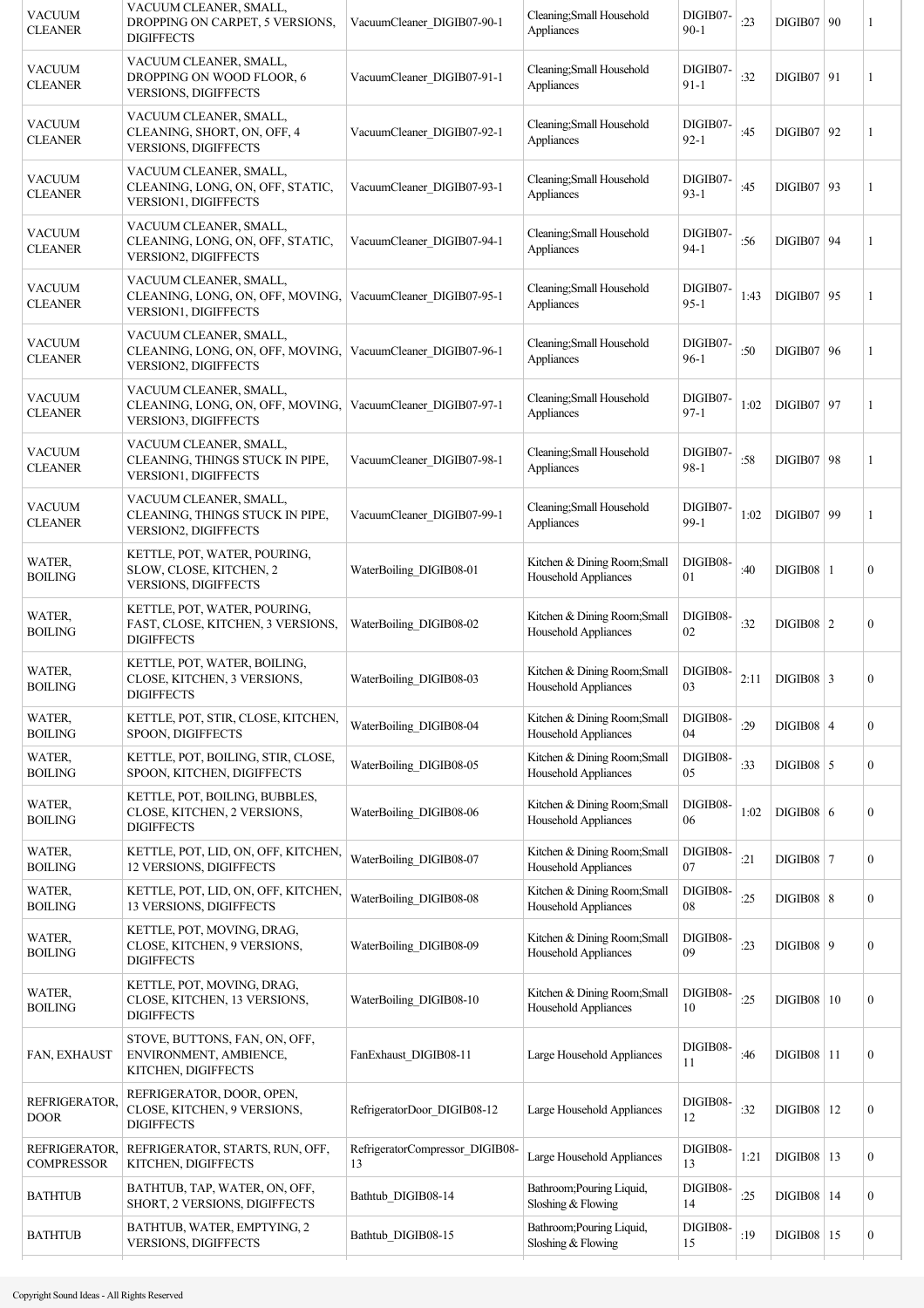| <b>BATHTUB</b>                    | BATHTUB, WATER, RUNNING,<br><b>DIGIFFECTS</b>                                           | Bathtub DIGIB08-16          | Bathroom; Pouring Liquid,<br>Sloshing & Flowing          | DIGIB08-<br>16 | :32  | $DIGIB08$   16      | $\overline{0}$   |
|-----------------------------------|-----------------------------------------------------------------------------------------|-----------------------------|----------------------------------------------------------|----------------|------|---------------------|------------------|
| <b>BATHTUB</b>                    | BATHTUB, WATER, RUNNING, DRIPS,<br>2 VERSIONS, DIGIFFECTS                               | Bathtub DIGIB08-17          | Bathroom; Pouring Liquid,<br>Sloshing & Flowing          | DIGIB08-<br>17 | :53  | <b>DIGIB08   17</b> | $\overline{0}$   |
| <b>BATHTUB</b>                    | BATHTUB, WATER, DRIPS, PLOPS,<br><b>DIGIFFECTS</b>                                      | Bathtub DIGIB08-18          | Bathroom; Bubbles, Drips &<br><b>Splashes</b>            | DIGIB08-<br>18 | :26  | <b>DIGIB08   18</b> | $\overline{0}$   |
| <b>BATHTUB</b>                    | BATHTUB, WATER, MOVE WATER,<br><b>DIGIFFECTS</b>                                        | Bathtub DIGIB08-19          | Bathroom; Pouring Liquid,<br>Sloshing & Flowing          | DIGIB08-<br>19 | :24  | DIGIB08   19        | $\boldsymbol{0}$ |
| <b>BATHTUB</b>                    | BATHTUB, WATER, MOVE WATER, 2<br>VERSIONS, DIGIFFECTS                                   | Bathtub DIGIB08-20          | Bathroom; Pouring Liquid,<br>Sloshing & Flowing          | DIGIB08-<br>20 | :40  | <b>DIGIB08 20</b>   | $\boldsymbol{0}$ |
| <b>BATHTUB</b>                    | BATHTUB, WATER, MOVE WATER,<br><b>BUBBLES, 2 VERSIONS, DIGIFFECTS</b>                   | Bathtub DIGIB08-21          | Bathroom; Pouring Liquid,<br>Sloshing & Flowing          | DIGIB08-<br>21 | :42  | $DIGIB08$   21      | $\boldsymbol{0}$ |
| <b>BATHTUB</b>                    | BATHTUB, WATER, MOVE WATER, AIR<br>BUBBLES, 2 VERSIONS, DIGIFFECTS                      | Bathtub DIGIB08-22          | Bathroom; Pouring Liquid,<br>Sloshing & Flowing          | DIGIB08-<br>22 | :52  | $DIGIB08$ 22        | $\boldsymbol{0}$ |
| <b>GARBAGE CAN</b>                | WASTEPAPER BASKET, BATHROOM,<br>STEEL, PEDAL, 6 VERSIONS,<br><b>DIGIFFECTS</b>          | GarbageCan DIGIB08-23       | Wood, Paper & Cardboard<br>Foley; Rustle & Shuffle Foley | DIGIB08-<br>23 | :23  | <b>DIGIB08 23</b>   | $\boldsymbol{0}$ |
| <b>GARBAGE CAN</b>                | WASTEPAPER BASKET, BATHROOM,<br>STEEL, MOVING, DRAG, 10 VERSIONS,<br><b>DIGIFFECTS</b>  | GarbageCan DIGIB08-24       | Wood, Paper & Cardboard<br>Foley; Rustle & Shuffle Foley | DIGIB08-<br>24 | :31  | $DIGIB08$   24      | $\boldsymbol{0}$ |
| <b>GARBAGE CAN</b>                | WASTEPAPER BASKET, BATHROOM,<br>STEEL, PAPER, POKE, 7 VERSIONS,<br><b>DIGIFFECTS</b>    | GarbageCan DIGIB08-25       | Wood, Paper & Cardboard<br>Foley; Rustle & Shuffle Foley | DIGIB08-<br>25 | :48  | $DIGIB08$ 25        | $\boldsymbol{0}$ |
| <b>GARBAGE CAN</b>                | WASTEPAPER BASKET-BATHROOM,<br>STEEL, PAPER, POKE, 4 VERSIONS,<br><b>DIGIFFECTS</b>     | GarbageCan DIGIB08-26       | Wood, Paper & Cardboard<br>Foley; Rustle & Shuffle Foley | DIGIB08-<br>26 | :24  | <b>DIGIB08 26</b>   | $\boldsymbol{0}$ |
| HAMPER,<br><b>CLOTHES</b>         | LAUNDRY BASKET, CLOTH, DIG,<br>PLASTIC, 5 VERSIONS, DIGIFFECTS                          | HamperClothes DIGIB08-27    | Cleaning                                                 | DIGIB08-<br>27 | :54  | <b>DIGIB08 27</b>   | $\boldsymbol{0}$ |
| HAMPER,<br><b>CLOTHES</b>         | LAUNDRY BASKET, MOVING, DRAG,<br>PLASTIC, 8 VERSIONS, DIGIFFECTS                        | HamperClothes DIGIB08-28    | Cleaning                                                 | DIGIB08-<br>28 | :16  | <b>DIGIB08 28</b>   | $\overline{0}$   |
| HAMPER,<br><b>CLOTHES</b>         | LAUNDRY BASKET, LID, ON, OFF,<br>PLASTIC, 5 VERSIONS, DIGIFFECTS                        | HamperClothes DIGIB08-29    | Cleaning                                                 | DIGIB08-<br>29 | :11  | <b>DIGIB08 29</b>   | $\overline{0}$   |
| HAMPER,<br><b>CLOTHES</b>         | LAUNDRY BASKET, LID, ON, OFF,<br>DRAG, PLASTIC, 5 VERSIONS,<br><b>DIGIFFECTS</b>        | HamperClothes DIGIB08-30    | Cleaning                                                 | DIGIB08-<br>30 | :40  | <b>DIGIB08 30</b>   | $\boldsymbol{0}$ |
| <b>GARBAGE CAN</b>                | WASTEPAPER BAG, PLASTIC,<br>DIAPERS, DISPOSE, 6 VERSIONS,<br><b>DIGIFFECTS</b>          | GarbageCan DIGIB08-31       | Wood, Paper & Cardboard<br>Foley; Rustle & Shuffle Foley | DIGIB08-<br>31 | :36  | $DIGIB08$ 31        | $\boldsymbol{0}$ |
| <b>VACUUM</b><br><b>CLEANER</b>   | VACUUM CLEANER, SMALL,<br>MANUAL, CARPET, PULL, VERSION 1,<br><b>DIGIFFECTS</b>         | VacuumCleaner_DIGIB08-32    | Cleaning; Small Household<br>Appliances                  | DIGIB08-<br>32 | :34  | DIGIB08 32          | $\boldsymbol{0}$ |
| <b>VACUUM</b><br><b>CLEANER</b>   | VACUUM CLEANER, SMALL,<br>MANUAL, CARPET, PULL, VERSION 2,<br><b>DIGIFFECTS</b>         | VacuumCleaner_DIGIB08-33    | Cleaning; Small Household<br>Appliances                  | DIGIB08-<br>33 | :28  | <b>DIGIB08 33</b>   | $\boldsymbol{0}$ |
| <b>HEATER,</b><br><b>ELECTRIC</b> | HEATER FAN, SMALL, PROABLE,<br>BUTTONS, ON, RUNS, OFF, 2<br><b>VERSIONS, DIGIFFECTS</b> | HeaterElectric DIGIB08-34   | Small Household Appliances                               | DIGIB08-<br>34 | 1:26 | $DIGIB08$ 34        | $\boldsymbol{0}$ |
| CHAIR, PLASTIC                    | CHAIR, PLASTIC, IKEA, MOVING,<br>DRAG, STONEFLOOR, 14 VERSIONS,<br><b>DIGIFFECTS</b>    | ChairPlastic DIGIB08-35     | Drag, Scrape & Slide<br>Foley; Glass & Plastic Foley     | DIGIB08-<br>35 | :48  | $DIGIB08$ 35        | $\boldsymbol{0}$ |
| SHAVER,<br><b>ELECTRIC</b>        | ELECTRIC RAZOR, SHAVE,<br>PANASONIC, CLOSE, 2 VERSIONS,<br><b>DIGIFFECTS</b>            | ShaverElectric DIGIB08-36   | Bathroom; Small Household<br>Appliances                  | DIGIB08-<br>36 | 1:58 | $DIGIB08$ 36        | $\boldsymbol{0}$ |
| <b>HAIR TRIMMER</b>               | HAIR TRIMMER, SMALL, BABYLISS<br>FOR MEN, CLOSE, 2 VERSIONS,<br><b>DIGIFFECTS</b>       | HairTrimmer DIGIB08-37      | Bathroom; Small Household<br>Appliances                  | DIGIB08-<br>37 | :56  | <b>DIGIB08</b> 37   | $\boldsymbol{0}$ |
| <b>HOT TUB</b>                    | BATHTUB, JACUZZI, ENGINE, MOTOR,<br>ON, RUNS, OFF, DIGIFFECTS                           | HotTub DIGIB08-38           | Bathroom                                                 | DIGIB08-<br>38 | :33  | <b>DIGIB08</b> 38   | $\boldsymbol{0}$ |
| <b>GENERATOR</b>                  | ENERGY SAVER, ENGINE, OUTSIDE<br>HOUSE, RUNS, VERSION 1,<br><b>DIGIFFECTS</b>           | Generator DIGIB08-39        | Engines, Motors & Machines                               | DIGIB08-<br>39 | 1:42 | DIGIB08 39          | $\boldsymbol{0}$ |
| <b>GENERATOR</b>                  | ENERGY SAVER, ENGINE, OUTSIDE<br>HOUSE, RUNS, VERSION 2,<br><b>DIGIFFECTS</b>           | Generator DIGIB08-40        | Engines, Motors & Machines                               | DIGIB08-<br>40 | 1:32 | $DIGIB08$ 40        | $\boldsymbol{0}$ |
| HOUSE,<br><b>RESIDENTIAL</b>      | BATH ROOM, ENVIRONMENT,<br>AMBIENCE, AMBIENCE, DIGIFFECTS                               | HouseResidential DIGIB08-41 | Room Tones                                               | DIGIB08-<br>41 | 1:46 | $DIGIB08$ 41        | $\boldsymbol{0}$ |
|                                   |                                                                                         |                             |                                                          |                |      |                     |                  |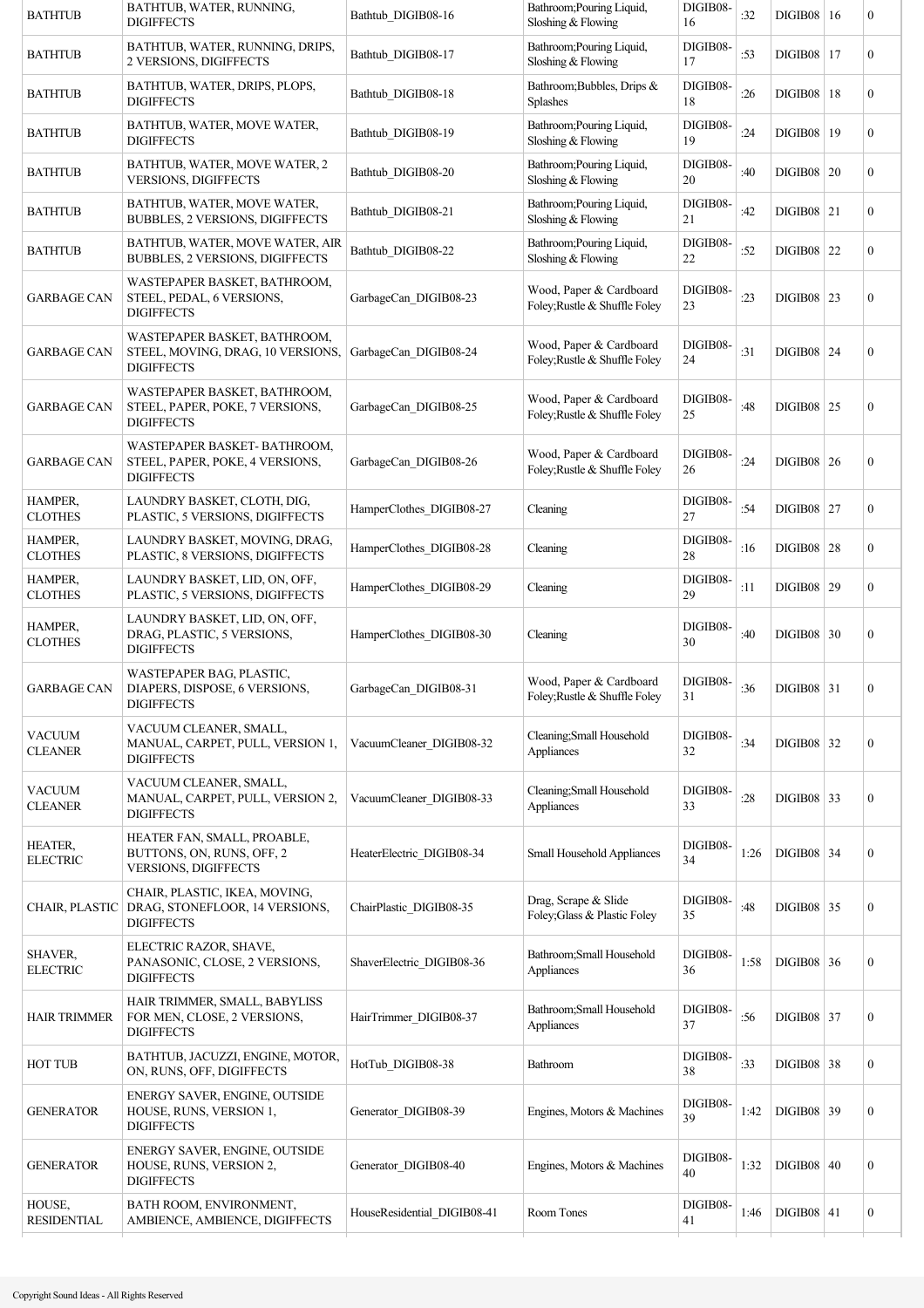| ROOM TONE.<br><b>KITCHEN</b> | KITCHEN, ENVIRONMENT,<br>AMBIENCE, AMBIENCE, WINDOW,<br>OPEN, CLOSE, DIGIFFECTS                         | RoomToneKitchen DIGIB08-42  | Room Tones                         | DIGIB08-<br>42 | 2:08 | <b>DIGIB08   42</b> |    | $\boldsymbol{0}$ |
|------------------------------|---------------------------------------------------------------------------------------------------------|-----------------------------|------------------------------------|----------------|------|---------------------|----|------------------|
| HOUSE,<br><b>RESIDENTIAL</b> | KITCHEN, CLOCK TICKING,<br>ENVIRONMENT, AMBIENCE,<br>AMBIENCE, DIGIFFECTS                               | HouseResidential DIGIB08-43 | Room Tones; Household<br>Furniture | DIGIB08-<br>43 | 1:31 | $DIGIB08$   43      |    | $\boldsymbol{0}$ |
| HOUSE,<br><b>RESIDENTIAL</b> | LIVING ROOM, ENVIRONMENT,<br>AMBIENCE, AMBIENCE, DIGIFFECTS                                             | HouseResidential DIGIB08-44 | Room Tones                         | DIGIB08-<br>44 | 1:35 | <b>DIGIB08   44</b> |    | $\boldsymbol{0}$ |
| HOUSE,<br><b>RESIDENTIAL</b> | LIVING ROOM, ENVIRONMENT,<br>AMBIENCE, AMBIENCE -WINDOW,<br>OPEN, CLOSE, DIGIFFECTS                     | HouseResidential DIGIB08-45 | Room Tones                         | DIGIB08-<br>45 | 2:41 | <b>DIGIB08 45</b>   |    | $\boldsymbol{0}$ |
| HOUSE,<br><b>RESIDENTIAL</b> | LIVING ROOM, ENVIRONMENT,<br>AMBIENCE, AMBIENCE, SOFT<br>TRAFFIC, DIGIFFECTS                            | HouseResidential DIGIB08-46 | Room Tones                         | DIGIB08-<br>46 | 1:48 | <b>DIGIB08 46</b>   |    | $\boldsymbol{0}$ |
| HOUSE,<br><b>RESIDENTIAL</b> | LIVING ROOM, ENVIRONMENT,<br>AMBIENCE, AMBIENCE, WINDOW,<br>OPEN, CLOSE, WET, DIGIFFECTS                | HouseResidential DIGIB08-47 | Room Tones                         | DIGIB08-<br>47 | 2:20 | <b>DIGIB08 47</b>   |    | $\boldsymbol{0}$ |
| HOUSE,<br><b>RESIDENTIAL</b> | BED ROOM, ENVIRONMENT,<br>AMBIENCE, AMBIENCE, DIGIFFECTS                                                | HouseResidential DIGIB08-48 | Room Tones                         | DIGIB08-<br>48 | 1:39 | DIGIB08             | 48 | $\mathbf{0}$     |
| ROOMTONE,<br><b>HALLWAY</b>  | STAIRWELL, APARTMENTS,<br>ENVIRONMENT, AMBIENCE,<br>AMBIENCE, WINDOW, OPEN, CLOSE,<br><b>DIGIFFECTS</b> | RoomtoneHallway DIGIB08-49  | Room Tones                         | DIGIB08-<br>49 | 2:46 | $DIGIB08$   49      |    | $\boldsymbol{0}$ |
| DOOR, WOOD                   | DOOR, WOOD, OPEN, CLOSE, 3<br>VERSIONS, DIGIFFECTS                                                      | DoorWood DIGIB08-50         | Wood Doors & Gates                 | DIGIB08-<br>50 | :16  | <b>DIGIB08 50</b>   |    | $\boldsymbol{0}$ |
| DOOR, BELL                   | DOOR, BELL, PLING, RINGS, 5<br>VERSIONS, DIGIFFECTS                                                     | DoorBell DIGIB08-51         | Door Bells                         | DIGIB08-<br>51 | :32  | $DIGIB08$   51      |    | $\boldsymbol{0}$ |
| DOOR, WOOD                   | DOOR, WOOD, OPEN, CLOSE, 5<br><b>VERSIONS, DIGIFFECTS</b>                                               | DoorWood DIGIB08-52         | Wood Doors & Gates                 | DIGIB08-<br>52 | :17  | <b>DIGIB08 52</b>   |    | $\boldsymbol{0}$ |
| DOOR, WOOD                   | DOOR, WOOD, OPEN, CLOSE, 8<br><b>VERSIONS, DIGIFFECTS</b>                                               | DoorWood DIGIB08-53         | Wood Doors & Gates                 | DIGIB08-<br>53 | :43  | <b>DIGIB08</b> 53   |    | $\boldsymbol{0}$ |
| DOOR, WOOD                   | DOOR, WOOD, DISTANT, OPEN,<br>CLOSE, 5 VERSIONS, DIGIFFECTS                                             | DoorWood DIGIB08-54         | Wood Doors & Gates                 | DIGIB08-<br>54 | :25  | <b>DIGIB08 54</b>   |    | $\boldsymbol{0}$ |
| DOOR, WOOD                   | DOOR, WOOD, KITCHEN, OPEN,<br>CLOSE, 8 VERSIONS, DIGIFFECTS                                             | DoorWood DIGIB08-55         | Wood Doors & Gates                 | DIGIB08-<br>55 | :37  | DIGIB08             | 55 | $\boldsymbol{0}$ |
| DOOR, WOOD                   | DOOR, WOOD, KITCHEN, DISTANT,<br>OPEN, CLOSE, 7 VERSIONS,<br><b>DIGIFFECTS</b>                          | DoorWood DIGIB08-56         | Wood Doors & Gates                 | DIGIB08-<br>56 | :42  | <b>DIGIB08 56</b>   |    | $\boldsymbol{0}$ |
| DOOR, LOCK                   | DOOR, WOOD, APARTMENT, LOCK,<br>KEYS, 7 VERSIONS, DIGIFFECTS                                            | DoorLock DIGIB08-57         | Deadbolt Locks                     | DIGIB08-<br>57 | :37  | <b>DIGIB08 57</b>   |    | $\boldsymbol{0}$ |
| DOOR, LOCK                   | DOOR, WOOD, APARTMENT, LOCK,<br>KEYS, DISTANT, 7 VERSIONS,<br><b>DIGIFFECTS</b>                         | DoorLock DIGIB08-58         | Deadbolt Locks                     | DIGIB08-<br>58 | :41  | <b>DIGIB08 58</b>   |    | $\boldsymbol{0}$ |
| DOOR, BELL                   | DOOR, APARTMENT, BELL, RINGS, 6<br><b>VERSIONS, DIGIFFECTS</b>                                          | DoorBell DIGIB08-59         | Door Bells                         | DIGIB08-<br>59 | :57  | <b>DIGIB08 59</b>   |    | $\mathbf{0}$     |
| DOOR, WOOD                   | DOOR, WOOD, APARTMENT, OPEN,<br>CLOSE, 5 VERSIONS, DIGIFFECTS                                           | DoorWood DIGIB08-60         | Wood Doors & Gates                 | DIGIB08-<br>60 | :28  | $DIGIB08$ 60        |    | $\boldsymbol{0}$ |
| DOOR, WOOD                   | DOOR, WOOD, APARTMENT,<br>STAIRWELL, OPEN, CLOSE, 5<br>VERSIONS, DIGIFFECTS                             | DoorWood DIGIB08-61         | Wood Doors & Gates                 | DIGIB08-<br>61 | :34  | $DIGIB08$ 61        |    | $\boldsymbol{0}$ |
| DOOR, WOOD                   | DOOR, WOOD, APARTMENT,<br>STAIRWELL, DISTANT, OPEN, CLOSE,<br>4 VERSIONS, DIGIFFECTS                    | DoorWood DIGIB08-62         | Wood Doors & Gates                 | DIGIB08-<br>62 | :35  | <b>DIGIB08 62</b>   |    | $\boldsymbol{0}$ |
| DOOR, GATE                   | DOOR, GATE, STEEL, OPEN CLOSE, 4<br><b>VERSIONS, DIGIFFECTS</b>                                         | DoorGate DIGIB08-63         | Metal Doors & Gates                | DIGIB08-<br>63 | :30  | DIGIB08   63        |    | $\boldsymbol{0}$ |
| DOOR, LOCK                   | DOOR, APARTMENT, LOCK, KEYS, 3<br>VERSIONS, DIGIFFECTS                                                  | DoorLock_DIGIB08-64         | Deadbolt Locks                     | DIGIB08-<br>64 | :30  | $DIGIB08$ 64        |    | $\mathbf{0}$     |
| DOOR, LOCK                   | DOOR, APARTMENT, STAIRWELL,<br>LOCK, KEYS, 4 VERSIONS,<br><b>DIGIFFECTS</b>                             | DoorLock DIGIB08-65         | Deadbolt Locks                     | DIGIB08-<br>65 | :11  | $DIGIB08$ 65        |    | $\boldsymbol{0}$ |
| DOOR, BELL                   | DOOR, APARTMENT, BELL, RINGS, 5<br><b>VERSIONS, DIGIFFECTS</b>                                          | DoorBell_DIGIB08-66         | Door Bells                         | DIGIB08-<br>66 | :48  | $DIGIB08$ 66        |    | $\boldsymbol{0}$ |
| DOOR, LOCK                   | DOOR, APARTMENT, SAFETY DOOR,<br>OPEN, CLOSE, 6 VERSIONS,<br><b>DIGIFFECTS</b>                          | DoorLock DIGIB08-67         | Deadbolt Locks                     | DIGIB08-<br>67 | :21  | $DIGIB08$   67      |    | $\mathbf{0}$     |
| DOOR, WOOD                   | DOOR, WOOD, APARTMENT, OPEN,<br>CLOSE, 8 VERSIONS, DIGIFFECTS                                           | DoorWood DIGIB08-68         | Wood Doors & Gates                 | DIGIB08-<br>68 | :40  | $DIGIB08$ 68        |    | $\boldsymbol{0}$ |